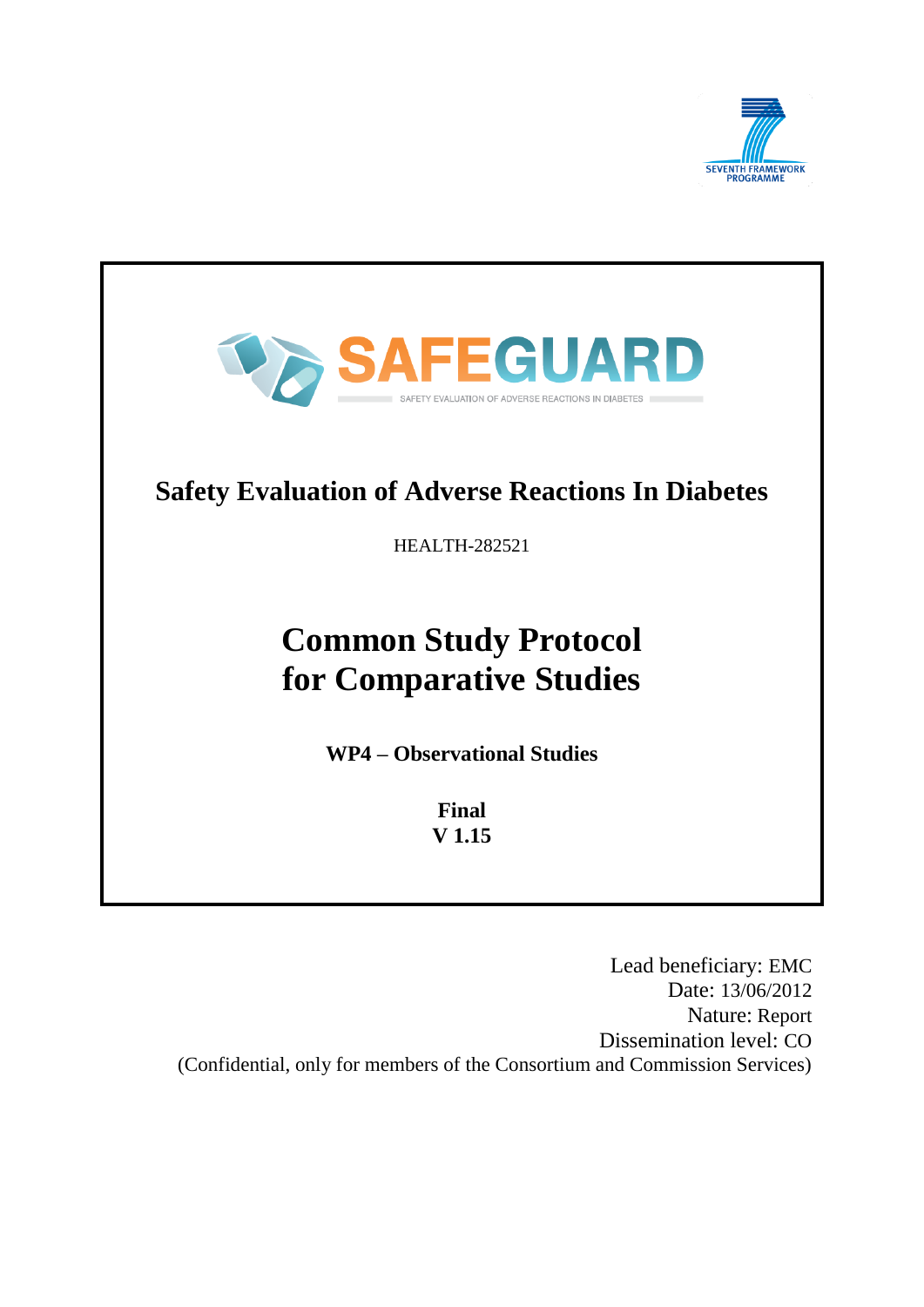# <span id="page-1-0"></span>**TABLE OF CONTENTS**

| 3. |        |                                                                                     |  |
|----|--------|-------------------------------------------------------------------------------------|--|
|    | 3.1.   |                                                                                     |  |
|    | 3.2.   |                                                                                     |  |
|    | 3.2.1. |                                                                                     |  |
|    | 3.2.2. |                                                                                     |  |
|    | 3.2.3. | Health Search Database/CSD Longitudinal Patient (HSD)14                             |  |
|    | 3.2.4. |                                                                                     |  |
|    | 3.2.5. |                                                                                     |  |
|    | 3.2.6. |                                                                                     |  |
|    | 3.2.7. |                                                                                     |  |
|    | 3.2.8. |                                                                                     |  |
|    | 3.2.9. |                                                                                     |  |
|    | 3.3.   |                                                                                     |  |
|    | 3.4.   |                                                                                     |  |
|    | 3.4.1. |                                                                                     |  |
|    | 3.5.   |                                                                                     |  |
|    |        | THE EVENTS OF INTEREST THAT WILL BE EVALUATED AND THEIR CLINICAL DEFINITION ARE THE |  |
|    |        |                                                                                     |  |
|    | 3.5.1. |                                                                                     |  |
|    | 3.5.2. |                                                                                     |  |
|    | 3.5.3. |                                                                                     |  |
|    | 3.6.   |                                                                                     |  |
|    | 3.7.   |                                                                                     |  |
|    |        |                                                                                     |  |
|    |        |                                                                                     |  |
|    | 3.7.2. |                                                                                     |  |
|    | 3.7.3. |                                                                                     |  |
|    | 3.8.   |                                                                                     |  |
| 4. |        |                                                                                     |  |
|    | 4.1.   |                                                                                     |  |
|    | 4.1.1. |                                                                                     |  |
|    | 4.1.2. |                                                                                     |  |
|    | 4.1.3. |                                                                                     |  |
|    | 4.2.   |                                                                                     |  |
|    | 4.2.1. |                                                                                     |  |
|    | 4.2.2. |                                                                                     |  |
|    | 4.3.   |                                                                                     |  |
|    | 4.3.1. |                                                                                     |  |
|    | 4.3.2. |                                                                                     |  |
|    |        |                                                                                     |  |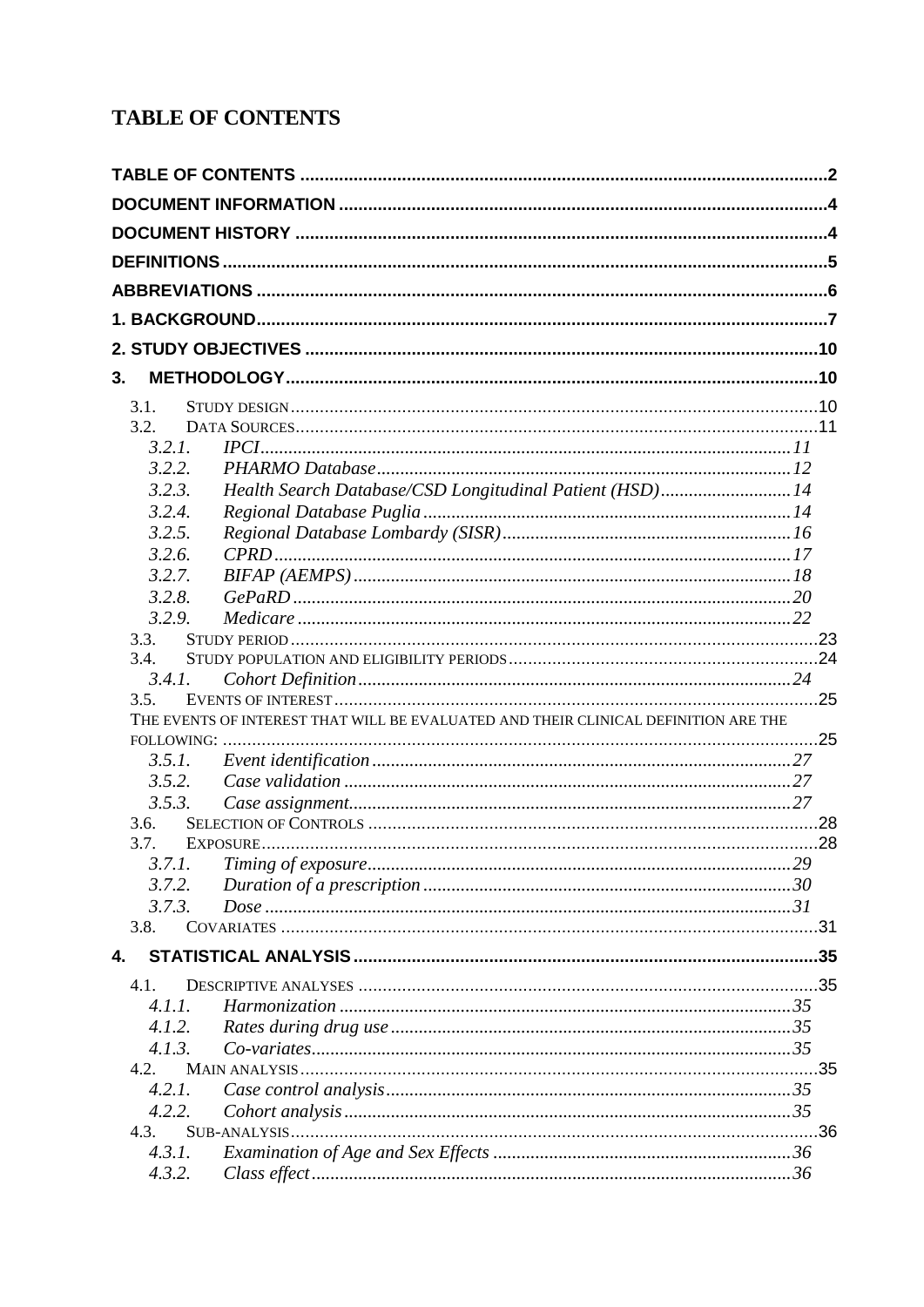|      | 4.3.3.                                                         |  |
|------|----------------------------------------------------------------|--|
|      | 4.3.4.                                                         |  |
|      | 4.3.5.                                                         |  |
|      | 4.3.6.                                                         |  |
| 4.4. |                                                                |  |
| 5.   |                                                                |  |
| 5.1. |                                                                |  |
| 5.2. |                                                                |  |
| 5.3. |                                                                |  |
| 5.4. |                                                                |  |
| 5.5. |                                                                |  |
| 6.   |                                                                |  |
| 7.   |                                                                |  |
|      | ANNEX I. NON-INSULIN BLOOD GLUCOSE LOWERING DRUGS (NIBGLD) AND |  |
|      |                                                                |  |
|      |                                                                |  |
|      | ANNEX II. CHARACTERISTICS OF THE HEALTHCARE DATABASES 44       |  |
|      |                                                                |  |
|      |                                                                |  |
|      |                                                                |  |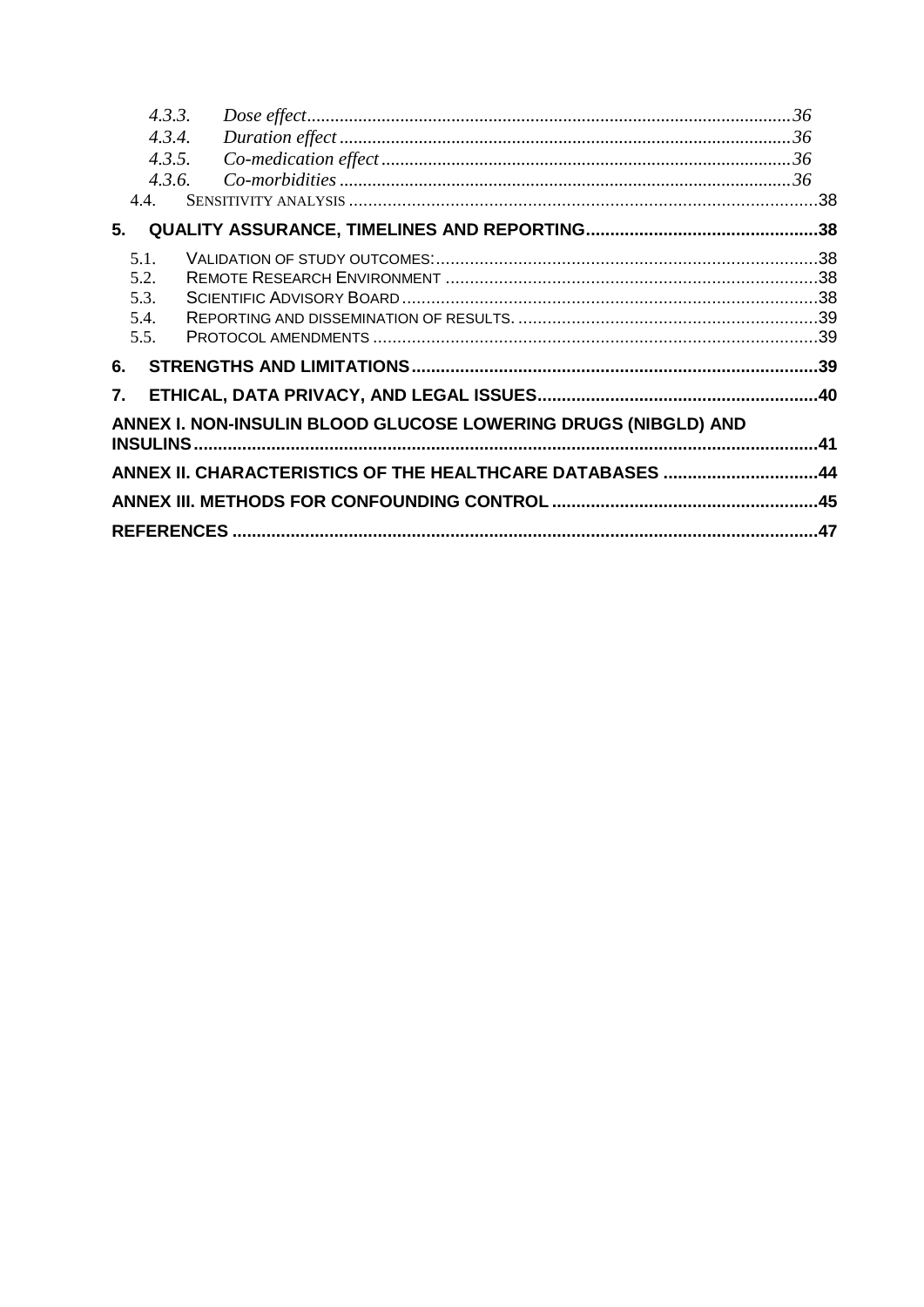

# **Document Information**

<span id="page-3-0"></span>

| <b>Grant Agreement</b><br>Number | Health-282521                                      | <b>Acronym</b> | <b>SAFEGUARD</b> |
|----------------------------------|----------------------------------------------------|----------------|------------------|
| <b>Full title</b>                | Safety Evaluation of Adverse Reactions in Diabetes |                |                  |
| <b>Project URL</b>               | www.safeguard-diabetes.org                         |                |                  |
| <b>EU Project officer</b>        | liro Eerola (Iiro.EEROLA@ec.europa.eu)             |                |                  |

| <b>Deliverable</b><br>Common Study Protocols for Observational Studies – Comparative studies |              |  |              |                            |
|----------------------------------------------------------------------------------------------|--------------|--|--------------|----------------------------|
| <b>Work package</b>                                                                          | Number $ 4 $ |  | <b>Title</b> | WP4: Observational Studies |

| Delivery date                 | <b>Contractual</b>                | 31/05/2012                                       | Actual       |  |
|-------------------------------|-----------------------------------|--------------------------------------------------|--------------|--|
| <b>Status</b>                 | Version 1.15                      |                                                  | final $\Box$ |  |
| <b>Nature</b>                 |                                   | Report $\boxtimes$ Prototype $\Box$ Other $\Box$ |              |  |
| <b>Dissemination</b><br>Level | Public $\Box$ Confidential $\Box$ |                                                  |              |  |

|             | <b>Authors (Partner)</b>   Ingrid Leal (EMC), Silvana Romio (EMC), Miriam Sturkenboom (EMC) |  |  |                                     |
|-------------|---------------------------------------------------------------------------------------------|--|--|-------------------------------------|
| Responsible | Silvana Romio (EMC) Email $\vert$ s.romio@erasmusmc.nl                                      |  |  |                                     |
| Author      | <b>Partner EMC</b>                                                                          |  |  | <b>Phone</b> $\mid +31-10-7044-128$ |

| <b>Description of</b><br>the deliverable |  |
|------------------------------------------|--|
| Key words                                |  |

# **Document History**

<span id="page-3-1"></span>

| <b>Name</b>          | Date       | <b>Version</b>    | <b>Description</b>                           |
|----------------------|------------|-------------------|----------------------------------------------|
| I Leal               | 06-01-2012 | V1.1              | First draft for internal revision.           |
| <b>SA Romio</b>      | 09-01-2012 | V1.2              | Review of first draft                        |
| I Leal               | 02-05-2012 | V1.3              | Updated draft                                |
| <b>SA Romio</b>      | 21-05-2012 | V1.4              | Minor comments                               |
| JD Seeger, L Scotti  | 25-05-2012 | V1.5              | Review of confounding section                |
| <b>SA Romio</b>      | 28-05-2012 | V1.6              | Integration/review all deliverable           |
| C.de Vries, SA Romio | 30-05-2012 | V1.7              | Integration of comments                      |
| M. Sturkenboom       | 01-06-2012 | V1.8              | Review                                       |
| I Leal               | 05-06-2012 | V1.9              | Integration of comments                      |
| <b>SA Romio</b>      | 06-06-2012 | V1.10             | Integration/review all deliverable           |
| M. Sturkenboom       | 07-06-2012 | V <sub>1.11</sub> | Review                                       |
| SA Romio, I Leal     | 08-06-2012 | V <sub>1.12</sub> | Final review                                 |
| SA Romio, I Leal     | 28-06-2012 | V1.13             | Integration of comments from reviewers       |
| SA Romio, I Leal     | 13-07-2012 | V1.14             | Final integration                            |
| SA Romio, I Leal     | 17-08-2012 | V1.15             | Integration of seccion for quality assurance |
|                      |            |                   | and study timelines                          |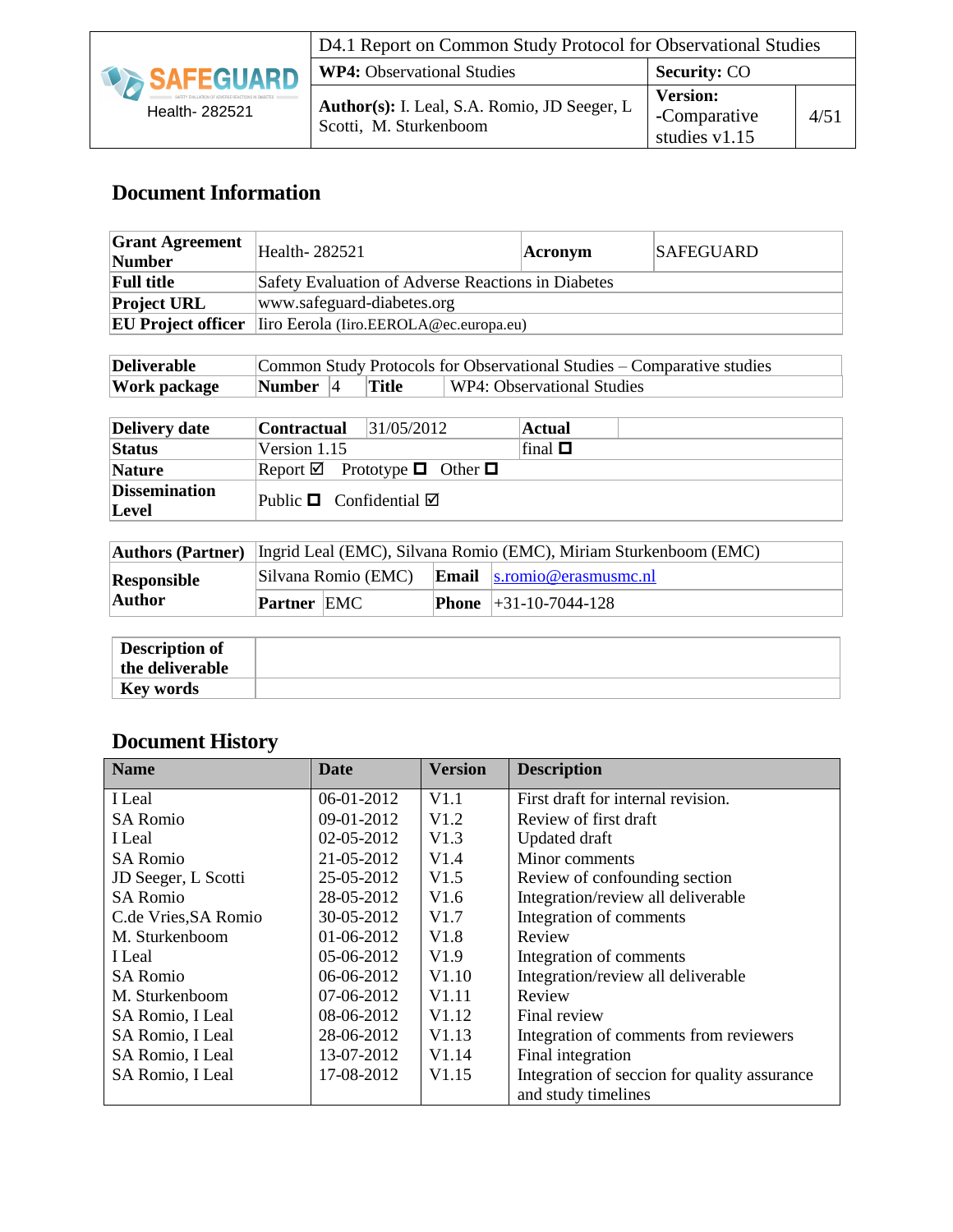|                | D4.1 Report on Common Study Protocol for Observational Studies         |                                                  |      |  |
|----------------|------------------------------------------------------------------------|--------------------------------------------------|------|--|
| SAFEGUARD      | <b>WP4:</b> Observational Studies                                      | <b>Security: CO</b>                              |      |  |
| Health- 282521 | Author(s): I. Leal, S.A. Romio, JD Seeger, L<br>Scotti, M. Sturkenboom | <b>Version:</b><br>-Comparative<br>studies v1.15 | 5/51 |  |

# **Definitions**

<span id="page-4-0"></span> Partners (also named as beneficiaries) of the SAFEGUARD Consortium are referred to herein according to the following codes:

**EMC** - Erasmus Universitair Medisch Centrum Rotterdam (Netherlands) - Coordinator **SYNAPSE -** Synapse Research Management Partners S.L. (Spain) - Beneficiary **PHARMO** - PHARMO Coöperatie UA (Netherlands) - Beneficiary **F-SIMG** - Fondazione Scientifica SIMG-ONLUS (Italy) - Beneficiary **UBATH** - University of Bath (UK) - Beneficiary **AEMPS** - Agencia Española de Medicamentos y Productos Sanitarios (Spain) - Beneficiary **CMNS** - Consorzio Mario Negri Sud (Italy) - Beneficiary **DSRU** - Drug Safety Research Trust (UK) - Beneficiary **CUNI** - Univerzita Karlova v Praze (Czech Republic) - Beneficiary **VUA** - Vereniging Voor Christelijk Hoger Onderwijs Wetenschappelijk Onderzoek en Patientenzorg (Netherlands) - Beneficiary **BWH -** The Brigham and Women's Hospital, Harvard Medical School (US) - Beneficiary **UNIMIB -** University of Milano-Bicocca (Italy) - Beneficiary **Uni-HB** - Universitaet Bremen (Germany) - Beneficiary **RTI-HS** - RTI Health Solutions (US) - Beneficiary

- **Grant Agreement**: The agreement signed between the beneficiaries and the European Commission for the undertaking of the SAFEGUARD project (HEALTH-282521).
- **Project:** The sum of all activities carried out in the framework of the Grant Agreement.
- **Work plan**: Schedule of tasks, deliverables, efforts, dates and responsibilities corresponding to the work to be carried out, as specified in Annex I to the Grant Agreement.
- **Consortium**: The SAFEGUARD Consortium, conformed by the above-mentioned legal entities.
- **Consortium Agreement**: Agreement concluded amongst SAFEGUARD participants for the implementation of the Grant Agreement. Such an agreement shall not affect the parties' obligations to the Community and/or to one another arising from the Grant Agreement.
- **Deliverable review**: An evaluation procedure by one or more reviewers, which precedes the distribution of a deliverable (as defined in the work plan) to the European Commission.
- **Quality assurance**: All the planned and systematic activities implemented to provide adequate confidence that an entity will fulfil requirements for quality.
- **Quality policy**: A set of principles on which quality assurance procedures are based.
- **Risk**: Uncertainty that may have a significant impact on the execution or outcome of the project, and which effect may be negative – a *threat* risk - or positive – an *opportunity* risk.
- **Foreground:** Means the results, including information, whether or not they can be protected, which are generated by activities in the Project. Such results include rights related to copyright; design rights; patent rights; plant variety rights or similar forms of protection.
- **Background:** Means information which is held by participants prior to their accession to the Grant Agreement, as well as copyrights or other intellectual property rights pertaining to such information, the application for which has been filed before their accession to the Grant Agreement, and which is needed for carrying out the indirect action or for using the results of the indirect action.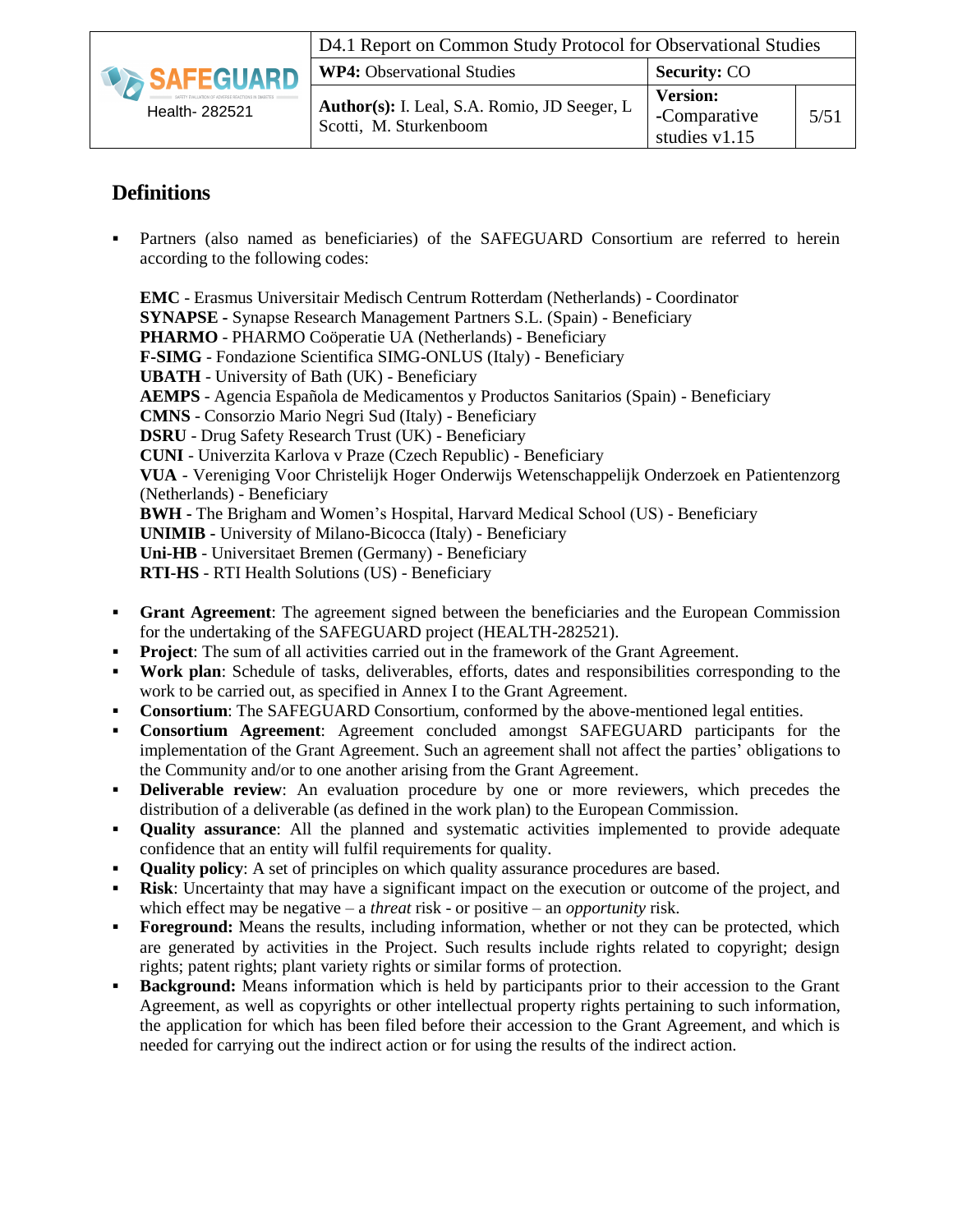

# **Abbreviations**

<span id="page-5-0"></span>The following abbreviations are used in this report:

- **ATC** Anatomical therapeutic chemical classification system
- **BMI** Body Mass Index
- **DDD** Defined Daily Dose
- **DDP-4** Dipeptidyl peptidase 4
- **• DM** Diabetes Mellitus
- **EU –** European
- **GP** General Practitioner
- **ICD-9-CM** International Classification of Disease,  $9<sup>th</sup>$  rev., Clinical Modification
- **ICD-10-GM** International Classification of Disease, 10<sup>th</sup> rev., German Modification
- **ICPC** International Classification of Primary Care
- **IV**  Intravenous
- **AMI** Acute Myocardial Infarction
- **OR** Odds ratio
- **OTC** over-the-counter medication
- **RX** prescription
- **SCD –** Sudden Cardiac Death
- **SUD** Sudden Unexpected Death
- **T2DM** Type 2 Diabetes Mellitus
- **TM –** Total Mortality
- **UK**  United Kingdom
- **USA –** United States of America
- **VA –** Ventricular Arrhythmia
- **VF**  Ventricular Fibrillation
- **VT –** Ventricular Tachycardia
- **WHO**  World Health Organization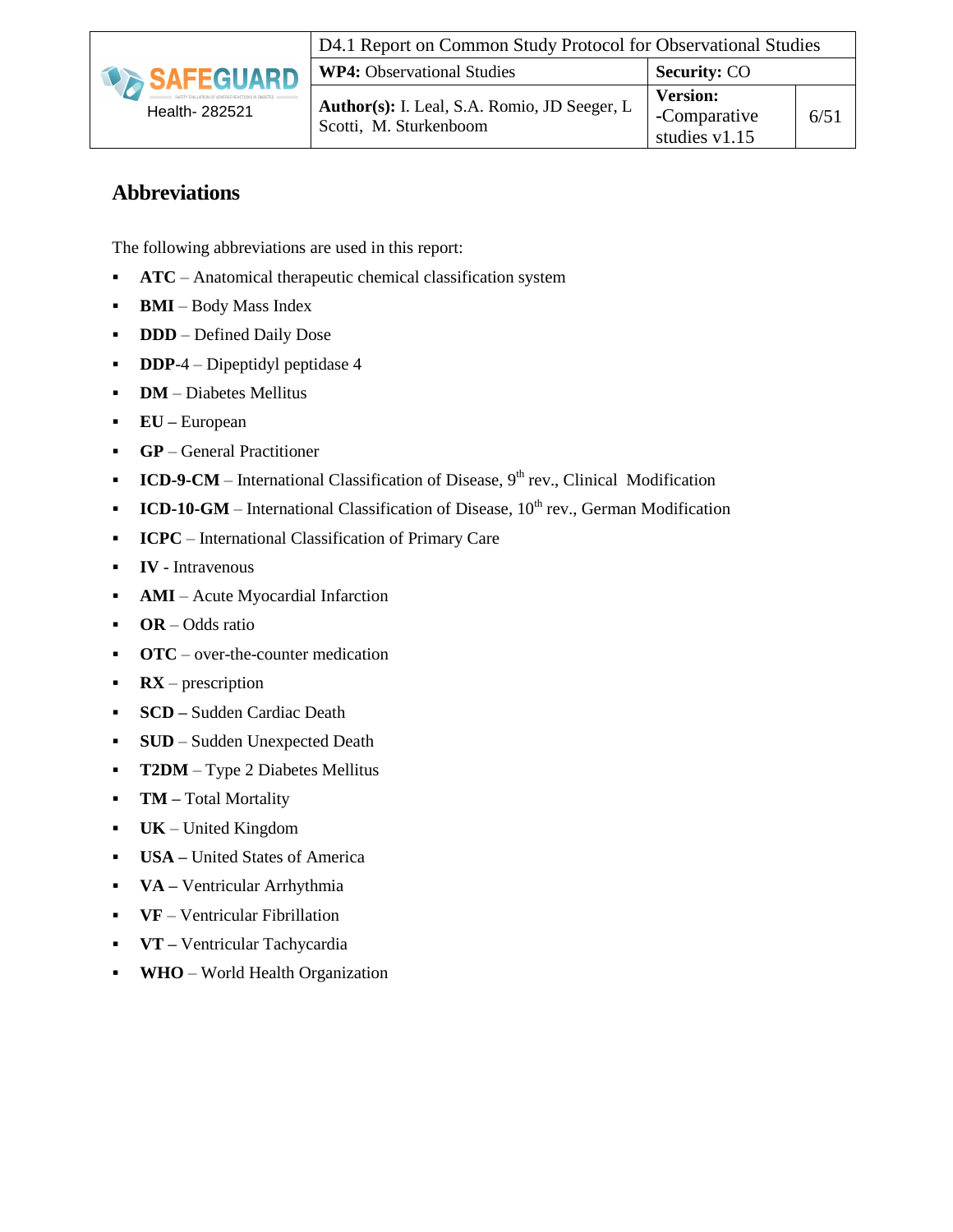|                     | D4.1 Report on Common Study Protocol for Observational Studies         |                                                  |      |  |
|---------------------|------------------------------------------------------------------------|--------------------------------------------------|------|--|
| <b>DA SAFEGUARD</b> | <b>WP4:</b> Observational Studies                                      | <b>Security: CO</b>                              |      |  |
| Health- 282521      | Author(s): I. Leal, S.A. Romio, JD Seeger, L<br>Scotti, M. Sturkenboom | <b>Version:</b><br>-Comparative<br>studies v1.15 | 7/51 |  |

# **1. Background**

<span id="page-6-0"></span>According to the International Diabetes Federation it is estimated that in 2010, 284 million people had diabetes mellitus (DM), of them, 55 million were in Europe[\[1\]](#page-46-1). By 2030, it is expected that there will be 438 million with DM, 66 million in Europe[\[2\]](#page-46-2). Type 2 Diabetes Mellitus (T2DM) accounts for 90-95% of DM.

T2DM is a chronic and progressive disease characterized by hyperglycemia due to a defect in insulin signalling (insulin resistance) and insulin deficiency. These features leads to hyperglycemia and dyslipidaemia, which can impair insulin secretion and action[\[3\]](#page-46-3) and further cause microvascular (diabetic nephropathy, neuropathy and retinopathy) and macrovascular (coronary artery disease [CAD], peripheral arterial disease [PAD] and stroke) complications[\[4\]](#page-46-4). Cardiovascular and cerebrovascular diseases (mainly ischemic heart disease, heart failure [HF], stroke and sudden death [SD]) are the leading causes of death in patients with diabetes. [\[5\]](#page-46-5) Several studies have demonstrated that the intensive control of blood glucose levels reduced the risk of microvascular complications; unfortunately, the reduction of macrovascular complications has not been proven[\[6\]](#page-46-6).

The treatment of T2DM is based on lifestyle changes and pharmacological treatment. Its main goal is to prevent and control hyperglycemia and then reduce its complications. There are several treatment options to reduce blood glucose levels. For decades treatment options were based on lifestyle changes, metformin, sulfonylureas, and insulin. By the end of the 90's and during the last decade, new compounds with different mechanisms of action have been developed and authorized for marketing[\[7\]](#page-46-7): thiazolidinediones (TZD), meglitinides, Glucagon-like peptide 1 receptor (GLP-1R) agonists, Dipeptidyl-peptidase 4 (DPP-4) inhibitors and amilyn analogs. The progressive nature of T2DM and its associated glycemia, tends to lead to increases in the dose and the use of combinations of non-insulin blood glucose lowering drugs (NIBGLD) or the addition of insulin over time to meet the goals for glycemia control. According to the Position statement issued by the American Diabetes Association (ADA) and the European Association for the Study of Diabetes (EASD), the management of hyperglycemia is based on subject characteristics (e.g. life expectancy, comorbidities, vascular complications, etc) and a proposed sequencing of antihyperglycaemic therapy. This recommendation starts with lifestyle changes (diet, weight control and physical activity) and then recommends an add-on therapy strategy starting from monotherapy to only insulin strategies if combinations of NIBGLD and basal insulin fail to achieve HbA1c target[\[8\]](#page-46-8). Since patients with T2DM usually have other cardiovascular risk factors such as dyslipidemia, hypertension, hypercoagulability and obesity, the treatment of these patients also comprises treatment for these comorbidities.

Although safety issues associated with blood glucose lowering drugs are not new, recently, the safety of these treatments has been questioned and highly publicized. It has been reported that some of them increase the risk or modify the prognosis of diseases such as cancer, cardiovascular (CVD) or pancreatic diseases.[\[5\]](#page-46-5)

The first TZD in the market was troglitazone which was approved by fast track process by the end of 1996 in the United States of America (USA), and in October of 1997 in the United Kingdom (UK) where it was withdrawn just 2 months later due to liver toxicity[\[9\]](#page-46-9). In the USA it remained in the market until 2000 when new options (Rosiglitazone and Pioglitazone) with the same mechanism of action, but without the hepatic toxicity of troglitazone were available [\[10\]](#page-46-10). Rosiglitazone and Pioglitazone were approved by a fast-track process in 1999 in the USA and in 2000 in Europe. In 2007, Nissen *et al* published a meta-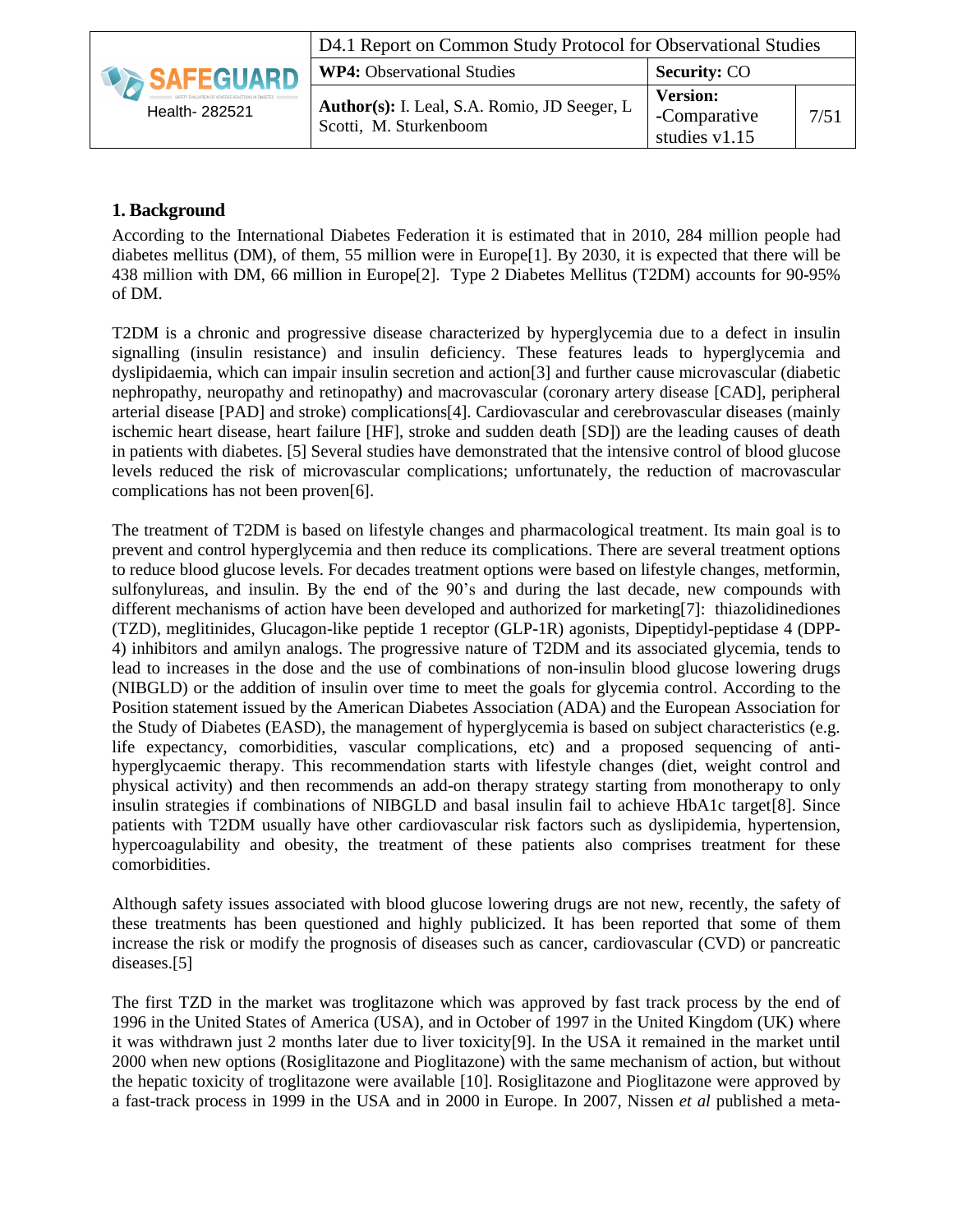|                     | D4.1 Report on Common Study Protocol for Observational Studies         |                                                  |      |  |
|---------------------|------------------------------------------------------------------------|--------------------------------------------------|------|--|
| <b>DA SAFEGUARD</b> | <b>WP4:</b> Observational Studies                                      | <b>Security: CO</b>                              |      |  |
| Health- 282521      | Author(s): I. Leal, S.A. Romio, JD Seeger, L<br>Scotti, M. Sturkenboom | <b>Version:</b><br>-Comparative<br>studies v1.15 | 8/51 |  |

analysis of randomized clinical trials, reporting an increased risk of myocardial infarction (OR=1.43, p-value=0.03) with rosiglitazone use [\[11\]](#page-46-11). On the same day (21 May 2007) the US Food and Drug Administration (FDA) issued a safety alert about this increased cardiovascular risk[\[12\]](#page-46-12). Similarly, on January 24th, 2008, the European Medicine Agency (EMA) issued a warning against the use of rosiglitazone in patients with ischemic heart disease and/or peripheral arterial disease[\[13\]](#page-46-13). The metaanalysis conducted by Nissen et al was criticized because of the variability of the study designs and outcome assessment among others.

Based on all the findings the treatment guidelines were updated and the use of rosiglitazone was no longer recommended [\[14\]](#page-46-14). In August 2007, FDA issued a new alert, but this time, the alert was for both available TZDs (rosiglitazone and pioglitazone) because of the potential of causing or exacerbating congestive heart failure in specific populations [\[15,](#page-46-15) [16\]](#page-46-16). Finally, on September 23<sup>rd</sup>, 2010 EMA recommended the suspension of rosiglitazone in the EU[\[17\]](#page-47-0), while FDA restricted its use to patients already being successfully treated with this drug and whose glycemia cannot be controlled with other anti-diabetic drugs and whom after consulting healthcare professional, do not wish to switch to pioglitazone as monotherapy[\[18\]](#page-47-1).

Drug-induced pancreatitis is considered a rare diagnosis and it is estimated that less than 2% of pancreatitis cases are induced by a drug[\[19\]](#page-47-2). According to epidemiological studies, subjects with T2DM have an increased risk of pancreatitis of 2.83 relative to subjects without diabetes[\[20\]](#page-47-3). Health authorities have received reports of acute pancreatitis in patients taking exenatide and sitagliptin. Exenatide belongs to one of the new classes of NIBGLD, andi its effects are mediated via its incretin actions.

Exenatide and liraglutide are agonists of the GLP-1R and mimic the effect of the Glucagon-like peptide 1 (GLP-1), improving the secretion of insulin that is dependent on oral ingestion of glucose, inhibiting glucagon release, and increasing the feeling of satiety. Exenatide was initially approved in the USA in 2005[\[21\]](#page-47-4) and in 2006 by the EMA[\[22\]](#page-47-5). In October 2007 the FDA issued an alert for exenatide (Byetta) due to 30 reports of pancreatitis in patients taking this drug.[\[10\]](#page-46-10) Liraglutide is the latest GLP-1R agonist approved by the FDA and EMA in 2010 and 2009 respectively. In clinical trials, more pancreatitis cases were reported in subjects taking liraglutide than those in other medications for T2DM [\[12\]](#page-46-12).

Sitagliptin, vildagliptin and saxagliptin are DPP-4 inhibitors and they lower glucose based also on their incretin effects. The first DPP-4 inhibitor, sitagliptin, was approved by the FDA in October 2006[\[23\]](#page-47-6). In October 2009 the FDA issued an alert of acute pancreatitis after it was reported that 88 subjects taking sitagliptin or the combination sitagliptin/metformin had episodes of acute pancreatitis, two of those episodes were hemorrhagic or necrotizing pancreatitis.

Preclinical data showed attenuated expression of proinflamatory genes with the activation of GLP-1R[\[24\]](#page-47-7) but until now, the mechanism by which exenatide could cause acute pancreatitis is unknown. Results of post marketing studies are controversial; a study conducted using the US FDA database of reported adverse events concluded that there is a 6 fold increase in the odds ratio (OR) for reported pancreatitis with the use of sitagliptin or exenatide [\[25\]](#page-47-8). On the other hand, two cohort studies performed in databases in the USA, did not find an association between exenatide and acute pancreatitis [\[26,](#page-47-9) [27\]](#page-47-10).

It has been reported that GLP-1R agonists increase heart rate. This finding was observed in preclinical studies[\[28\]](#page-47-11) and in patients treated with exenatide although not statistically significant. Gill and colleagues reported a non statistically significant increase in heart rate of  $1.5 \pm 1.8$  beats/min (p=0.4) from baseline and a statistically significant increase of  $3.4 \pm 1.6$  beats/min with dose escalation from 5 to 10 mcg[\[29\]](#page-47-12). GLP-1Rs have been detected in cardiomyocytes, muscle and vascular smooth muscle cells. Specifically,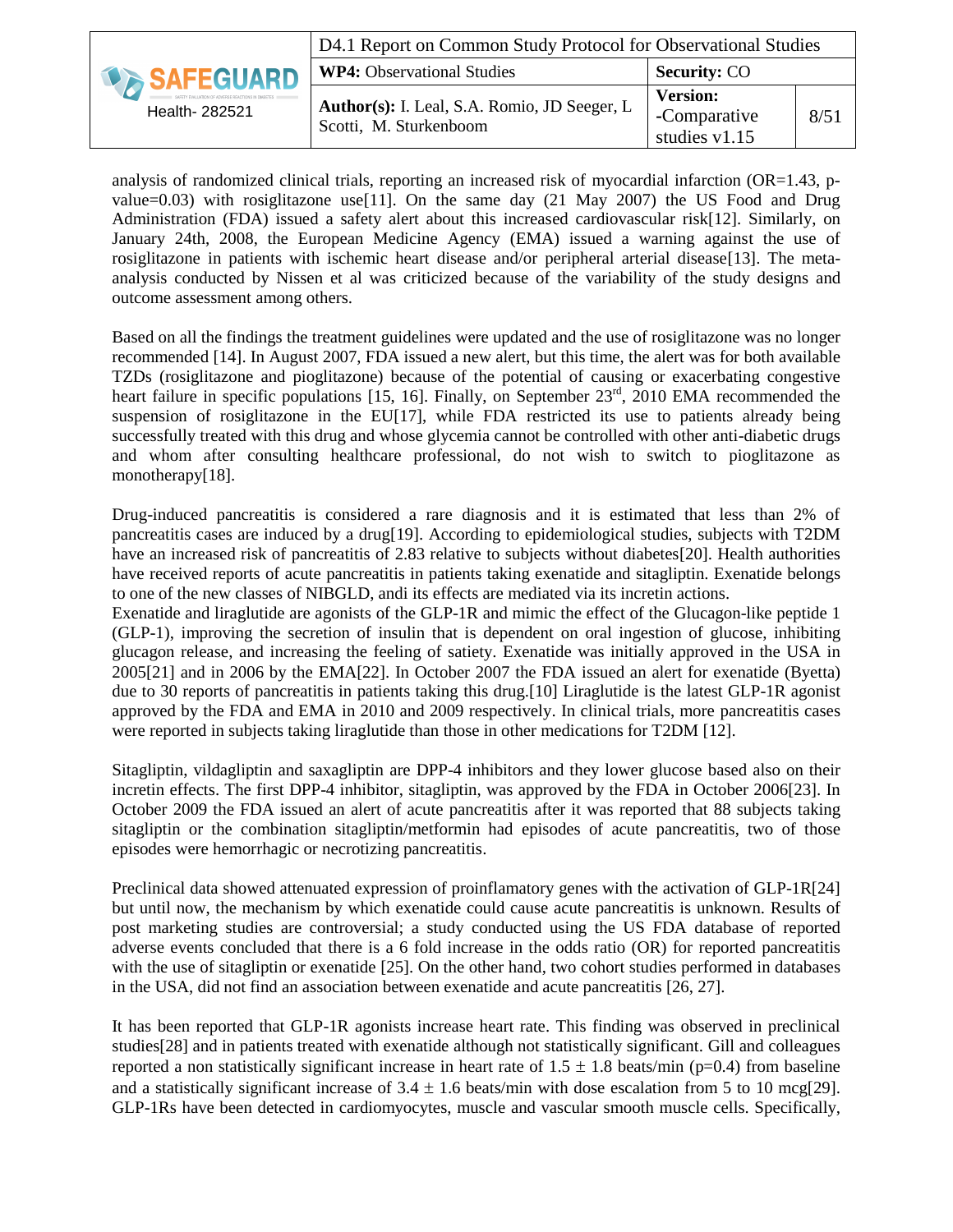|                  | D4.1 Report on Common Study Protocol for Observational Studies |                     |      |  |
|------------------|----------------------------------------------------------------|---------------------|------|--|
| <b>SAFEGUARD</b> | <b>WP4:</b> Observational Studies                              | <b>Security: CO</b> |      |  |
|                  |                                                                | <b>Version:</b>     |      |  |
| Health- 282521   | Author(s): I. Leal, S.A. Romio, JD Seeger, L                   | -Comparative        | 9/51 |  |
|                  | Scotti, M. Sturkenboom                                         | studies $v1.15$     |      |  |

the cardiovascular effect proposed is an increased inotropic action and improved myocardial glucose uptake [\[30\]](#page-47-13)

Although the mechanism and the magnitude of the association has not been completely understood or described, several publications have reported an increased risk of sudden cardiac death (SCD) in subjects with T2DM. Among the risk factors that could contribute to this association are silent myocardial ischemia, autonomic nervous system dysfunction, abnormal cardiac repolarization, hypoglycaemia, hypercoagulable state, cardiomyopathy and impaired respiratory response to hypoxia and hypercapnea. [\[31\]](#page-47-14) On the other hand it has been reported that some drugs could cause Qtc prolongation and the regulatory agencies have issued guidelines to assess the cardiovascular risk in drugs for T2DM before marketing[\[32\]](#page-48-0). These guidelines apply to recently developed drugs as a requirement for marketing authorization, for example FDA requested additional information on QTc prolongation for a GLP-1 agonist[\[33\]](#page-48-1). Therefore, it is important to assess the risk of cardiovascular events among drugs already in the market, including the recently launched medications.

DM has been reported as a risk factor for several types of cancer, including liver and pancreatic cancer each with a relative risk of 2 or higher [\[34\]](#page-48-2). Hyperinsulinemia (one of the characteristics in T2DM) and activation of the Insulin-like growth factor (IGF) receptor by insulin have been mentioned as the possible pathophysiologic causes with mitogenic effects[\[35\]](#page-48-3). Treatment options for DM have been reported as possible risk factors for cancer as well.

It has been reported that incretin based therapies could cause pancreatic cancer. One potential explanation is that the long-term activation of the GLP-1R could increase the risk of cancer in the pancreas [\[25\]](#page-47-8), as a preclinical study reported increased β-cell proliferation with exenatide and liraglutide. Additionally, sitagliptin increased pancreatic ductal hyperplasia [\[35\]](#page-48-3). Cancer related to incretin-based therapies has not been reported in humans. An increased risk of pancreatic cancer with insulins (OR: 2.29, 95 % CI: 1.34 – 3.92) and sulfonylureas (OR: 1.90, 95 % CI: 1.32 – 2.74) and a risk reduction with the use of metformin (OR: 0.43, 95 % CI: 0.23 – 0.80) have been reported in observational studies.[\[36\]](#page-48-4)

Several methodological issues could have played an important role in the observed association between NIBGLD and cancer such as, reverse causality, indication and detection bias. It has been reported that the risk of pancreatic cancer is higher during the first months after the diagnosis of diabetes and decreases over time[\[37\]](#page-48-5). Detection bias could be present since the number of visits to the physician increases when diabetes is diagnosed, and therefore the opportunity for cancer detection among subjects with diabetes is higher than in the general population. Reverse causality could be present since hyperglycemia might be a symptom of an undiagnosed tumour present in the pancreas. Finally, indication bias might be present because most of the studies used metformin monotherapy as a comparator, and this corresponds to first line treatment in T2DM[\[38\]](#page-48-6), so patients using metformin are usually those with recent diabetes diagnosis and with fewer long-term T2DM complications. Additionally metformin has shown inhibition of cell proliferation, reduction of colony formation and cell cycle arrest in cancer cell lines[\[35\]](#page-48-3), so that the associations found could reflect an increased risk of cancer with these drugs or a decreased risk with the use of metformin.

If these new therapies are associated with an increased risk of cancer, it would be important to distinguish if they induce or promote the malignancy. Specifically for pancreatic cancer, it was reported that the time for tumour induction and development since the first cell mutation is around 10 years[\[39\]](#page-48-7). Since these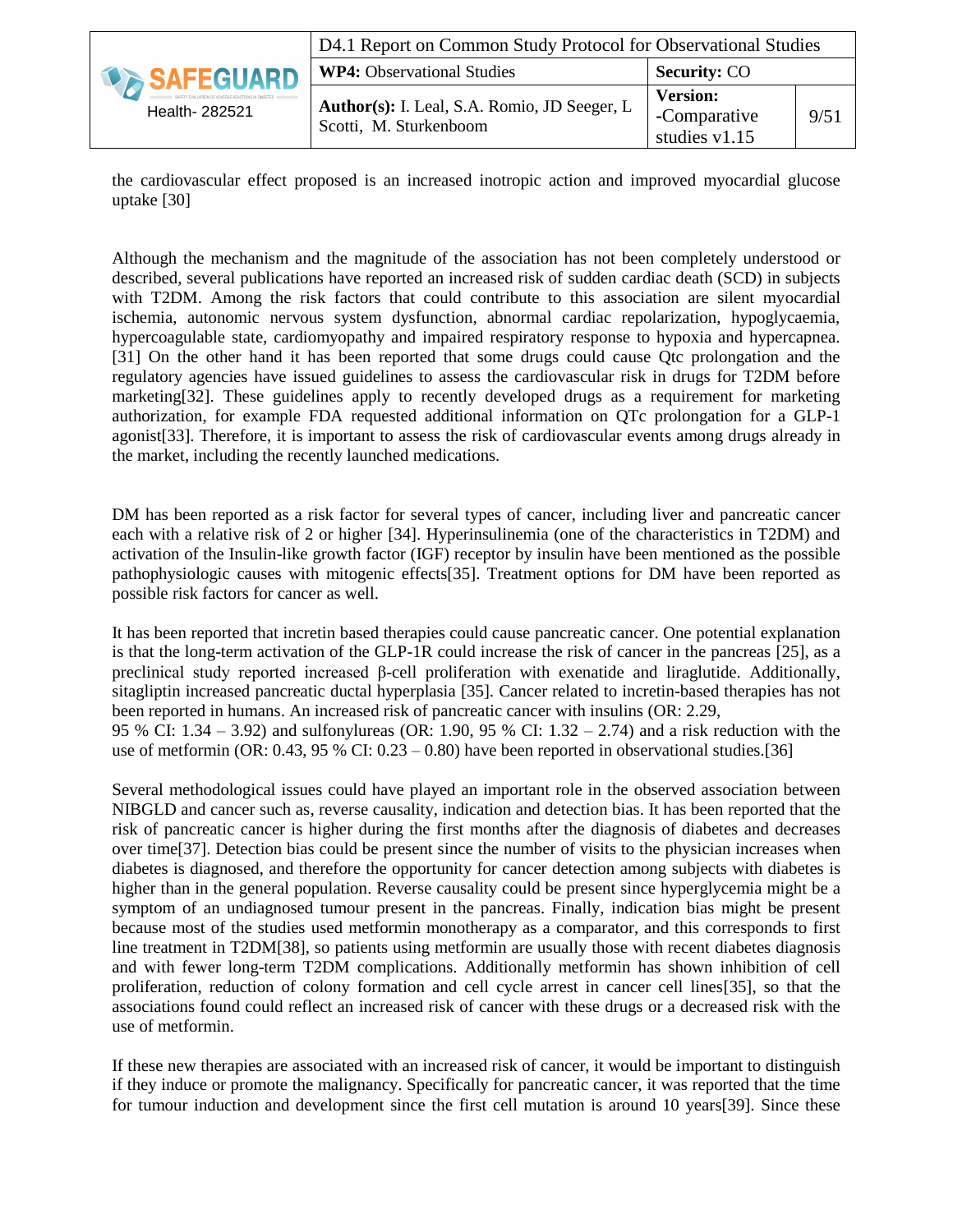|                    | D4.1 Report on Common Study Protocol for Observational Studies         |                                                    |       |  |  |
|--------------------|------------------------------------------------------------------------|----------------------------------------------------|-------|--|--|
| <b>DESAFEGUARD</b> | <b>WP4:</b> Observational Studies                                      | <b>Security: CO</b>                                |       |  |  |
| Health- 282521     | Author(s): I. Leal, S.A. Romio, JD Seeger, L<br>Scotti, M. Sturkenboom | <b>Version:</b><br>-Comparative<br>studies $v1.15$ | 10/51 |  |  |

new therapies have been in the market for less than 10 years, if the association is observed, maybe they promote but, not induce tumour progression.

In July, FDA[\[40\]](#page-48-8) and EMA[\[41\]](#page-48-9) issued alerts regarding the association of pioglitazone and bladder cancer. Lewis et al [\[42\]](#page-48-10) studied the risk of bladder cancer in patients treated with pioglitazone compared to nonpioglitazone users. The results of an interim analysis did not show an increased risk, although they found a weakly increased risk after 2 years of exposure.

Until now, data regarding the safety of NIBGLD are inconclusive because of methodological issues due to the complexity of the disease, the treatment patterns of use (switching and combined therapies), comordidities and the comedication used for these comorbidities in subjects with T2DM. Additionally, diabetes shares many risk factors with different types of cancer, pancreatic and cerebrovascular diseases, and the inter-relatedness of the risk factors with the diseases have made it difficult to study these possible associations.

Since the number of people with diabetes is increasing and its treatment exposes large numbers of people to these drugs, their safety with respect to some types of cancer, CVD or pancreatic diseases represents a public health priority. The nature of treatment for T2DM, with chronic use of progressively higher doses of NIBGLD along with combinations including combinations with insulin, the issuance of several warnings regarding the safety of these medications, requires study using the most advanced methodological strategies available.

# **2. Study Objectives**

<span id="page-9-0"></span>The primary objective of these observational studies is to estimate the risk of myocardial infarction (MI), heart failure (HF), ventricular arrhythmia (VA)/sudden cardiac death (SCD), ischemic stroke (IS), hemorrhagic stroke (HS), acute pancreatitis (AP), pancreatic cancer (PC), bladder cancer (BC) and total mortality (TM) associated with the use of NIBGLD and insulins and insulin analogs in subjects with T2DM.compared with non users.

Secondary objectives are:

 To assess the background rates of the different events of interest in the population of subjects with T2DM

#### **3. Methodology**

#### 3.1. **Study design**

<span id="page-9-2"></span><span id="page-9-1"></span>The association of NIBGLD, insulins and insulins analogs in subjects with T2DM with each outcome of interest will be evaluated. Nested case control studies in a cohort of T2DM patients will be conducted to assess the association of NIBGLD, insulins, and insulin analogs with MI, HF, VA/SCD, IS, HS, AP, BC and PC.

A separate study will be conducted for each outcome. All analyses will be performed in each database separately and the heterogeneity between databases will be examined. A pooled estimate obteined using a meta-analytic approach will be calculated. The choice of the model (fixed or random effect) will depend on the results obtained from the test for heterogeneity.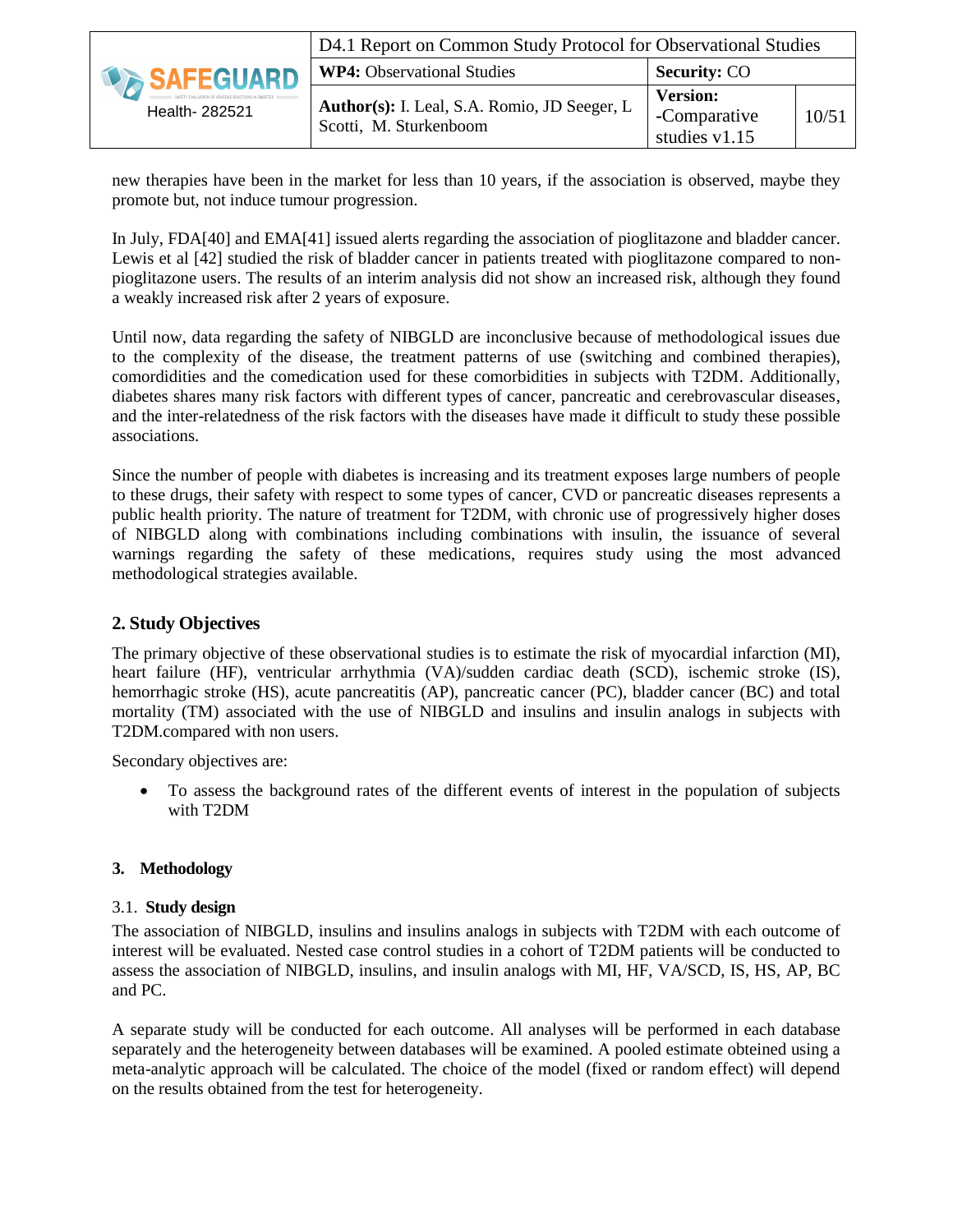|                     | D4.1 Report on Common Study Protocol for Observational Studies         |                                                    |       |  |  |  |
|---------------------|------------------------------------------------------------------------|----------------------------------------------------|-------|--|--|--|
| <b>DA SAFEGUARD</b> | <b>WP4:</b> Observational Studies                                      | <b>Security: CO</b>                                |       |  |  |  |
| Health- 282521      | Author(s): I. Leal, S.A. Romio, JD Seeger, L<br>Scotti, M. Sturkenboom | <b>Version:</b><br>-Comparative<br>studies $v1.15$ | 11/51 |  |  |  |

A dynamic retrospective cohort study will be carried out to estimate the association between NIBGLD, insulins, insulin analogs and TM. For this outcome, the cohort study has some advantages on the case control design (e.g., time varying covariates can be taken into account, time to event can be studied). This is a better approach because information at baseline or at specific points in time is not enough to characterize the patient clinical history

To estimate the background rates of the outcomes of interest, a dynamic retrospective cohort study will also be used.

#### 3.2. **Data Sources**

<span id="page-10-0"></span>Data collected in 9 different electronic health databases (DBs) from 5 different European countries and from the USA will be used in the analysis. These DBs include different types of data sources (electronic medical records, administrative DBs and record linkage systems), different settings (out and in patient care, primary care), and the use of different terminology and coding systems for the registry of events and medications. In order to have homogeneous information for data extraction, events, including outcomes and covariates will be uniformly defined based on current literature (medical textbooks and guidelines issued by medical associations) and then all events of interest as well as drug codes will be mapped.

In order to benefit from previous collaborative work performed by some of the partners, information regarding mapping of some events will be obtained from other EC-funded drug safety projects such as ARITMO (Arrhythmogenic potential of drugs), SOS (The Safety of non-steroidal anti-inflammatory drugs) and EU-ADR (Exploring and understanding Adverse Drug Reactions by integrative mining of clinical records and biomedical knowledge).

The databases are described below:

#### *3.2.1. IPCI*

#### *Database description*

<span id="page-10-1"></span>In 1992 the Integrated Primary Care Information Project (IPCI) was started by the Department of Medical Informatics of the Erasmus University Medical School. IPCI is a longitudinal observational database that contains data from computer-based patient records of a selected group of general practitioners (GPs) throughout the Netherlands, who voluntarily chose to supply data to the database. GPs receive a minimal reimbursement for their data and completely control usage of their data, through the Steering Committee and are permitted to withdraw data for specific studies. Collaborating practices are located throughout the Netherlands and the collaborating GPs are comparable to other GPs in the country according to age and gender.

The database contains information on about 1.2 million patients. This is the cumulative amount of patients who have ever been part of the dynamic cohort of patients who have been registered. Turnover occurs as patients move and transfer to new practices. The records of 'transferred out' patients remain in the database and are available for retrospective studies with the appropriate time periods.

The system complies with European Union guidelines on the use of medical data for medical research and has been validated for pharmaco-epidemiological research. Approval for this study will be obtained from the 'Raad van Toezicht' an IPCI specific ethical review board.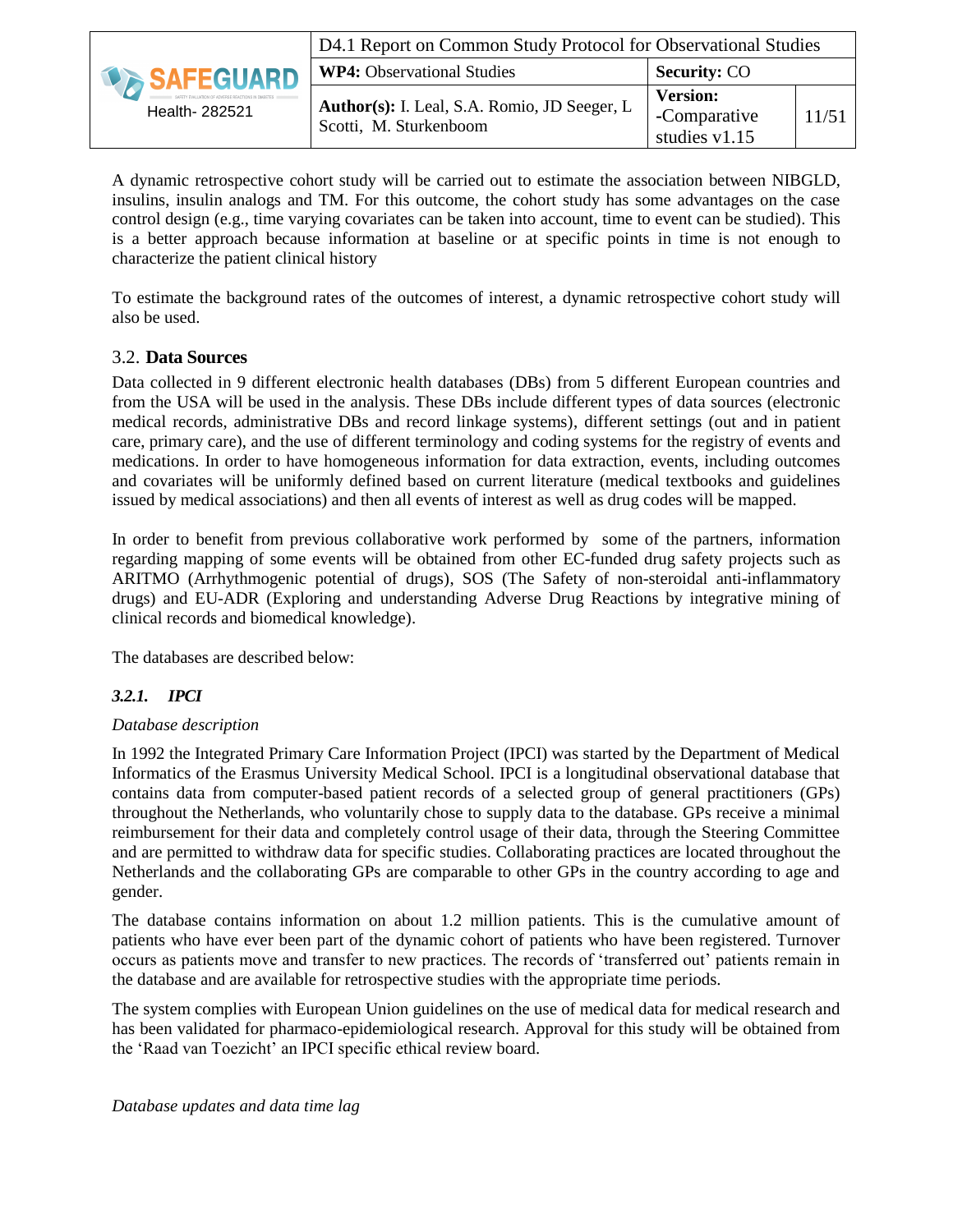|                | D4.1 Report on Common Study Protocol for Observational Studies         |                                                    |       |  |  |
|----------------|------------------------------------------------------------------------|----------------------------------------------------|-------|--|--|
| SAFEGUARD      | <b>WP4:</b> Observational Studies                                      | <b>Security: CO</b>                                |       |  |  |
| Health- 282521 | Author(s): I. Leal, S.A. Romio, JD Seeger, L<br>Scotti, M. Sturkenboom | <b>Version:</b><br>-Comparative<br>studies $v1.15$ | 12/51 |  |  |

The database is updated continuously, every 3 months a data draw down is made for research purposes.

#### *Data subsets and variables*

The database contains identification information (age, sex, patient identification, GP registration information), notes, prescriptions, physician-linked indications for therapy, physical findings, and laboratory values (e.g. potassium, creatinine).

The International Classification of Primary Care (ICPC) is the coding system for patient complaints and diagnoses, but diagnoses and complaints can also be entered as free text. Prescription data such as product name, quantity dispensed, dosage regimens, strength and indication are entered into the computer. The National Database of Drugs, maintained by the Royal Dutch Association for the Advancement of Pharmacy, enables the coding of prescriptions, according to the Anatomical Therapeutic Chemical (ATC) classification scheme recommended by the WHO.

#### *Limitations of the database*

Limitations of the databases are that a lot of information is available in narratives, especially information from specialists and symptoms. Also specialist medications are not complete if the GP does not enter them. It is known, however, that this proportion is minor.

#### *3.2.2. PHARMO Database*

#### *Database description*

<span id="page-11-0"></span>The PHARMO medical record linkage system is a population-based patient-centric data tracking system that includes high quality and complete information of patient demographics, drug dispensings, hospital morbidity, clinical laboratory, and date of death of 3.2 million community-dwelling inhabitants of 65 municipal areas in the Netherlands. The drug dispensings originate from out-patient-pharmacies. This core dispensing database is linked on a patient level with different databases, among which the hospital morbidity data "The Dutch National Medical Register (LMR)". This register comprises all hospital admissions in the Netherlands, i.e., admissions for more than 24 hrs and admissions for less than 24 hours for which a bed is required. Only hospital admissions for the out-patient-pharmacy patients are collected in the PHARMO database. Clinical laboratory tests are available for a subset of the out-patient-pharmacy patients in a completely computerized format. Dates of death are available from the Central Bureau of Genealogy (CBG). The CBG is the Dutch information and documentation centre for genealogy, family history and related sciences. Data are collected since October 1994 and include mortality. The CBG returns date of death for the out-patient-pharmacy patients. The linkage method used for individuals of the separate databases is probabilistic.

#### *Database updates and data time lag*

The linked databases in the PHARMO database network are updated every year. Databases are linked when the hospital admission data of the preceding calendar year become available; the updated database becomes available in the second half of the year. In between the outpatient pharmacy data is updated every month. Dates of death returned from the CBG have a lag time of 2 years.

The PHARMO database network covers the period 1998-2010.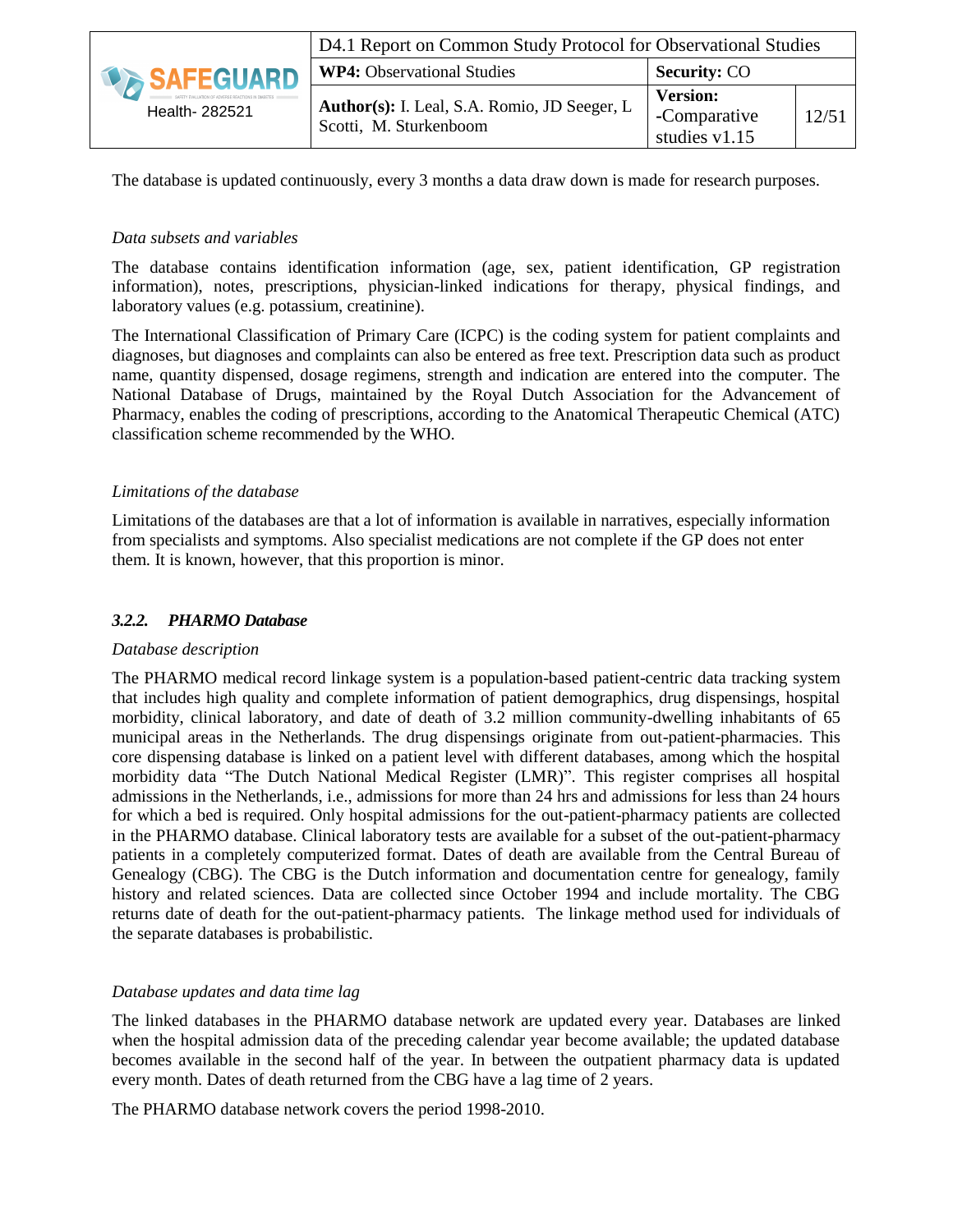

#### *Data subsets and variables*

The PHARMO databases contain the following information:

#### **Socio-demographic data:**

Unique anonymous person identification number Gender Birth year Last known ZIP-code Date first contact Date last contact Reason last contact Date of death

#### **Outpatient dispensing drug data:**

Unique person identification number Unique pharmacy identification number Type prescriber (GP, specialist) ATC Molecule name Dispensed quantity (number of units) Type of unit (fluid, tablets etc.) Dispensation date DDD (number of DDD in one unit) Duration of dispensing Number of units to take each day (free text in Dutch) Strength of one unit

#### **Hospital data:**

Unique person identification number Unique hospital identification number Main diagnoses are coded in ICD9-CM Main diagnostic/surgical procedure Side diagnoses Dates of hospital admission and discharge Type of care (day/clinical)

#### *Limitations of the database*

- Date of first entry, last entry in the population might be subject to misclassification.
- Linkage is highly sensitive and specific but does not exclude a small percentage of linkages as misclassified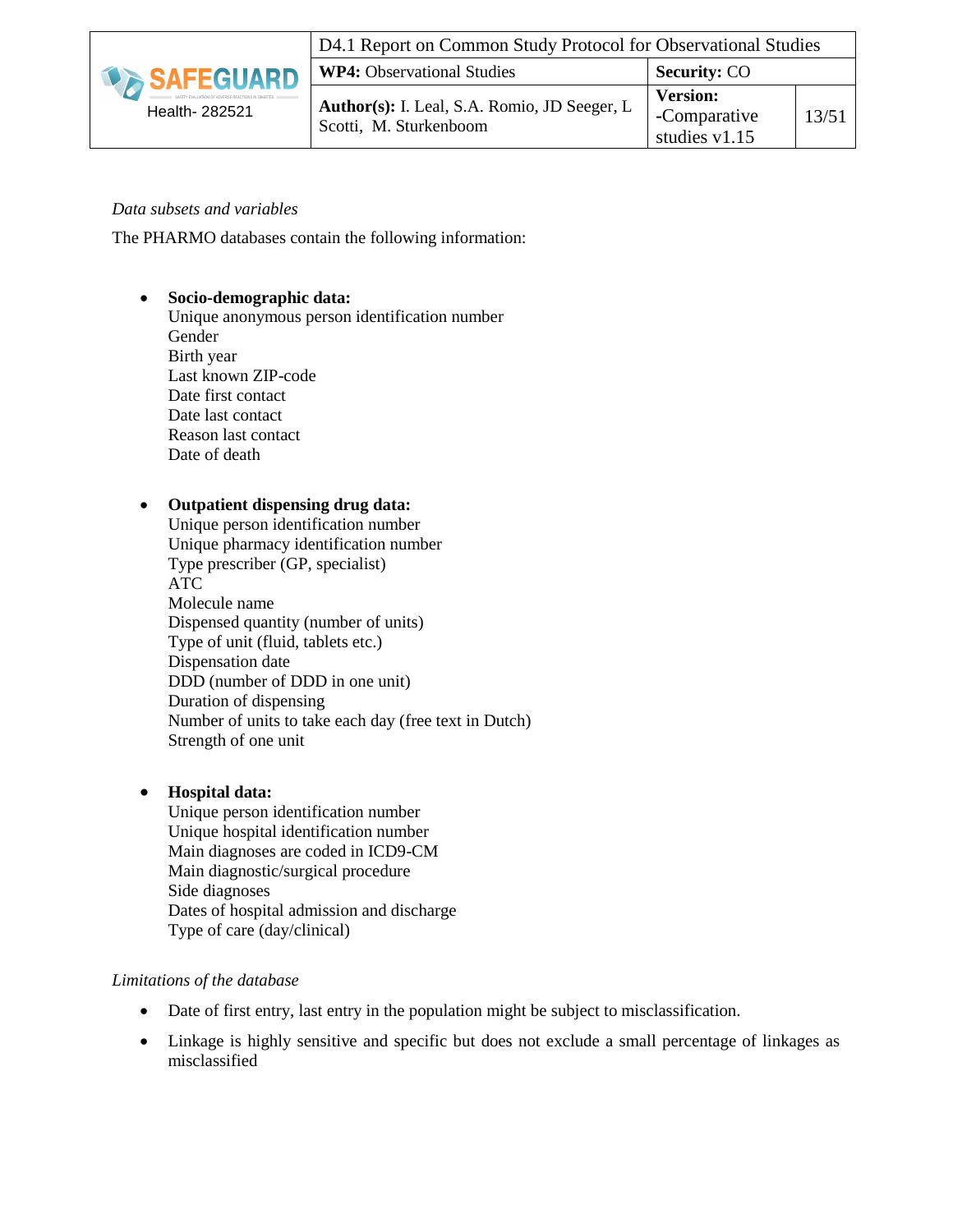|                  | D4.1 Report on Common Study Protocol for Observational Studies         |                                                    |       |  |  |
|------------------|------------------------------------------------------------------------|----------------------------------------------------|-------|--|--|
| <b>SAFEGUARD</b> | <b>WP4:</b> Observational Studies                                      | <b>Security: CO</b>                                |       |  |  |
| Health- 282521   | Author(s): I. Leal, S.A. Romio, JD Seeger, L<br>Scotti, M. Sturkenboom | <b>Version:</b><br>-Comparative<br>studies $v1.15$ | 14/51 |  |  |

 CBG data have a lag time of 2 years compared to 1 year or less for the other sources of data. Clinical lab tests are only available for a subset of the PHARMO database

#### *3.2.3. Health Search Database/CSD Longitudinal Patient (HSD)*

#### *Database description*

<span id="page-13-0"></span>The Health Search/Longitudinal Patients Database (HSD) is a longitudinal observational database that is representative of the general Italian population. It was established in 1998 by the Italian College of General Practitioners. The HSD contains data from computer-based patient records from a select group of GPs (covering a total of 1.5 million patients) located throughout Italy who voluntarily agreed to collect data for the database and attend specified training courses. Turnover occurs as patients move and transfer to new practices. The records of 'transferred out' patients remain in the database and are available for retrospective studies with the appropriate time periods. The HSD complies with European Union, guidelines on the use of medical data for research. The HSD has been the data source for a number of peer-reviewed publications on the prevalence of disease conditions, drug safety and prescription patterns in Italian primary care. Approval for use of data is obtained from the Italian College of Primary Care Physicians. Data are in house, no ethical approval needed.

#### *Data subset and variables:*

The database includes information on the age, gender, and identification of the patient, and GP registration information, which is linked to prescription information, clinical events and diagnoses, free text patients diary, hospital admission, and death. All diagnoses are coded according to the International Classification of Diseases, 9th Revision, Clinical Modification (ICD-9-CM). Drug names are coded according to the ATC classification system. To be included in the study, GPs must have provided data for at least 1 year and meet standard quality criteria pertaining to: levels of coding, prevalence of well-known diseases, and mortality rates. At the time in which this study will initiate, 700 GPs homogenously distributed across all Italian areas, covering a patient population of around million patients, reached the standard quality criteria.

#### *Database updates and data time lag:*

The database is updated continuously, every 6 months a data draw down is made for research purposes.

#### *Limitations of the database:*

The main limitation is the difficulty to provide additional information from GPs since in such a case an ethical approval from all the local health authorities of the respective GP practice is needed. Medication not reimbursed from the NHS are incomplete, as well as those prescribed by the specialists. Symptoms and diagnostic instrumental results are in free text form and are not necessarily complete.

#### *3.2.4. Regional Database Puglia*

#### *Database description*

<span id="page-13-1"></span>The regional databases of Puglia include hospital discharge records, prescription databases, and the civil registry, for the period 2002-2009. Shortly, data on 2010 will be available. In addition the archive of physicians for 2005 is available.

*Data subsets and variables* Prescription databases (last update: January 2009)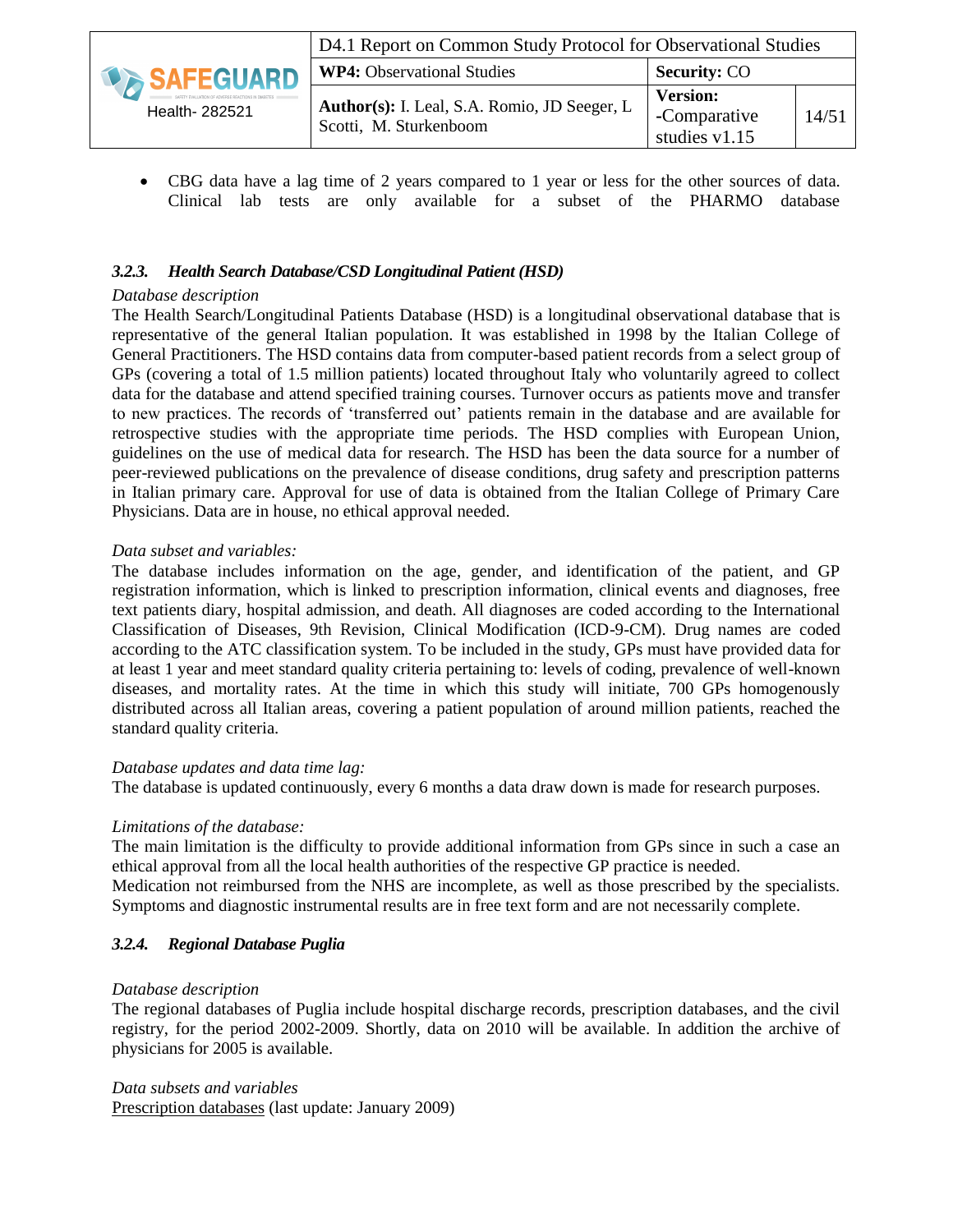|                | D4.1 Report on Common Study Protocol for Observational Studies         |                                                    |       |  |  |
|----------------|------------------------------------------------------------------------|----------------------------------------------------|-------|--|--|
| SAFEGUARD      | <b>WP4:</b> Observational Studies                                      | <b>Security: CO</b>                                |       |  |  |
| Health- 282521 | Author(s): I. Leal, S.A. Romio, JD Seeger, L<br>Scotti, M. Sturkenboom | <b>Version:</b><br>-Comparative<br>studies $v1.15$ | 15/51 |  |  |

Prescription databases provide data on the community prescriptions reimbursed by the NHS with information on type and quantity of dispensed drug (generic and brand names) and dispensing date with drugs coded according to ATC classification system. This database provides the following information for each reimbursed prescription:

- Number of prescription
- Date of prescription
- Date of dispensing
- Identification number of the dispensed product (MINSAN)
- ATC code
- Number of packages
- Cost of prescription
- Pharmacy code
- City code
- First name and surname of the patient
- Date of birth of the patient
- Gender of the patient
- Fiscal or sanitary code (Tax code [alphanumerical code for personal identification, SSN cultural equivalent])
- Prescriber identification number

#### Hospital discharge records (last update: January 2009)

Hospital discharge records include information on primary diagnoses and up to five co-existing conditions, performed procedures (diagnostic and therapeutic interventions), date of hospital admission and discharge, and in-hospital death. All diagnoses are coded according to the ICD-9 CM.

In particular, this database provides the following information for each hospital admission:

- Hospital
- Hospital code
- Hospital discharge record
- Family name
- First name
- Date of birth
- Gender
- Place of birth (code)
- Citizenship
- Residence Region (code)
- Residence Local Health Authority (LHA code)
- Residence city (code)
- Fiscal or sanitary code (Tax code (alphanumerical code for personal identification, SSN cultural equivalent))
- Marital Status (Single; married; legally separated; divorced; widowed; not declared)
- School education (Primary/None; Middle school; Secondary school; University degree)
- Type of admission (Ordinary Hospitalization; Day hospital)
- Type of ordinary hospitalization (Scheduled not urgent; Urgent; Involuntary psychiatric treatment; Scheduled with pre-hospitalization)
- Birth weight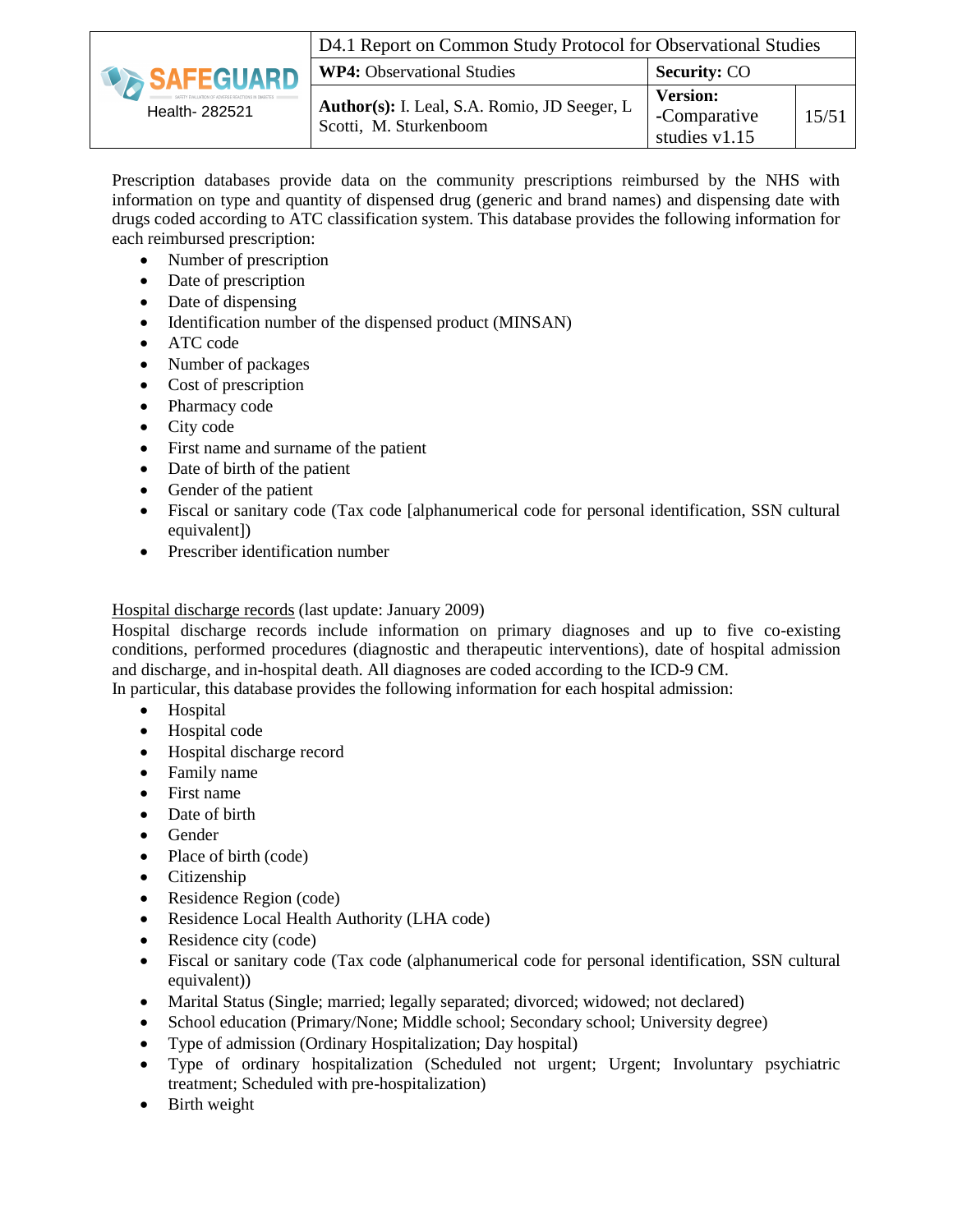

- Reason for day hospital (Diagnostic procedure; Day Surgery; Therapeutic procedure; Rehabilitation)
- Number of days in day-hospital
- Admission date
- Admission Unit
- Origin of the patient (GP; direct access; other region; other private institute; other public institute…)
- Traumatisms or poisoning (Industrial accident; domestic injury; car accident; suffer acts of violence; self-injury; other)
- Discharge date
- Discharge Unit
- Discharge modality (Death: ordinary; voluntary; transfer to other structure...)
- Transfer Unit and date
- ICD-9 underlying (main) discharge diagnosis code
- Other ICD-9 underlying discharge diagnosis codes
- Principal Procedure Code and Date
- Other Procedure Codes and Dates
- DRG

Civil registry (last update: January 2011)

Population registry with patients' demographics information, as gender, date of birth, fiscal code, as subjects' identifiers of all patients of LHA.

#### *Limitations:*

- No information on: Race/Ethnicity; Laboratory values; Dosing regimen; Symptoms
- $\bullet$  It is not possible to distinguish between type 1 and type 2 diabetes mellitus
- It is not possible to assess the burden of diabetes in terms of mortality, since regional death registries are not uniformly available in all areas and are updated with a substantial delay.

#### *3.2.5. Regional Database Lombardy (SISR)*

#### *Database description*

<span id="page-15-0"></span>In the Sistema Informativo Sanitario Regionale (SISR) database, data are obtained from the electronic healthcare databases of the Lombardia region. Lombardia is the largest Italian region with about nine million inhabitants, about 16% of the population of Italy. This population is entirely covered by a system of electronically linkable databases containing information on health services reimbursable by the National Health Service, including hospital admission and outpatient prescriptions of drugs free of charge.

The SISR database has a full population coverage (i.e. the population covered is not selected by any criteria) and the available information is related to drug prescriptions and to hospital admissions for the period 2000 -2010.

#### *Database updates and data time lag*

The SISR database is updated yearly. However, the possibility of access to new data is not guaranteed.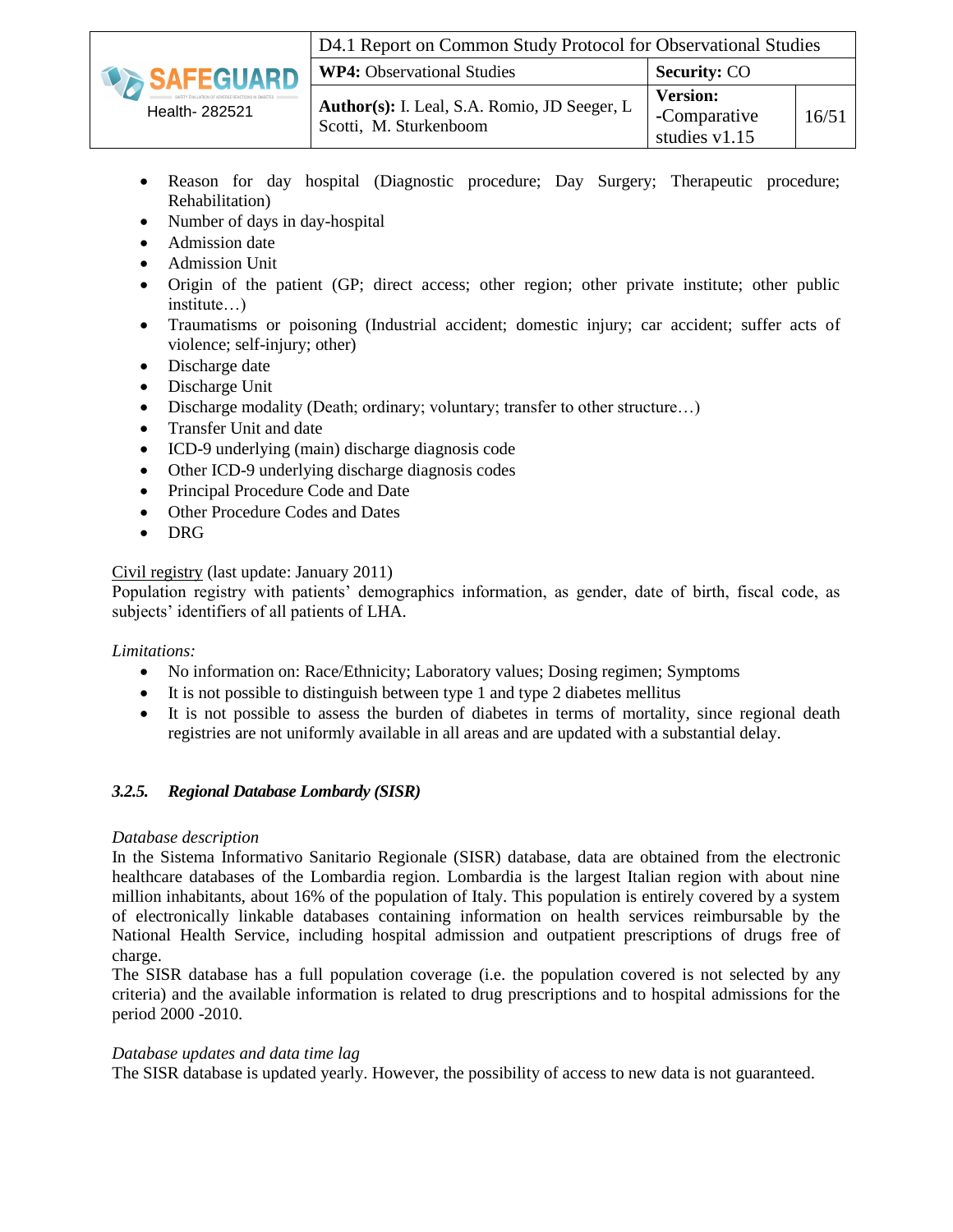

#### *Data subsets and variables*

The SISR database contains the following information:

Patient register:

- Patient ID: unique person identification number used for record linkage
- $\bullet$  Sex
- Birth date
- Date of transferring out: the date on which a person leaves the database
- Cause of transferring out : the cause of exit from the database (death or migration)

Prescription**:** Contains all outpatients prescriptions of drugs reimbursable by the NHS

- Patient ID: unique person identification number used for record linkage
- ATC code of the drug
- AIC (Marketing Authorization): Unique code, released by AIFA (Italian Drug Agency), used to identify each box of each drug in commerce
- Prescription Date
- Quantity: number of prescribed boxes
- Using the AIC code it is possible to link drug prescriptions to a drug register which contains information on the commercial name of the drug, the quantity of active principle of the drug contained in one box, defined daily doses (DDDs) of the active principle, and the estimated coverage of one box.

Hospitalization: Contains all hospitalisations occurring in the public and private hospitals in Lombardy

- Patient ID: unique person identification number used for record linkage
- ICD-9-CM codes for diagnoses: there are 6 fields (one for the main diagnosis and 5 for the secondary diagnoses) containing ICD-9 codes
- Diagnostic procedures/surgery code: there are 6 fields (each field corresponds to a different procedure)
- Hospitalization Date: date of hospital admission
- Discharge Date: date of discharge from the hospital
- Procedures Date: there are 6 fields containing the date of the associated procedures

#### *Limitations of the database*

- The DB does not contain information on over-the-counter (OTC) medication.
- The DB does not contain information on outpatient care.
- The DB does not contain information on anthropometric measures and lifestyle (e.g. weight, being a smoker).
- DDDs and the amount of drug prescribed are available in the database, but there is no information on the prescribed dose.
- It is not possible to inspect hospital medical charts for validation through the regional database.

#### *3.2.6. CPRD*

<span id="page-16-0"></span>The Clinical Practice Research Datalink (CPRD) contains anonymised data from general practice for between 4 and 7% (depending on calendar year) of the UK population. The calendar period covered is 1987 – current although data from before  $\sim$ 2000 can only be reliably used for purposes of incidence & prevalence calculation if they are combined with the locked CPRD data (data lock April 2002). This is a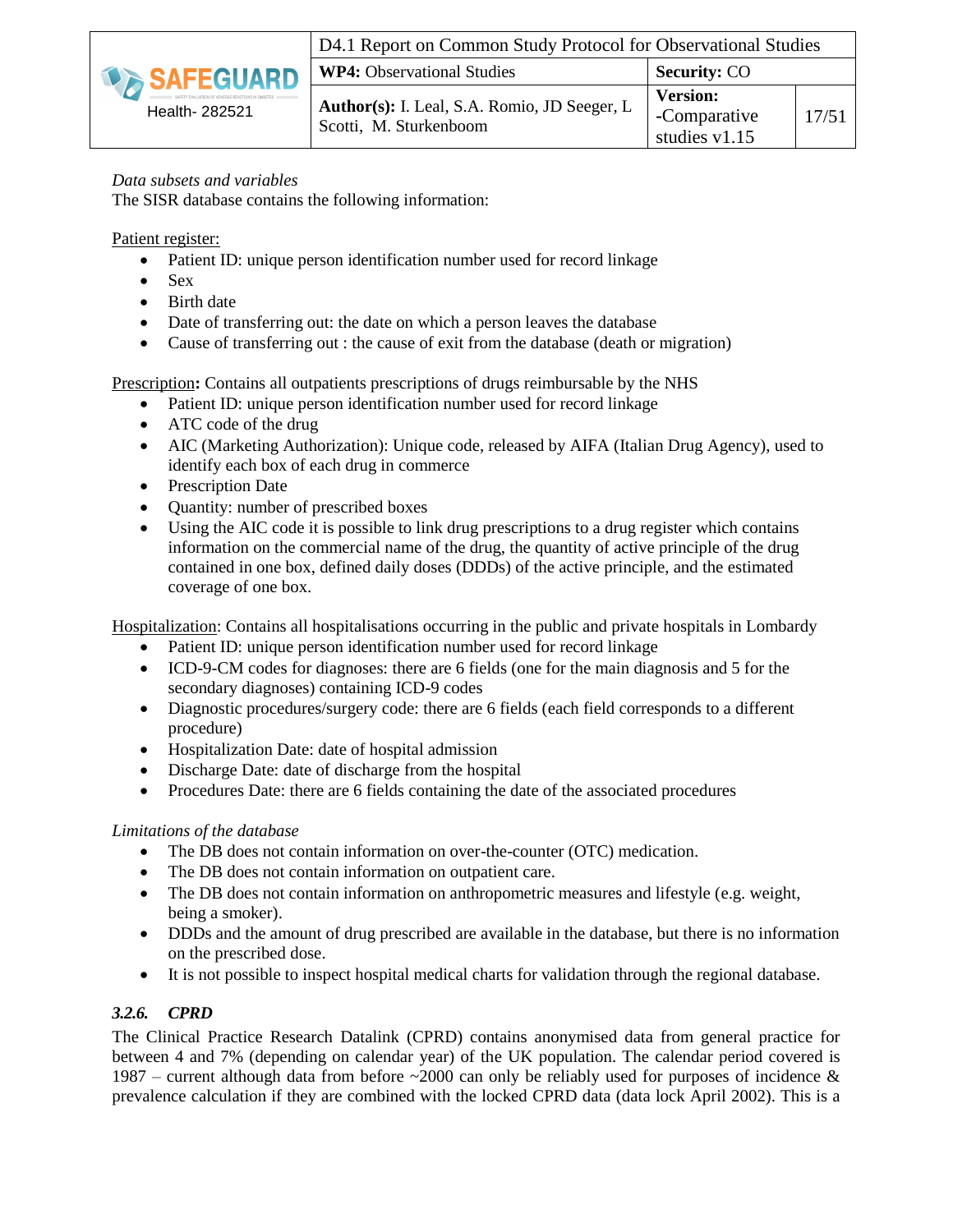|                  | D4.1 Report on Common Study Protocol for Observational Studies         |                                                  |       |  |  |  |
|------------------|------------------------------------------------------------------------|--------------------------------------------------|-------|--|--|--|
| <b>SAFEGUARD</b> | <b>WP4: Observational Studies</b>                                      | <b>Security: CO</b>                              |       |  |  |  |
| Health- 282521   | Author(s): I. Leal, S.A. Romio, JD Seeger, L<br>Scotti, M. Sturkenboom | <b>Version:</b><br>-Comparative<br>studies v1.15 | 18/51 |  |  |  |

consequence of the changeover of the GP practice software from a DOS-based (VM6) to a Windowsbased (Vision) program and the opportunity at the time to erase historic data for patients no longer registered with the practice. As a result, the numerator & denominator data for the 1990s are unreliable for the calculation of incidence and prevalence rates.

Data are updated approximately bimonthly although this varies by practice. There are no data subsets as such. All anonymised data recorded by the GP deemed relevant for clinical management of the patient are available to researchers and comprises of demographic data including the dates the patient was registered with the practice, diagnoses and symptoms, prescriptions, hospital referral and discharge data as well as some information on major procedures carried out in hospital. For outpatient visits, hospital consultants are not allowed to issue prescriptions and hence an important proportion of prescribing initiated in hospital is captured in the CPRD (because hospital consultants will ask the GPs to prescribe the medication needed). Covariate information is available on body mass index, height, weight, alcohol intake, smoking status, age, sex, socio-economic status, and comorbidity. No or extremely limited information is available on ethnicity, diet, physical activity level.

Limitations of the database include incompleteness of information on the indication for prescribing, on lab test results, and family history, as well as virtually complete lack of data on ethnicity, diet, physical activity levels, environmental and occupational exposures, medicines received and procedures undergone in hospital, and non-compliance. In addition, for data confidentiality reasons researchers do not have routine access to the free text fields; this is available at an additional cost of £0.05 per word plus £1000 administrative fee.

#### *3.2.7. BIFAP (AEMPS)*

#### *Database description*

<span id="page-17-0"></span>BIFAP (Base de Datos para la Investigación Farmacoepidemiologica en Atención Primaria) database is a longitudinal population-based database of anonymzed computer based medical records of general practitioners (GPs) throughout Spain (Salvador-Rosa A, 2002). BIFAP is a non-profit research project, kept by the Spanish Medicines Agency (AEMPS), a public agency belonging to the Spanish Department of Health. The project started in 2003, including anonymized information from 2001 onwards, and the database covers data from approximately 1,260 GPs from 9 different autonomous communities in Spain. From those, 1,045 are GPs and 215 pediatricians. The database captures data on 3,948,464 patients corresponding to 17,735,987 person-years of follow-up.

In the Spanish health care system, patients are registered with a single GP who acts as a gatekeeper for and receiver of information from primary and secondary care.

The dataset is comparable with the Spanish population with respect to its age and sex distribution. Downloads are made periodically and the information is sent to the gatekeeper who de-identifies all information before further access is provided.

The GPs' electronic medical records contain coded and anonymous data on patient demographics, prescription details, clinical events, specialist referrals, laboratory test results. The International Classification of Primary Care (ICPC-1) is the coding system for patient complaints and diagnoses, although this information can also be entered as free text[\[43\]](#page-48-11). Prescription data information in BIFAP includes product name, quantity dispensed, dosage regimens, strength and indication[\[44\]](#page-48-12). Prescriptions are coded according to the Anatomical Therapeutic Chemical (ATC) classification scheme recommended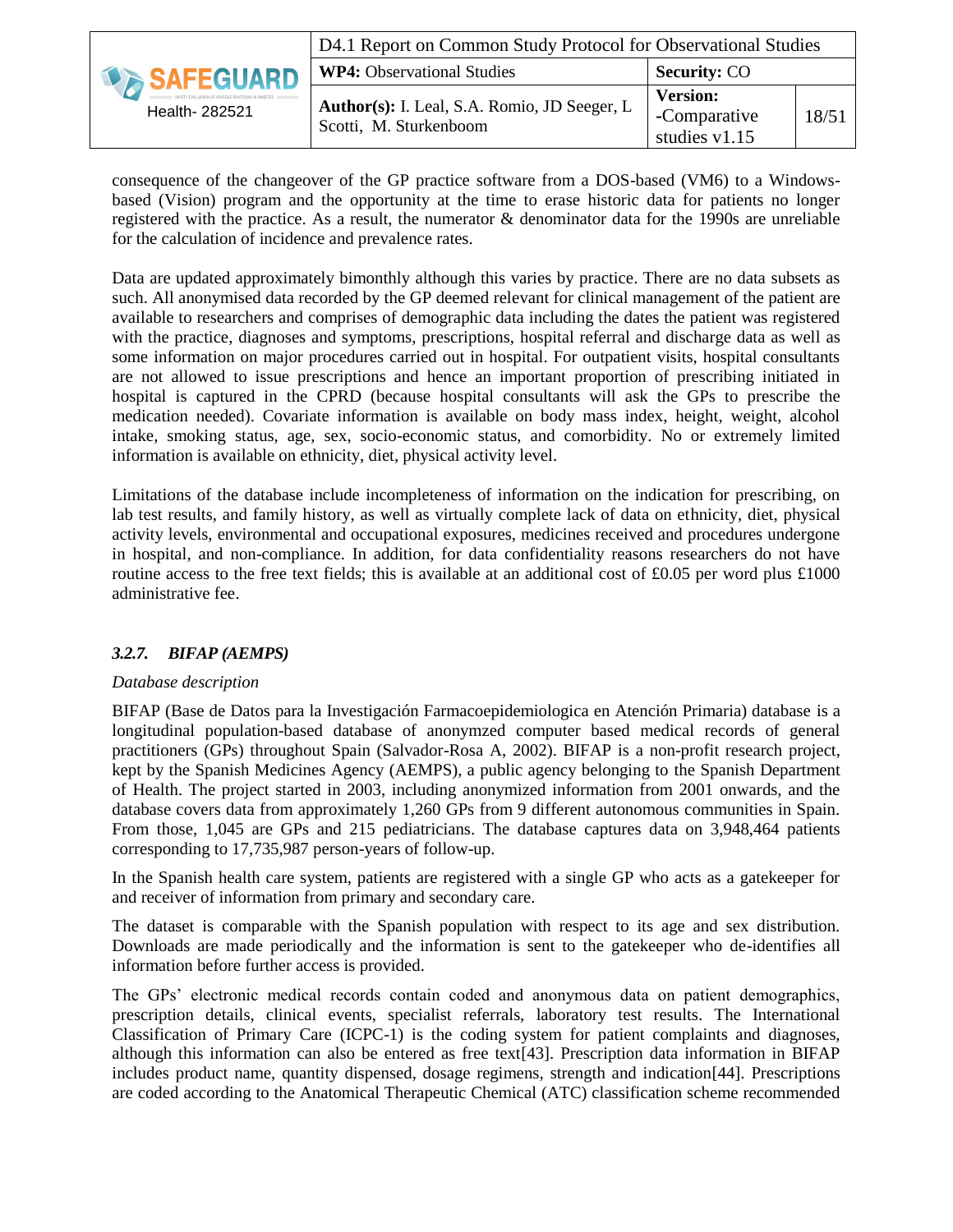|                | D4.1 Report on Common Study Protocol for Observational Studies                |                                                    |       |  |  |
|----------------|-------------------------------------------------------------------------------|----------------------------------------------------|-------|--|--|
| SAFEGUARD      | <b>WP4:</b> Observational Studies                                             | <b>Security: CO</b>                                |       |  |  |
| Health- 282521 | <b>Author(s):</b> I. Leal, S.A. Romio, JD Seeger, L<br>Scotti, M. Sturkenboom | <b>Version:</b><br>-Comparative<br>studies $v1.15$ | 19/51 |  |  |

by the WHO[\[45\]](#page-48-13). The system complies with European Union guidelines on the use of medical research and has been proven valid for pharmaco-epidemiological research[\[46\]](#page-48-14).

#### *Database updates and data time lag*

The out-patient-pharmacy database is updated every year with a time lag of approximately 3 months and covers the period 2001-2009.

From 2012 (for SAFEGUARD), BIFAP database will contribute with data up to the end of 2011.

#### *Data subsets and variables*

The BIFAP database contains the following information:

#### **Socio-demographic data:**

Unique anonymous person identification number Date of birth (dd/mm/yyyy) Gender Geographic Region (include information of GPs from 9 out of 17 Regions in Spain) Weight Height Smoking status Prescribing physician location/practice Prescribing physician code Registration status Start data in database system End date in database system Reason for end date recorded Date of death; cause of death not registered Start date with a specific practice Transfer/end date with a specific practice Start date for practice in system End date for practice in system

#### **Outpatient dispensing drug data:**

Unique anonymous person identification number Prescriber (GP, paediatrician) Drug prescribed (unique product name) Drug coding system (ATC codes) Therapeutic class Prescription date Prescribed dosage and quantity (number of units) Type of unit (fluid, tablets etc.) Strength of one unit Duration of prescription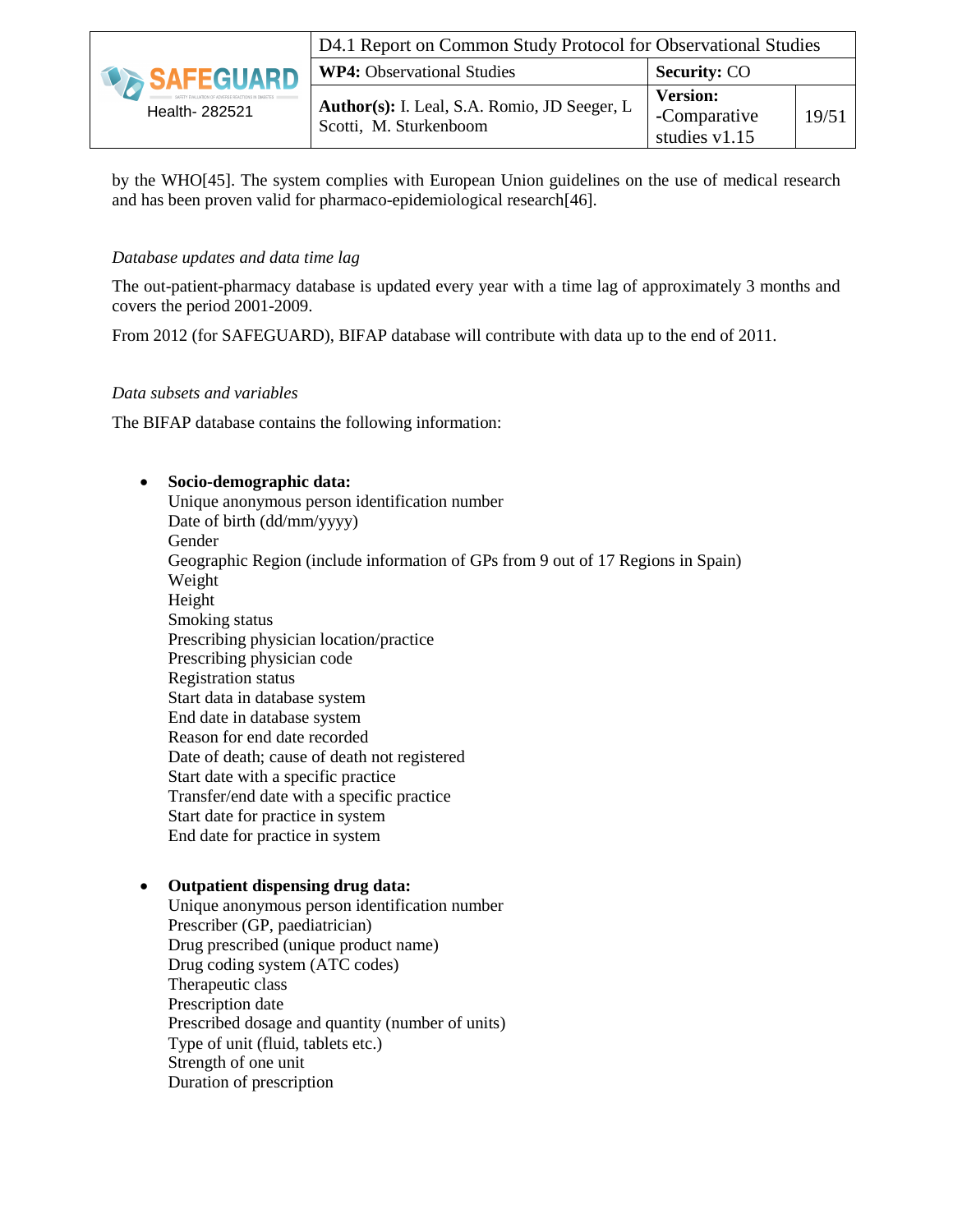|                | D4.1 Report on Common Study Protocol for Observational Studies         |                                                    |       |  |  |
|----------------|------------------------------------------------------------------------|----------------------------------------------------|-------|--|--|
| SAFEGUARD H    | <b>WP4:</b> Observational Studies                                      | <b>Security: CO</b>                                |       |  |  |
| Health- 282521 | Author(s): I. Leal, S.A. Romio, JD Seeger, L<br>Scotti, M. Sturkenboom | <b>Version:</b><br>-Comparative<br>studies $v1.15$ | 20/51 |  |  |

Number of units to take each day

 **Outpatient visits (GP):**  Unique anonymous person identification number Diagnosis coded using (ICPC-2); unlimited number of diagnosis allowed Free text comments attached to the diagnosis. Referral to specialist and reason Tests ordered by GPs Name and date of tests ordered

#### *Limitations of the database*

- The dispensing of drugs is based on the prescriptions registered by the GPs, dispensings without prescription or prescriptions of other physicians are not included. In addition, it is not possible to know if a patient did actually take a dispensed drug or not.
- There is limited information available on laboratory test results, on diagnostic test results such as X-ray, MRI, etc., on results of referral visits, on hospital admission and discharge diagnosis, and on cause of death. This information is only available if the GPs include it in the electronic medical records, either in a structured way or as free text.

Information in the BIFAP database is anonimized and no personal identification is included. Consequently, in BIFAP it is not possible to access detailed information stored in other levels of primary and secondary care, and besides this, BIFAP database can not be linked to other data sources (such as hospitalary or mortality registries, etc).

#### *3.2.8. GePaRD*

#### *Database description*

<span id="page-19-0"></span>The German Pharmacological Research Database (GePaRD) consists of claims data from four German statutory health insurance (SHI) providers. It covers about 14 million insurants throughout Germany who have at any time since 2004 been enrolled in one of the four SHIs. The database population represents approximately 17% of the German population of about 82 million inhabitants.

Membership in an SHI is compulsory in Germany for employees with an annual income up to approximately 47.000  $\epsilon$ . Subjects with higher incomes can choose private health insurance providers instead of an SHI and are probably underrepresented in SHIs. However, some of these higher-income subjects are voluntary members of SHIs, most often because SHIs provide free health insurance for unemployed family members (children and spouse) whereas in private health insurance plans all family members have to be paid for. About 70 million people (85% of the German population) are SHI members, including children and insurants who are retired or unemployed and about five million voluntary members.

Three of the four SHIs contributing to the database are so called 'Ersatzkassen' which are more likely to insure people of middle to higher socio-economic status. The database also includes data from one 'Allgemeine Ortskrankenkasse', an SHI which has traditionally insurants of lower socio-economic status. Two large SHIs contributing to the database together insure more than 13 million subjects all over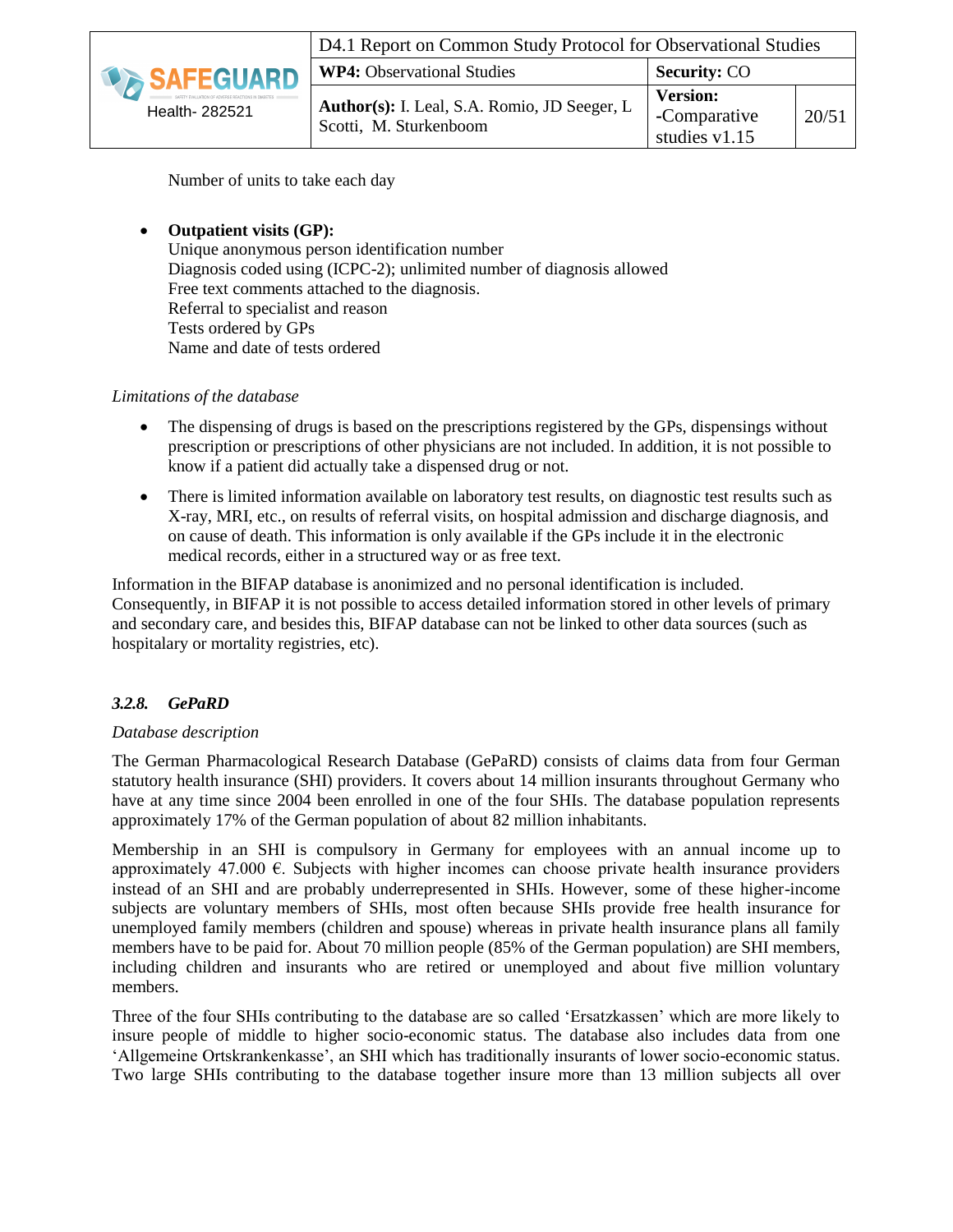|                | D4.1 Report on Common Study Protocol for Observational Studies         |                                                    |       |  |  |
|----------------|------------------------------------------------------------------------|----------------------------------------------------|-------|--|--|
| SAFEGUARD      | <b>WP4:</b> Observational Studies                                      | <b>Security: CO</b>                                |       |  |  |
| Health- 282521 | Author(s): I. Leal, S.A. Romio, JD Seeger, L<br>Scotti, M. Sturkenboom | <b>Version:</b><br>-Comparative<br>studies $v1.15$ | 21/51 |  |  |

Germany. We therefore expect the data to be adequately representative with respect to age, sex, and region of residence.

Since German SHIs pay the costs for ambulatory physician visits, hospital stays and prescription drugs for their enrolled members, information on these health services are contained in the database.

An advantage of data from German SHIs is the stability of their membership which makes long term follow-up studies feasible. In the BIPS database membership is stable in about 75% of all subjects from 2004 to 2006. However, insurants leaving a specific SHI and entering one of the other three participating SHIs cannot be identified as the same individual (synonym error).

#### *Database updates and data time lag*

At the moment the database includes about 14.3 million subjects covering the years 2004 until 2009. Usually, the database is updated annually and data from the most recent year should be available in the late autumn of the following year. After data delivery another three months for in house preparation and validation are needed before updates of the database are finalised.

#### *Data subsets and variables*

The GePaRD contains the following information:

#### **Socio-demographic data:**

Unique person identification number: allows longitudinal analysis and linkage between the subsets Family identification number: identifies members of a family who are insured together Year of birth Sex Region of residence Nationality (German/other) Indicators for social status Dates of insurance coverage (entry and exit) Reasons for end of coverage (including death)

#### **Hospital data:**

Unique person identification number Unique hospital identification number Hospital diagnoses are coded in ICD-10-GM (at least 4 digits). Diagnosis at admission, main diagnosis at discharge, and a variable number of accessory diagnoses are available Dates of hospital admission and discharge Reason for admission Reason for discharge (including death) Diagnostic and surgical procedures (OPS Codes)

 **Outpatient prescription drug data:**  Unique person identification number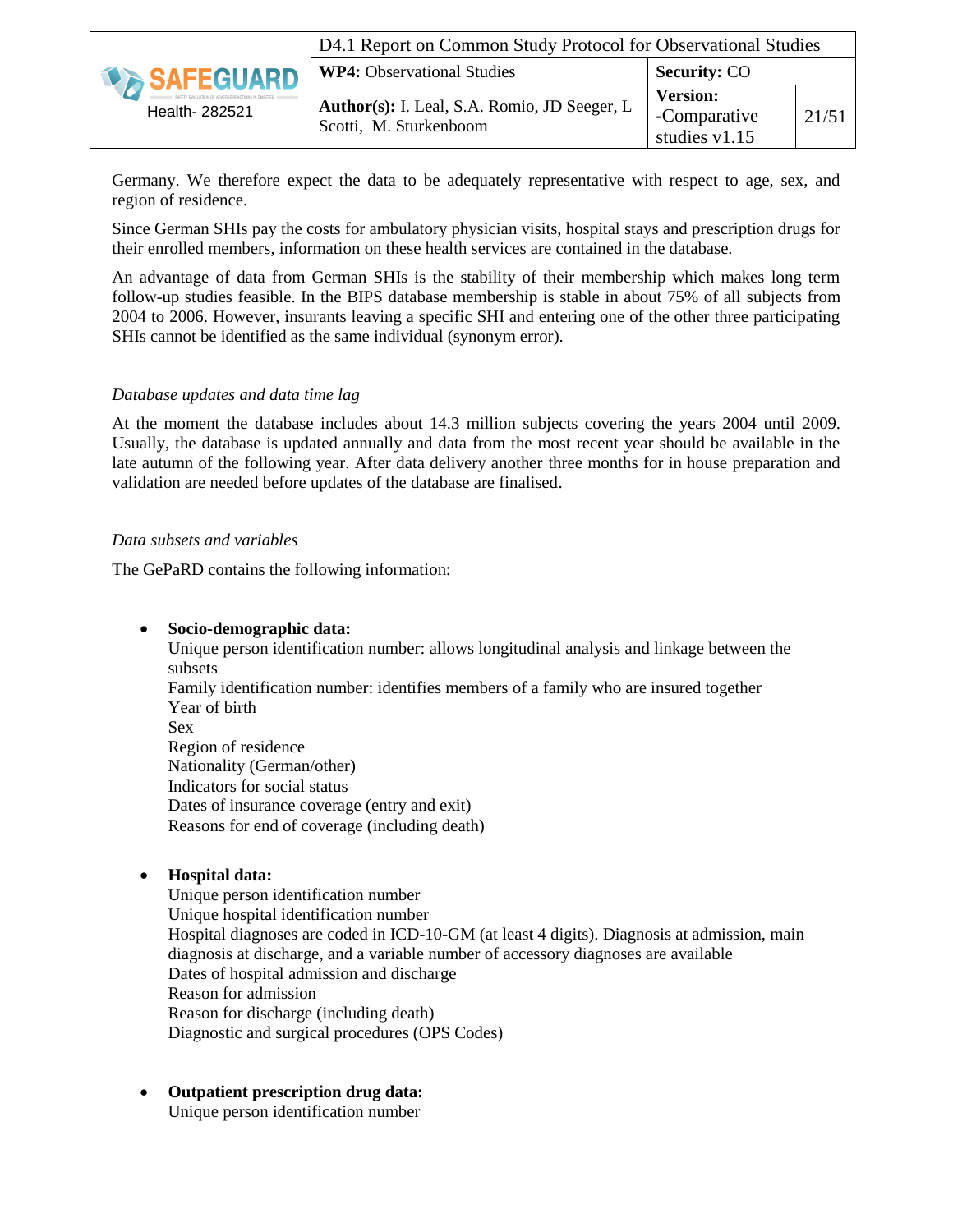

Unique pharmacy identification number Unique physician identification number: allows identification of speciality of prescribing physician PZN (Pharmazentralnummer): a pharmaceutical reference identification number Prescribed quantity (number of packages) Prescription date Dispensation date

A central pharmaceutical reference database with all PZN on the German market has been built up by BIPS. It contains information on generic name, brand, manufacturer, packaging size, strength, defined daily dose (DDD), pharmaceutical formulation, and ATC code. Information from the central pharmaceutical reference database is linked to the SHI database via the PZN.

#### **Outpatient medical treatment data:**

Unique person identification number

Unique physician identification number: allows identification of specialty of consulted physician Ambulatory diagnoses are coded in ICD-10-GM (at least 4 digits). These diagnoses are not linked to a definite date, but refer to a quarter, as physicians' claims are collected quarterly. Diagnostic certainty: coded as certain, suspected, excluded, status post Dates of treatment / visits

Types of treatment / diagnostic procedures with exact date (EBM codes, developed for payment of physicians for the outpatient treatment of German SHI patients)

#### *Limitations of the database*

- Exact date of birth is not known, only birth year available.
- Database contains no information on hospital or OTC medication.
- Only prescribed quantity, not prescribed dose available for medication data.
- Exact date for outpatient diagnoses is not known, only quarter available, however ambulatory diagnostic or therapeutic procedures (EBM codes) come with exact date.
- No laboratory values are contained in the database, but ordering of lab values is contained with exact date.
- The diagnostic certainty is missing for some ambulatory diagnoses, mostly in 2004.
- No information on diagnoses, treatments, and prescriptions for occupational accidents and during rehabilitation is available as they are insured by a different carrier.

#### *3.2.9. Medicare*

#### <span id="page-21-0"></span>*General description*

The Caremark-Medicare linked dataset provides healthcare transaction data on communitydwelling patients 65 years and older who receive their health insurance through Medicare and have prescription drug coverage through Caremark (a pharmacy benefits management company). The Caremark portion of the dataset includes pharmacy claims for medications dispensed to people who have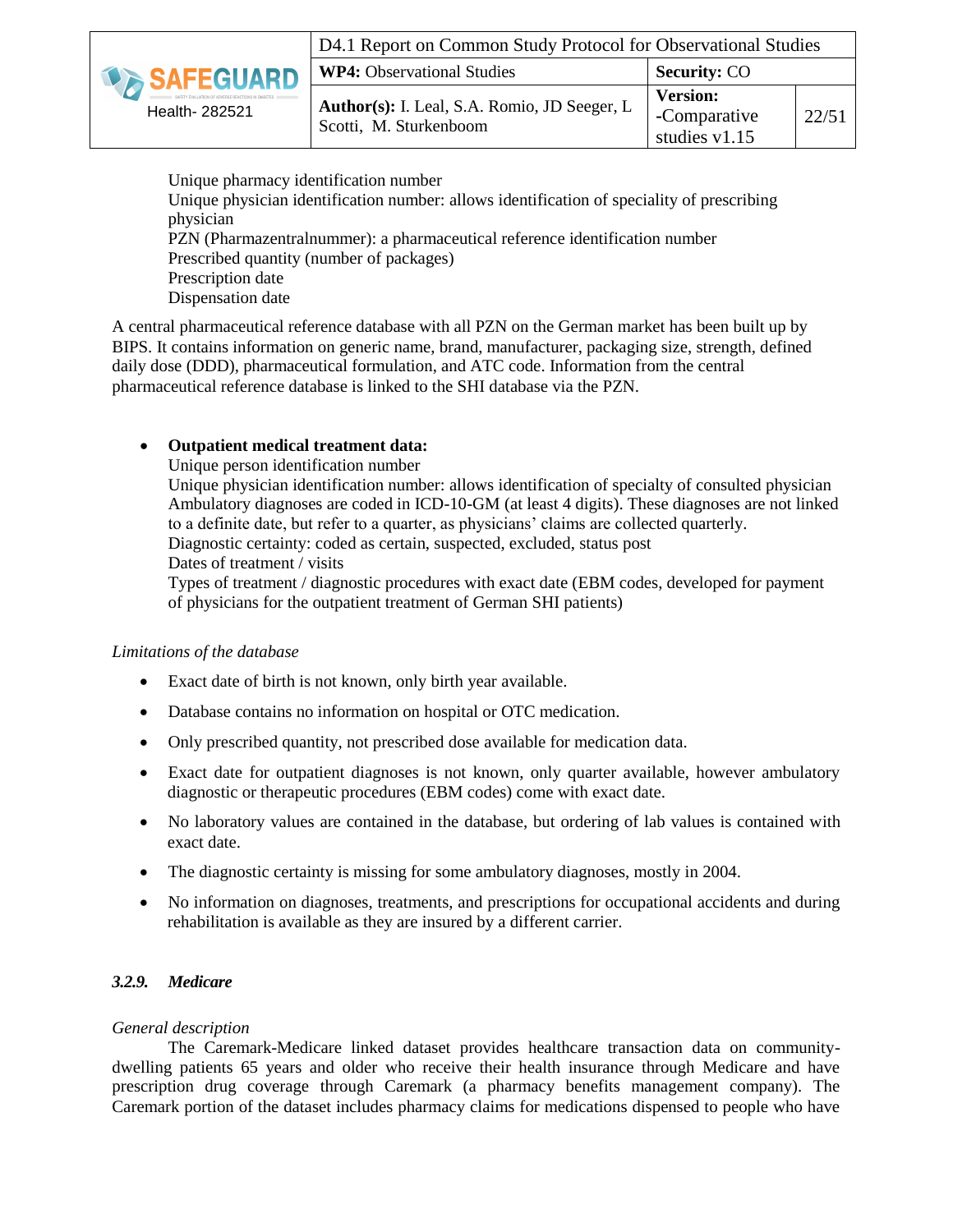|                | D4.1 Report on Common Study Protocol for Observational Studies         |                                                    |       |  |  |
|----------------|------------------------------------------------------------------------|----------------------------------------------------|-------|--|--|
| SAFEGUARD      | <b>WP4:</b> Observational Studies                                      | <b>Security: CO</b>                                |       |  |  |
| Health- 282521 | Author(s): I. Leal, S.A. Romio, JD Seeger, L<br>Scotti, M. Sturkenboom | <b>Version:</b><br>-Comparative<br>studies $v1.15$ | 23/51 |  |  |

this form of coverage, while the Medicare portion includes data on inpatient and outpatient services (Medicare Part A and B), as well as enrollment and demographic data. For research purposes, we link the data between these data sources using multiple identifiers. The date range is from 2005 through 2008.

#### *Type of database (GP/claims)*

Administrative claims from pharmacies, inpatient facilities, and outpatient offices/clinics/ancillary medical services.

#### *Database updates and data time lag*

The Caremark data is updated frequently with an approximate 2-day delay from the date of prescription dispensing until its incorporation in the data source. The Medicare data is updated less frequently with a lag between service and availability in the data source for medical services of between 1-1.5 years.

To be usable for research at BWH, there is a lag of  $1.5 - 2$  years to obtain the most recent data and conduct the linkage between Medicare and Caremark. Thus, the year 2009 data is anticipated to be available for research in mid-2012.

#### *Data subsets and variables*

- Prescriptions: drug name (brand and generic entity), dose, formulation, days supply, number of units dispensed, dispensing date
- Inpatient and outpatient services: medical procedures (ICD-9 procedure codes), outpatient procedures (CPT-4 codes), inpatient and outpatient diagnoses (ICD-9 diagnosis codes), acute inpatient hospitalizations, emergency room visits, skilled nursing facility stays, hospice data, durable medical equipment
- Demographics, including race and ethnicity, as well as vital status
- Payments: reimbursement for inpatient and nursing home, copayments for prescriptions

#### *Limitations of the database*

Variables such as vital signs, lab test results, body mass index, and smoking are not captured; there is no cause of death recorded in the data source; diagnosis code correspond to the reason for the service and not the findings of the service; diagnosis codes could be misapplied

An overview of the databases is presented in the Annex II. "Characteristics of the healthcare databases".

#### 3.3. **Study period**

<span id="page-22-0"></span>The study period will encompass from January  $1<sup>st</sup>$ , 1998 (the earliest available data) to the last data drawn down in each DB (2010-2011). The time period of data availability for each database is shown in table 1.

|               | 1998 | 1999 | 2000 | 2001 | 2002 | 2003 | 2004 | 2005 | 2006 | 2007 | 2008 | 2009 | 2010 | 2011 |
|---------------|------|------|------|------|------|------|------|------|------|------|------|------|------|------|
| $IPCI*$       |      |      |      |      |      |      |      |      |      |      |      |      |      |      |
| <b>PHARMO</b> |      |      |      |      |      |      |      |      |      |      |      |      |      |      |
| <b>HSD</b>    |      |      |      |      |      |      |      |      |      |      |      |      |      |      |

**Table 1. Time period for of data availability of healthcare databases**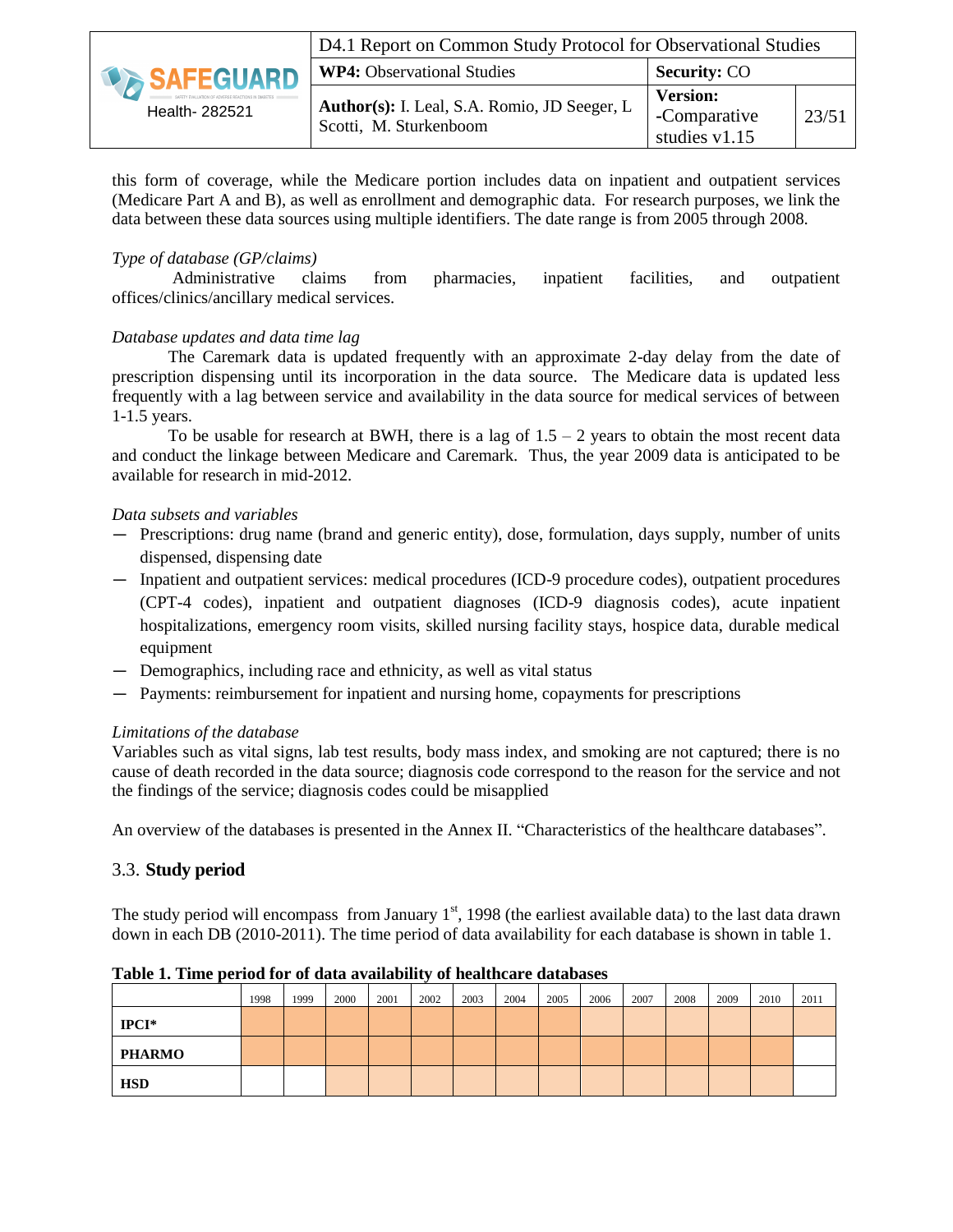|                  | D4.1 Report on Common Study Protocol for Observational Studies         |                                                  |       |  |  |
|------------------|------------------------------------------------------------------------|--------------------------------------------------|-------|--|--|
| <b>SAFEGUARD</b> | <b>WP4: Observational Studies</b>                                      | <b>Security: CO</b>                              |       |  |  |
| Health- 282521   | Author(s): I. Leal, S.A. Romio, JD Seeger, L<br>Scotti, M. Sturkenboom | <b>Version:</b><br>-Comparative<br>studies v1.15 | 24/51 |  |  |

| <b>R. LOMBARDY</b> |  |  |  |  |  |  |  |
|--------------------|--|--|--|--|--|--|--|
| <b>R. PUGLIA</b>   |  |  |  |  |  |  |  |
| <b>GePaRD</b>      |  |  |  |  |  |  |  |
| <b>CPRD</b>        |  |  |  |  |  |  |  |
| <b>BIFAP</b>       |  |  |  |  |  |  |  |
| <b>MEDICARE</b>    |  |  |  |  |  |  |  |

\* Due to a system conversion, the new version "IPCI II" is available from 2006. All previous data can be used for historic data.

#### 3.4. **Study population and eligibility periods**

<span id="page-23-0"></span>The study population will include all cohort members as defined below and with at least 365 days of enrolment in the respective database.

#### *3.4.1. Cohort Definition*

#### 3.4.1.1 Inclusion Criteria

<span id="page-23-1"></span>Cohort members have to fulfill all of the following eligibility criteria:

- At least 365 days of continuous enrolment in the database before cohort entry.
- At least one prescription/dispensing of a NIBGLD (ATC: A10B Annex 1) or insulin or insulin analogues (ATC: A10A – Annex 1) in the study period. In order to be sure that only subjects with T2DM are included in the cohort, subjects that are included with only prescription/dispensing of insulin or insulin analogs, they should have a prior diagonosis of T2DM or a prescription of NIBGLD in the 365 days period prior to the cohot entry.
- No a prior prescription/dispensing of a NIBGLD or insulin or insulin analog in the 365 days before cohort entry.
- No previous malignant cancer at any time before study entry

#### 3.4.1.2 Cohort entry

Cohort entry is defined as the date of the first study drug prescription/dispensing during the study period that fulfils the cohort entry criteria.

#### 3.4.1.3 Cohort Exit

Cohort exit is defined as the earliest of the following dates:

- Last data drawn down (database-specific but generally 2010-2011).
- Occurrence of the study outcome (specific for each outcome of interest)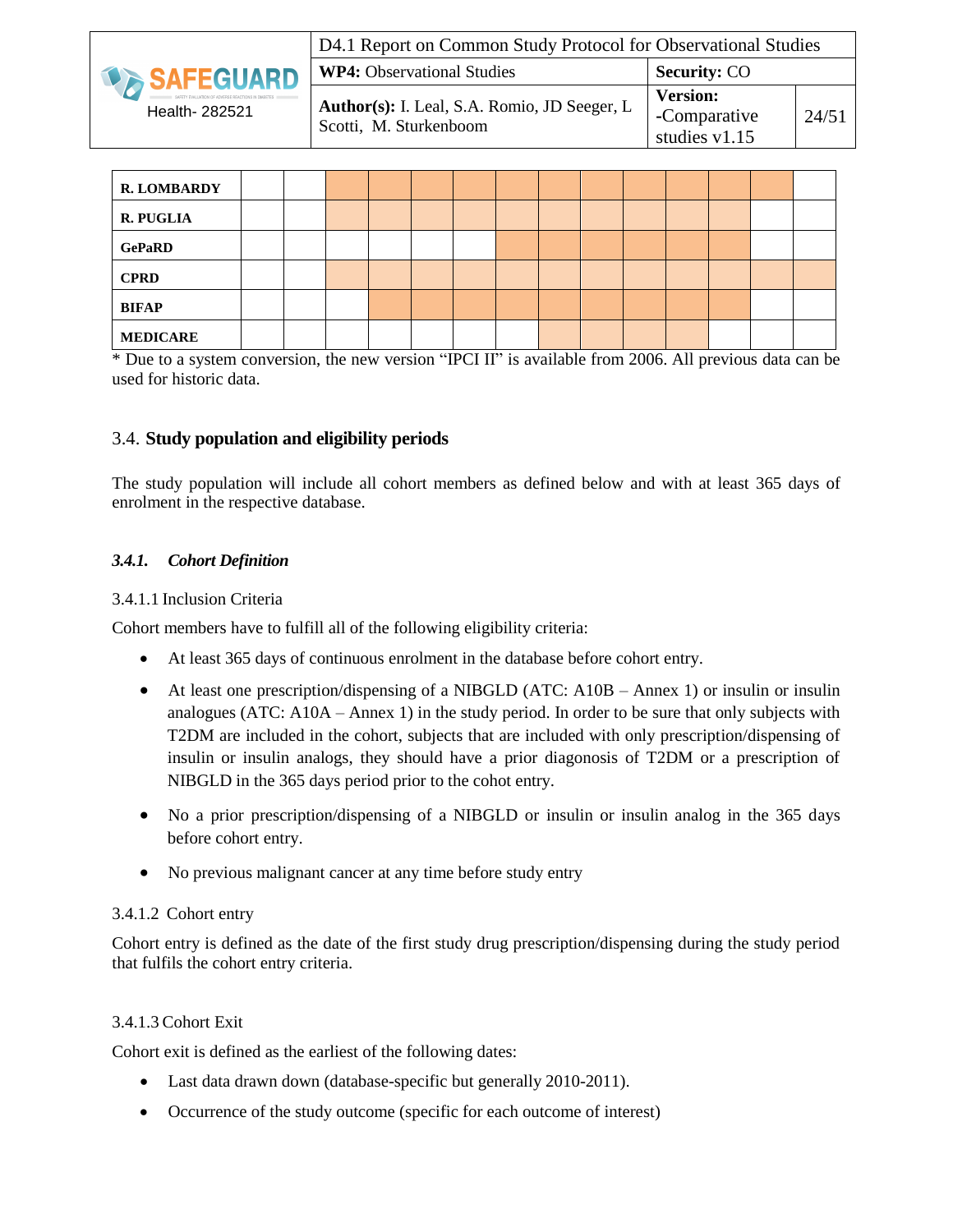

- Transfer out of database / end of registration / end of membership / institutionalization (depending on type of database).
- Death.

## 3.5. **Events of interest**

<span id="page-24-0"></span>The events of interest that will be evaluated and their clinical definition are the following:

#### <span id="page-24-1"></span>**Myocardial Infarction (MI)**

Cell death of cardiac myocytes caused by ischemia, which is the result of a perfusion imbalance between supply and demand.[\[47\]](#page-48-15).

#### **Heart Failure (HF)**

Complex clinical syndrome characterized by systemic perfusion inadequate to meet the body's metabolic demands as a result of impaired cardiac pump function. It is characterized by specific symptoms (dyspnea and fatigue) in the medical history and signs (edema, rales) on the physical examination. [\[48\]](#page-48-16)

#### **Ventricular arrhythmia (VA) and Sudden Cardiac Death (SCD)** [\[49\]](#page-49-0)

- Ventricular arrhythmia:
	- o Ventricular arrhythmia includes both ventricular tachycardias (VT) and ventricular fibrillation or flutter (VF):
		- Ventricular Tachycardia: cardiac arrhythmia of three or more consecutive complexes in duration emanating from the ventricles at a rate of greater than 100 bpm (cycle length less than 600 ms).
			- Non-sustained VT: Three or more beats in duration, terminating spontaneously in less than 30 s.
			- Sustained VT VT greater than 30 s in duration and/or requiring termination due to hemodynamic compromise in less than 30 s .
		- Ventricular fibrillation: Rapid, usually more than 300 bpm/200 ms (cycle length 180 ms or less), grossly irregular ventricular rhythm with marked variability in QRS cycle length, morphology, and amplitude.
		- Ventricular flutter: A regular (cycle length variability 30 ms or less) ventricular arrhythmia approximately 300 bpm (cycle length—200 ms) with a monomorphic appearance; no isoelectric interval between successive QRS complexes.
		- Torsades de pointes: VT associated with a long QT or QTc, and electrocardiographically characterized by twisting of the peaks of the QRS complexes around the isoelectric line during the arrhythmia: a) "Typical,"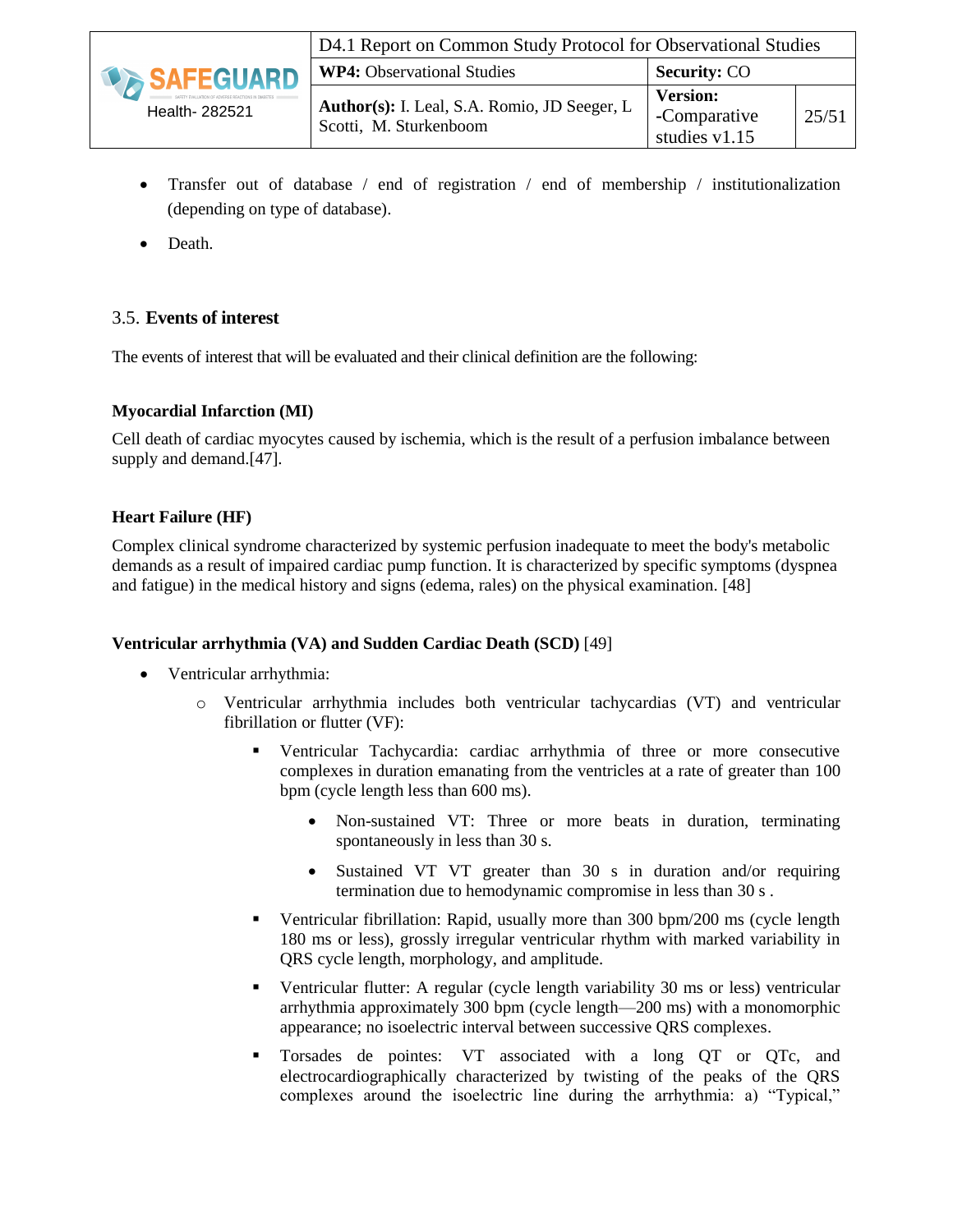|                  | D4.1 Report on Common Study Protocol for Observational Studies         |                                                  |       |  |  |  |  |  |  |
|------------------|------------------------------------------------------------------------|--------------------------------------------------|-------|--|--|--|--|--|--|
| <b>SAFEGUARD</b> | <b>WP4:</b> Observational Studies                                      | <b>Security: CO</b>                              |       |  |  |  |  |  |  |
| Health- 282521   | Author(s): I. Leal, S.A. Romio, JD Seeger, L<br>Scotti, M. Sturkenboom | <b>Version:</b><br>-Comparative<br>studies v1.15 | 26/51 |  |  |  |  |  |  |

initiated following "short-long-short" coupling intervals. b) Short coupled variant initiated by normal-short coupling.

- o Cardiac arrest: An abrupt loss of effective blood flow, sufficient to cause immediate loss of consciousness, leading immediately to death if untreated. The most common electrical mechanisms for cardiac arrest are VF and pulseless VT, but substantial numbers of cardiac arrests begin as severe bradyarrhythmias, asystole, or pulseless electrical activity.
- Sudden cardiac death
	- o Sudden cardiac death (SCD): Death from an unexpected circulatory arrest, usually due to a cardiac arrhythmia occurring within an hour of the onset of symptoms.
- Sudden cardiac arrest: Death from an unexpected circulatory arrest, usually due to a cardiac arrhythmia occurring within an hour of the onset of symptoms.

#### **Hemorrhagic stroke (HS)**

A disease of abrupt onset with neurologic damage due to hemorrhage into brain tissue (parenchymatous hemorrhage) or hemorrhage into the spaces surrounding the brain, most frequently the subarachnoid space. Subdural and epidural hemorrhage will not be considered in the definition. [\[50\]](#page-49-1)

#### **Ischemic stroke (IS)**

Infarction of central nervous system tissue, these may be either symptomatic or silent. Symptomatic ischemic strokes are manifest by clinical signs of focal or global cerebral, spinal, or retinal dysfunction caused by central nervous system infarction. A silent stroke is a documented central nervous system infarction that was asymptomatic.[\[51\]](#page-49-2)

#### **Acute Pancreatitis (AP)**

An inflammatory disease of the pancreas, characterized by a discrete episode of abdominal pain and elevated serum amylase and lipase levels. Distinguished from chronic pancreatitis by complete restitution of the pancreas both morphologically and functionally after the derangements that precipitated the attack have been corrected.[\[52\]](#page-49-3)

#### **Pancreatic Cancer (PC)**

A disease in which malignant (cancer) cells are found in the tissues of the pancreas.[\[53\]](#page-49-4)

#### **Bladder Cancer (BC)**

Cancer that forms in tissues of the bladder. Most bladder cancers are transitional cell carcinomas (cancer that begins in cells that normally make up the inner lining of the bladder). Other types include squamous cell carcinoma (cancer that begins in thin, flat cells) and adenocarcinoma (cancer that begins in cells that make and release mucus and other fluids). The cells that form squamous cell carcinoma and adenocarcinoma develop in the inner lining of the bladder as a result of chronic irritation and inflammation.[\[53\]](#page-49-4)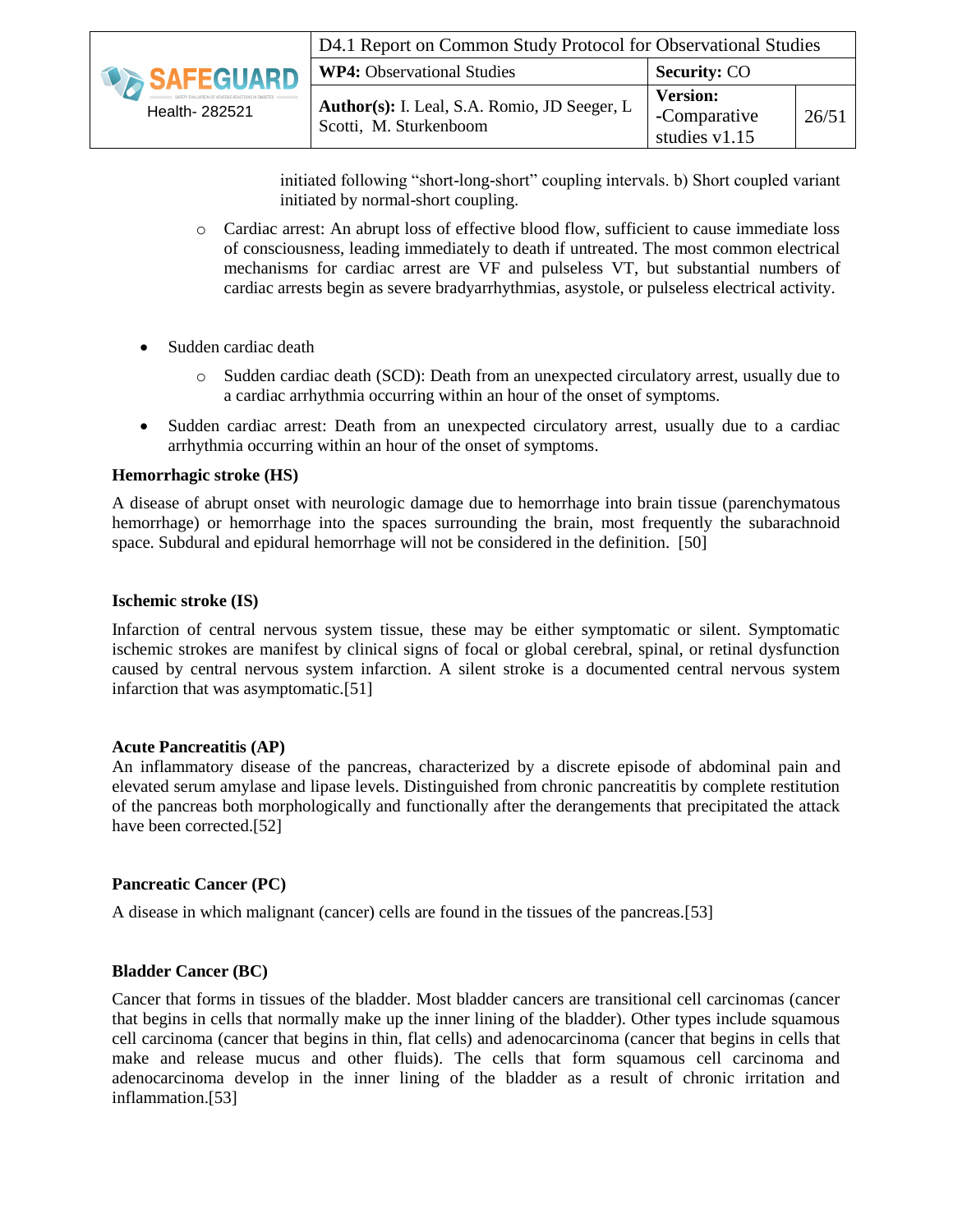|                | D4.1 Report on Common Study Protocol for Observational Studies          |                                                  |       |  |  |  |  |  |  |
|----------------|-------------------------------------------------------------------------|--------------------------------------------------|-------|--|--|--|--|--|--|
| SAFEGUARD -    | <b>WP4:</b> Observational Studies                                       | <b>Security: CO</b>                              |       |  |  |  |  |  |  |
| Health- 282521 | Author(s): I. Leal, S.A. Romio, JD Seeger, L.<br>Scotti, M. Sturkenboom | <b>Version:</b><br>-Comparative<br>studies v1.15 | 27/51 |  |  |  |  |  |  |

## **Total Mortality (TM)**

Death from all causes.

#### *3.5.1. Event identification*

<span id="page-26-0"></span>Events will be identified on the basis of diagnosis codes/text in the claims or medical records. In claims records we will only consider the primary hospital discharge diagnosis code, except for cancer that can be identified also on the basis of secondary diagnoses codes. In Medical records diagnoses codes and text may be utilized.based on the characteristics of each database, cases might be operationally identified by algorithms including codes, text files, diagnosis, procedures, medications, etc. Required codes and free text phrases will be retrieved from mapping of concepts according to the Unified Medical Language System (UMLS), according to a method that was defined and described for the EU-ADR project [\[54\]](#page-49-5). For TM, all deaths recorded in each database during the study period will be identified.

Details of the codes and algorithms that will be used in each database for the identification of the events of interest will be provided in the deliverable 4.2 "Report on Terminology Mapping"

#### *3.5.2. Case validation*

<span id="page-26-1"></span>Validation of events will be done in selected databases where review of clinical charts and/or letter is possible i.e., IPCI, CPRD, BIFAP, SIMG, PHARMO.

Common questionnaires will be developed to gather the information from the chart reviews and specialist letters from the selected databases. From each of these databases, a random sample of 50 cases per outcome will be selected. Cases will be classified as "definite case", "Non case" and "Non assessable case", then, the positive predictive value (PPV) will be calculated.

This process will provide an insight regarding the extent of misclassification and will allow for analytic approaches to address it (regression calibration).

#### *3.5.3. Case assignment*

<span id="page-26-2"></span>For each of the following cardiovascular outcomes, MI, VA/SCD, HS, and IS, the first event occurring during the follow up after cohort entry will be identified.

Cases that had an event prior to cohort entry they will be classified as having a prior history of that specific event.

For HF, AP, PC, BC and TM will consider as cases only the persons experiencing this event for the first time after cohort entry (first ever event). For each of these specific study outcomes, subjects will not be eligible for cohort entry if they have this event in the year prior to cohort entry. This is to avoid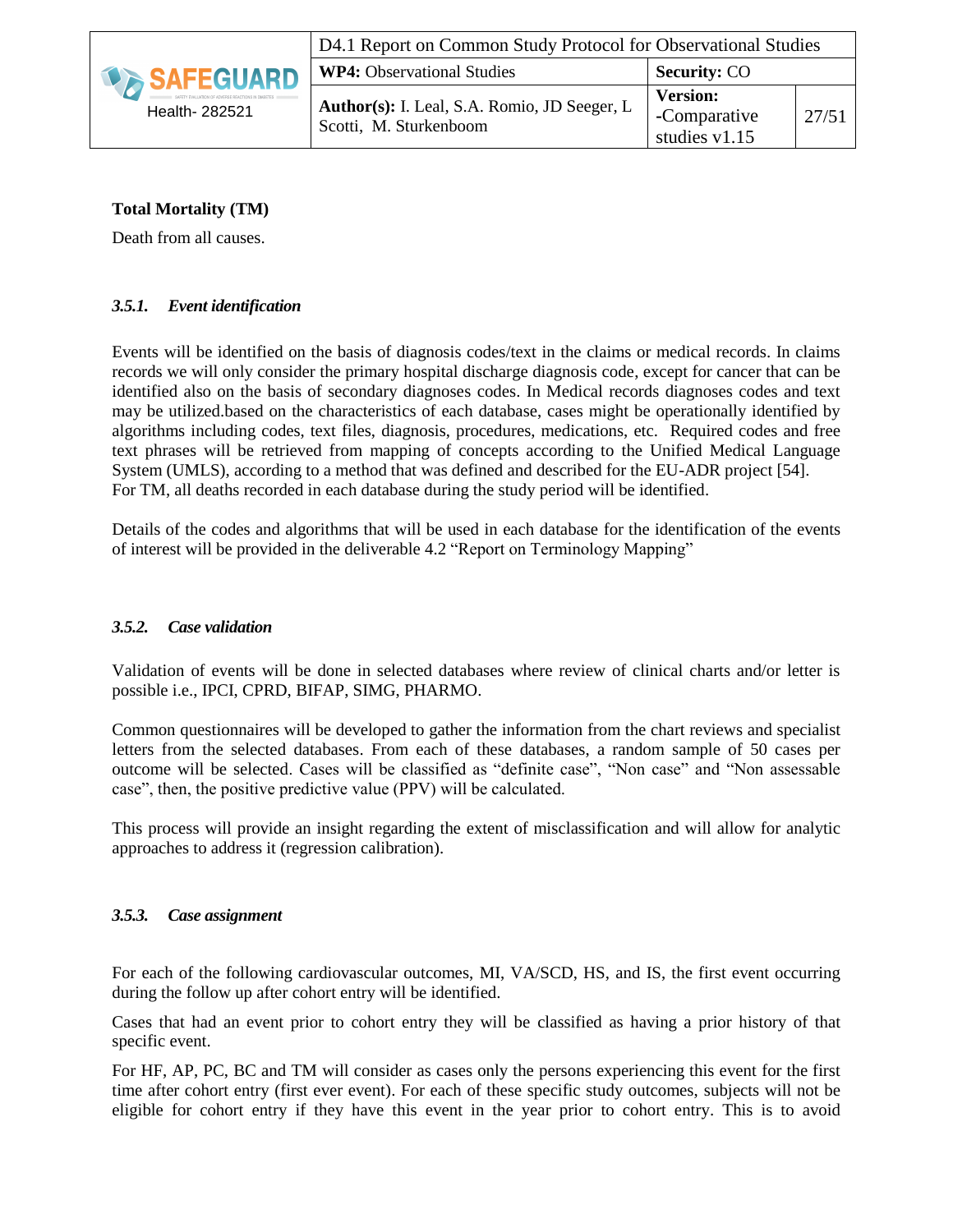

confounding by contra-indication (HF), misclassification due to chronic pancreatitis (AP) and nature of the event (PC, BC).

The index date will be defined, for the cases, as the the date of the first occurrence of an event of interest during the study period after the cohort entry.

#### 3.6. **Selection of Controls**

<span id="page-27-0"></span>For the nested case-control, studies we will randomly select up to 10 controls per each case from the study cohort using risk set sampling. If necessary, for specific subgroup analysis, the number of controls can increase.

Controls will be matched to a case by:

- o Database
- o Sex
- $\circ$  Year of birth  $\pm 1$  (The age of the case will determine the category for the analysis)
- o Year of cohort entry

For controls, the index date will be the defined as the date that results in the same time of follow-up as for the respective case.

#### 3.7. **Exposure**

<span id="page-27-1"></span>Individual drugs from each of the NIBGLD classes, insulins and insulin analogs, will be considered for evaluation in this study and are in the following list (Annex I):

- Biguanides
- Sulfonylureas
- Thiazolidinediones
- Meglitinides
- $\bullet$   $\infty$ -glucosidase inhibitors
- GLP-1 analogs
- DPP-4 inhibitors
- Amilyn analog
- Insulin and insulin analogs
- Others (Benfluorex)

A new user will be defined as a subject that does not have a NIBGLD or insulin or insulin analogue prescription/dispensing of the same class in the previous 365 days.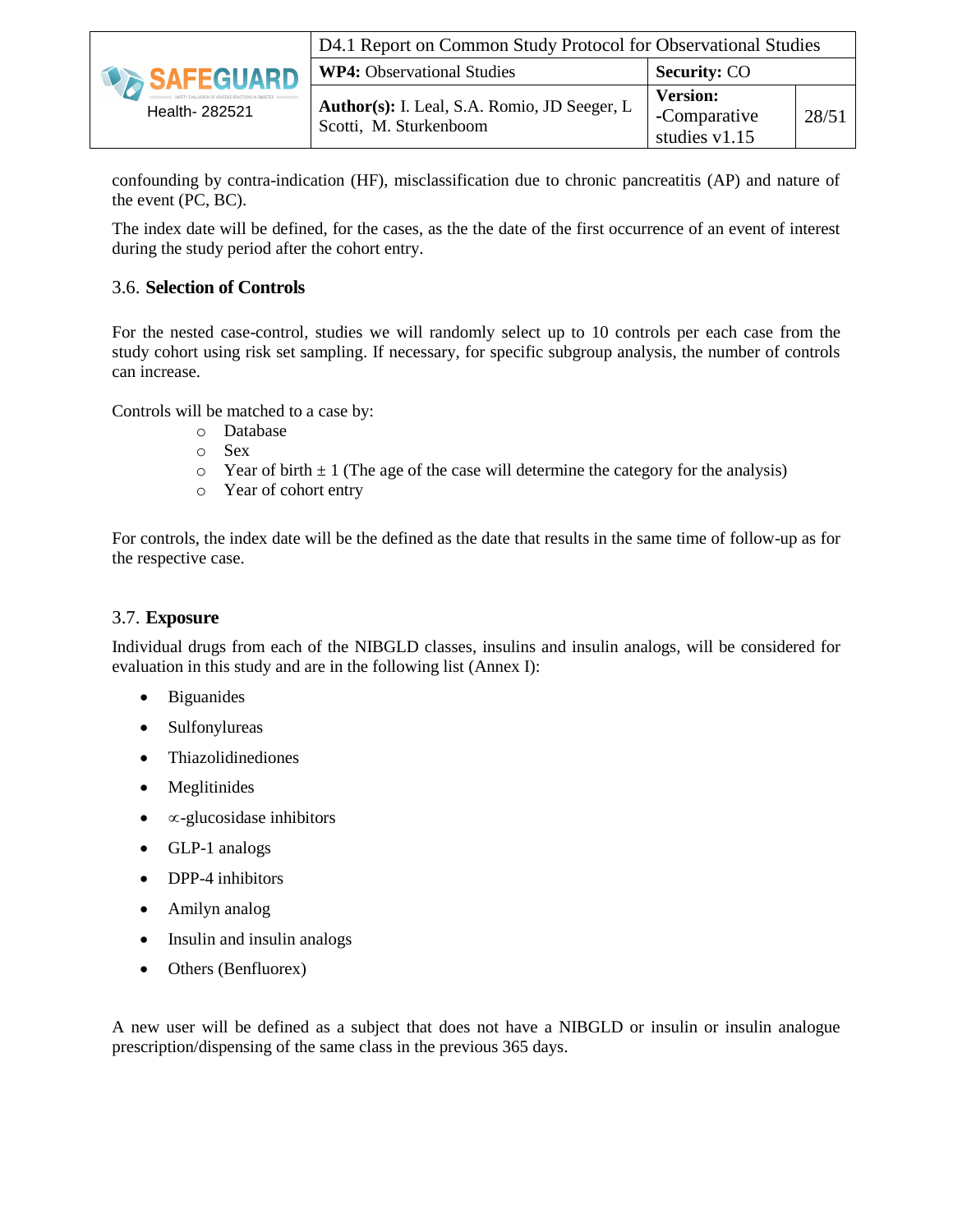|                | D4.1 Report on Common Study Protocol for Observational Studies         |                                                    |       |  |  |  |  |  |
|----------------|------------------------------------------------------------------------|----------------------------------------------------|-------|--|--|--|--|--|
| SAFEGUARD      | <b>WP4:</b> Observational Studies                                      | <b>Security: CO</b>                                |       |  |  |  |  |  |
| Health- 282521 | Author(s): I. Leal, S.A. Romio, JD Seeger, L<br>Scotti, M. Sturkenboom | <b>Version:</b><br>-Comparative<br>studies $v1.15$ | 29/51 |  |  |  |  |  |

## *3.7.1. Timing of exposure*

The effect of timing of exposure (hazard function)[\[55\]](#page-49-6) will be assessed in different ways to evaluate the effect of the drugs in terms of cumulative dose and duration, and the shape of the hazard function during use and after stopping use.

<span id="page-28-0"></span>To allow for flexible modelling of the hazard function we will use short duration categories which can be aggregated if the risk is homogeneous in those categories.

#### *Case control*

Timing of exposure will be assessed with reference to the index date for the case control study and categorized as follows:

- Current use: if the drug prescription duration covered the index date or ended at most 30 days before (i.e. carry-over effect).
- Recent use: most recent prescription for study drug ended between 31 and 62 days before index date
- Past use: most recent prescription for study drug ended between 63 and -90 days before index date.
- Distant past: most recent prescription for study drug ended more than 90 days before
- No use: no prescription for this drug prior to the index date

In addition, to study the chronic effect of drugs of interest, the proportion of days covered (PDC) i.e., the ratio between cumulative days of use and total number of days of use, can be used to study the effect of these drugs. Duration can be also used in alternative to this index.

These definitions will be refined based on the results of the drug utilization study.

If analyses are conducted within class, the drug with most recent exposure will be selected over others that are more distant from the index date.

The chronic an progressive nature of T2DM leads to dynamic treatment patterns, with treatment usually started as monotherapy but later 2 or more drugs with different mechanism of action are combianed in order to reach and maintain the glycemic goals. The effect of diabetes therapy regimen will be assessed in current users based on the number of drugs for T2DM (AnnexI) in the following categories:

- Monotherapy of NIBGLD: Only one NIBGLD
- Dual therapy without insulin: two NIBGLD
- Three or more NIBGLD without insulin: three or more NIBGLD
- Insulin therapy: Only insulins or insulin analogues.
- Combined therapy including insulin: Regimen of 2 or more drugs including NIBGLD and insulin or insulin analogs.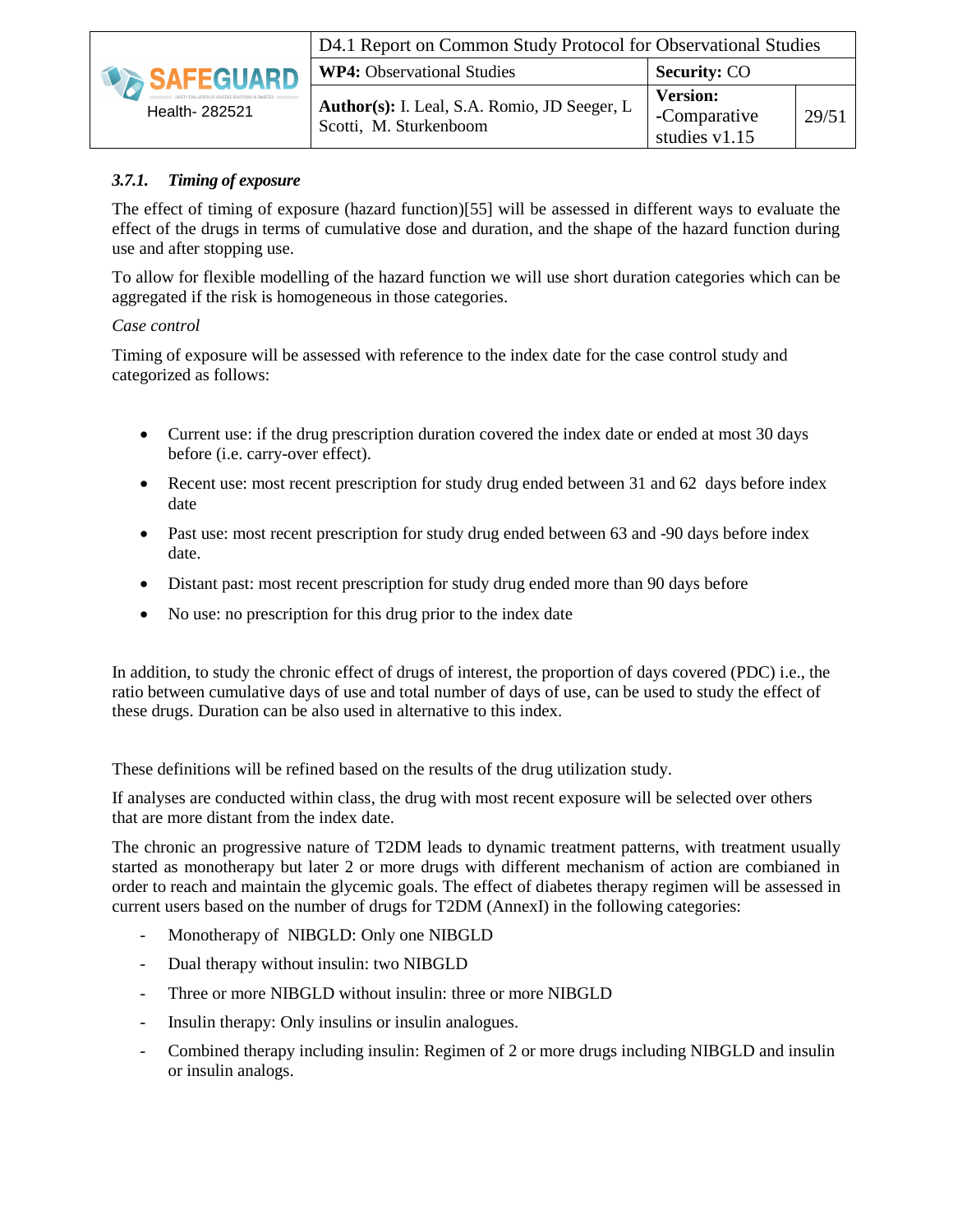|                | D4.1 Report on Common Study Protocol for Observational Studies         |                                                  |       |  |  |  |  |  |  |
|----------------|------------------------------------------------------------------------|--------------------------------------------------|-------|--|--|--|--|--|--|
| SAFEGUARD      | <b>WP4:</b> Observational Studies                                      | <b>Security: CO</b>                              |       |  |  |  |  |  |  |
| Health- 282521 | Author(s): I. Leal, S.A. Romio, JD Seeger, L<br>Scotti, M. Sturkenboom | <b>Version:</b><br>-Comparative<br>studies v1.15 | 30/51 |  |  |  |  |  |  |

A subject could be treated with one or more drugs belonging to different classes or change from one therapy to another. In order to identify these changes, a discontinuation, concomitance and switching will be defined as follows[\[56\]](#page-49-7):

- A discontinuation of drug A will be defined when no new prescription/dispensing of A is registered in a period of 1.5 times the length of the last prescription of A after the end of the last prescription/dispensing of A.
- Concomitance of drug A and B or addition of B to A, will be defined as starting drug B while obtaining a refill for drug A, within a window of 2.5 times the length of the last prescription of A from the start date of the prescription of A.
- Switching from drug A to drug B is defined as starting B during or after the last prescription of A while not obtaining a refill for drug A within 2.5 times the length of the last prescription/dispensing of drug A.

#### *Cohort*

For the dynamic cohort study, each day of follow-up after cohort entry for each cohort member will be classified according to type of exposure to each drug of interest, using a similar classification as defined above. Exposure classification for the type of drug will be mutually exclusive i.e., days will not be double counted if multiple drugs are used but rather categorized by the different drugs at that day, current use will overrule more distant use.

#### *3.7.2. Duration of a prescription*

In order to assess timing and duration effects we need to use information on the duration of prescriptions. The defined daily dose (DDD) will be used to estimate the duration as (strength\*package size)/DDD.

<span id="page-29-0"></span>We will estimate the effect of duration within current users. Duration of use of the same drug or drugs within the same class will be categorized as:

- $< 1$  week
- 8-14 days
- $\bullet$  15-30 days
- $\bullet$  31—60 days
- $\bullet$  61-90 days
- 91-120 days
- $\bullet$  121-150 days
- 151-180 days
- $\bullet$  181-210 days
- $\bullet$  211-240 days
- 241-270 days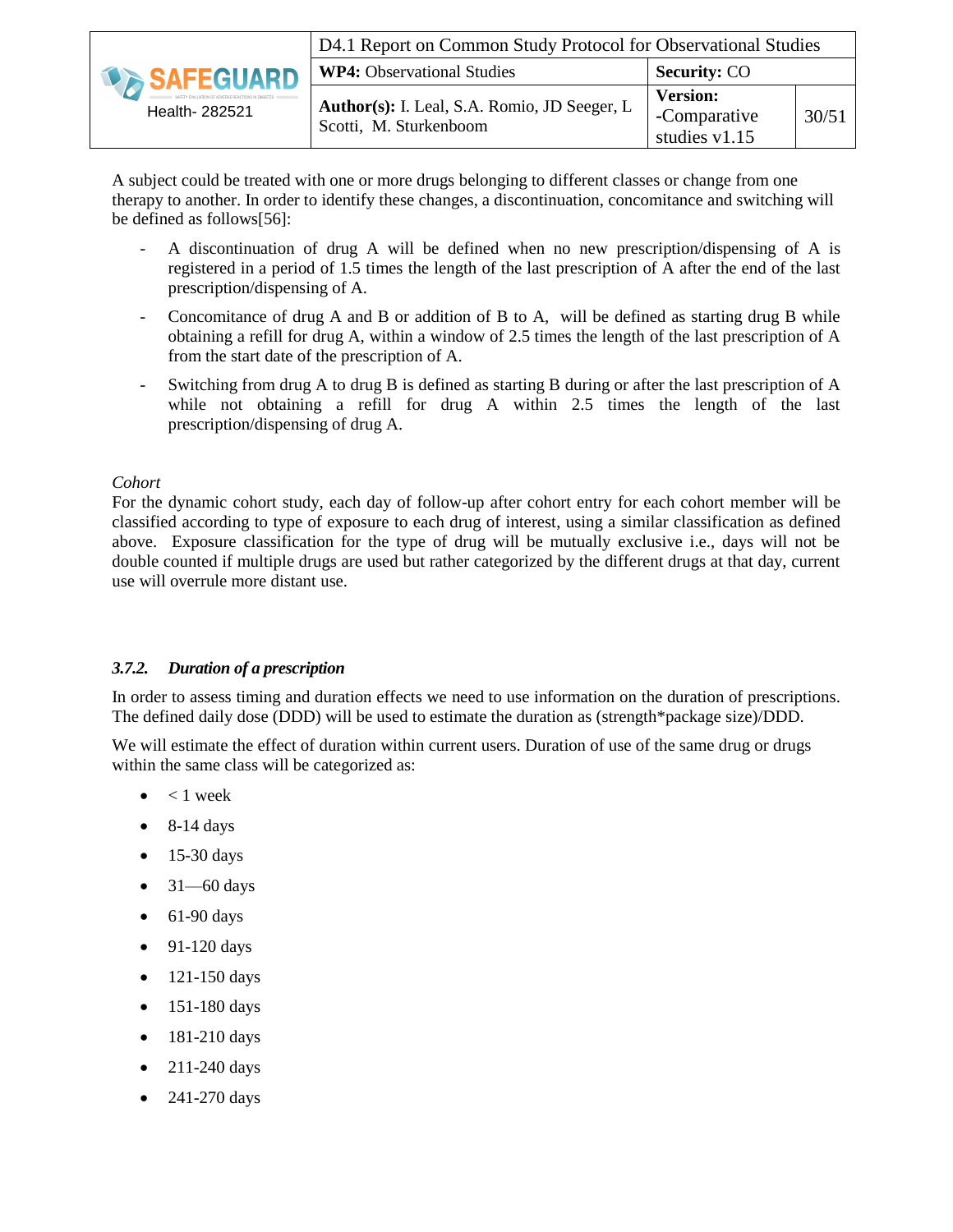

- 271-300 days
- 301-330 days
- 331-365 days
- $\bullet$  366–730 days
- $731 1095 \text{ days}$
- > 1096 days

If necessary, categories will be aggregated.

#### *3.7.3. Dose*

The prescribed daily dose (PDD) will be used if recorded in the database (i.e., IPCI, PHARMO, THIN and BIFAP).

<span id="page-30-0"></span>For all other databases the average daily dose of consecutive prescriptions will be estimated by strength, package size, and duration of prescription interval (i.e., time between the penultimate and ultimate prescription before index date) as (strength x package size) / duration of prescription interval. If prescriptions are not consecutive or in case of single prescriptions, the defined daily dose (DDD) will be used.

Dose will be categorized as follows in current users of the study drug:

- $\bullet$  low: < 0.5 DDD
- $\bullet$  normal:  $0.5 1.0$  DDD
- high:  $1.0 1.5$  DDD
- very high:  $\geq 1.5$  DDD

Classes of dosage are closed on the left; reference for dose comparisons is normal dosage.

#### 3.8. **Covariates**

<span id="page-30-1"></span>Demographic and lifestyle information, co-morbidities, and drug use as listed below will be considered as potential confounders/ risk factors. For each analysis, the specific list of confounders will be specified in the statistical analysis plan (SAP).

As databases contain different types of information and level of detail, individual strategies will be applied to gather the best information possible for each database. Separate variables will be used to distinguish ascertainment of a condition via diagnosis codes, drug use as proxy, procedure codes, or laboratory result.

Confounders will be assessed at cohort entry or in a prespecified window at index date (this window will vary from one to another covariate and will be specified in the SAP); baseline assessment period is defined as the 12 months time-period before cohort entry unless otherwise specified.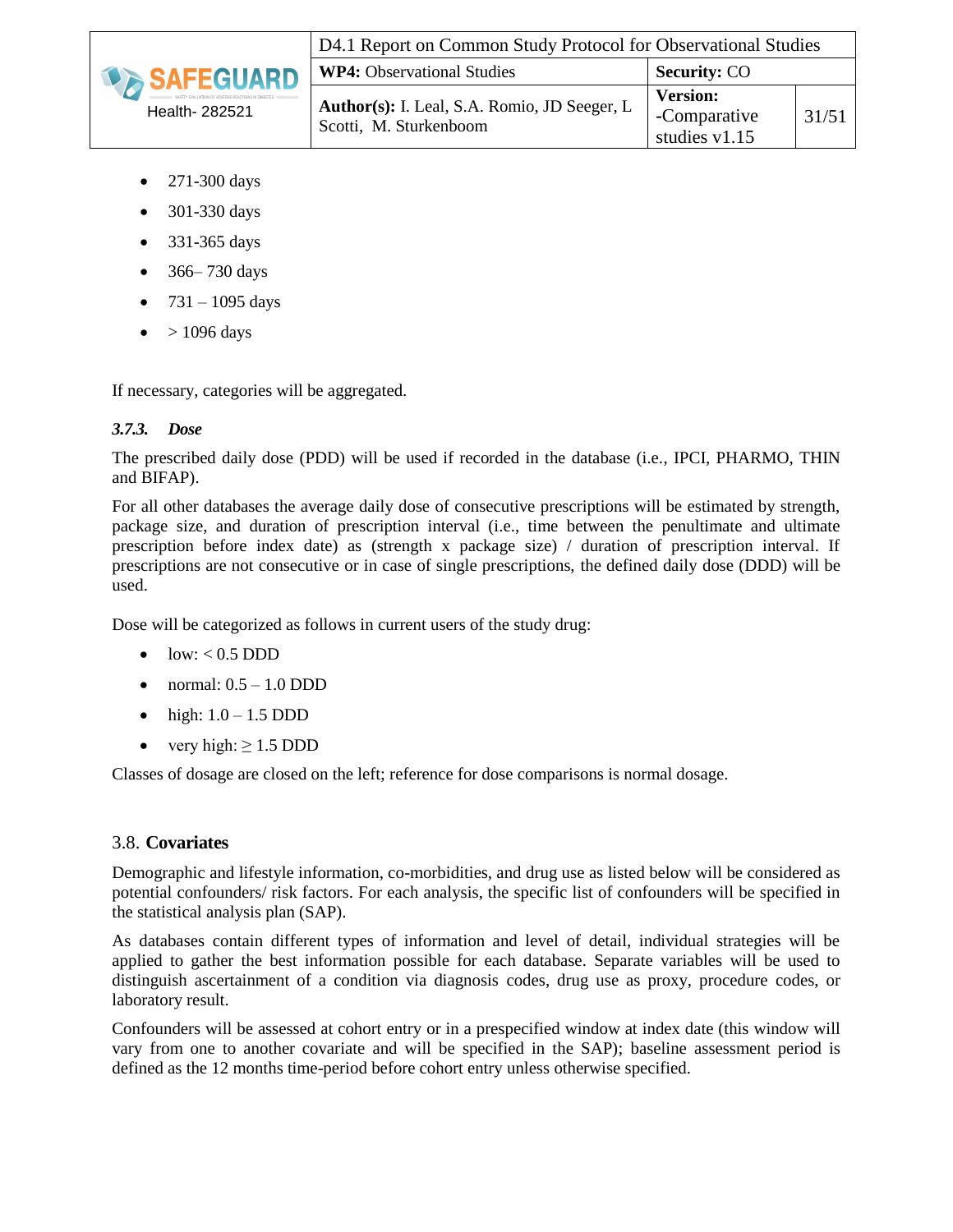|                | D4.1 Report on Common Study Protocol for Observational Studies         |                                                    |       |  |  |  |  |  |
|----------------|------------------------------------------------------------------------|----------------------------------------------------|-------|--|--|--|--|--|
| SAFEGUARD      | <b>WP4:</b> Observational Studies                                      | <b>Security: CO</b>                                |       |  |  |  |  |  |
| Health- 282521 | Author(s): I. Leal, S.A. Romio, JD Seeger, L<br>Scotti, M. Sturkenboom | <b>Version:</b><br>-Comparative<br>studies $v1.15$ | 32/51 |  |  |  |  |  |

## **Table 2: Covariates that will be considered as confounders/risk factors for different events**

|                                           |    |             |              |              | VA   |    |              | B           |           |
|-------------------------------------------|----|-------------|--------------|--------------|------|----|--------------|-------------|-----------|
| <b>COVARIATES</b>                         | MI | HF          | <b>IS</b>    | <b>HS</b>    | /SCD | AP | <b>PC</b>    | C           | <b>TM</b> |
| Demographics/lifestyle                    |    |             |              |              |      |    |              |             |           |
| Age <sup>a</sup>                          | X  | $\mathbf x$ | $\mathbf{x}$ | X            | X    | X  | X            | $\mathbf x$ | X         |
| Sex <sup>a</sup>                          | X  | X           | X            | X            | X    | X  | X            | X           | X         |
| Race/ethnicity <sup>a</sup>               | X  | X           | $\mathbf x$  | $\mathbf{x}$ | X    | X  | $\mathbf{x}$ | $\mathbf x$ | X         |
| Country of origin /DB <sup>a</sup>        | X  | X           | X            | X            | X    | X  | X            | X           | X         |
| Smoking status <sup>a</sup>               | X  | X           | X            | X            | X    | X  | X            | X           | X         |
| Drug abuse <sup>a</sup>                   | X  |             |              | $\mathbf{x}$ | X    |    |              |             |           |
| Obesity/BM <sup>a</sup> I                 | X  | X           | X            | X            | X    | X  | X            | X           | X         |
| Weight loss <sup>b</sup>                  |    |             |              |              |      | X  |              |             |           |
| Alcohol abuse/dependence/alcohol intake b | X  | X           | X            | X            | X    | X  | X            | X           | X         |

**<sup>a</sup>** Assessed at cohort entry **<sup>b</sup>** Assessed at index date

|                                                                         |    |    |           |           | VА   |    |    | B |           |
|-------------------------------------------------------------------------|----|----|-----------|-----------|------|----|----|---|-----------|
| <b>COVARIATES</b>                                                       | MI | HF | <b>IS</b> | <b>HS</b> | /SCD | AP | PC |   | <b>TM</b> |
| Health care utilization <sup>a</sup>                                    |    |    |           |           |      |    |    |   |           |
| Number of physician visits in year prior <sup>a</sup>                   | X  | X  | X         | X         | X    | X  | X  |   | X         |
| Number of different drugs utilized in year prior<br>$(ATC-7$ level) $a$ | X  | x  | X         |           |      | x  | x  |   | X         |
| Number of Hospitalizations in year prior <sup>a</sup>                   | x  | x  | X         | X         | X    | x  | x  |   | X         |

**<sup>a</sup>** Assessed at cohort entry

|                                             |    |    |    |           | VA   |    |    | B |           |
|---------------------------------------------|----|----|----|-----------|------|----|----|---|-----------|
| <b>COVARIATES</b>                           | MI | HF | IS | <b>HS</b> | /SCD | AP | PC |   | <b>TM</b> |
| DM related co-variates                      |    |    |    |           |      |    |    |   |           |
| Year of cohort entry <sup>a</sup>           | X  | X  | X  | X         | X    | x  | X  | л | X         |
| Duration of T2DM (from 1st Dx) <sup>b</sup> | X  | X  | X  | x         | X    | x  | x  | л | X         |
| Hypoglycemic events <b>b</b>                | X  |    | X  |           | X    |    |    |   |           |
| HbA1c levels <sup>c</sup>                   | x  | x  | X  |           | x    |    | л  |   | х         |

**<sup>a</sup>** Assessed at cohort entry; **<sup>b</sup>**Assessed at index date; **<sup>c</sup>** Assessed in the period 2 month prior to cohort entry till one month after cohort entry

|                                           |    |    |           |           | VA   |    |           | в |    |
|-------------------------------------------|----|----|-----------|-----------|------|----|-----------|---|----|
| <b>COVARIATES</b>                         | MI | HF | <b>IS</b> | <b>HS</b> | /SCD | AP | <b>PC</b> |   | TM |
| Co-morbidity                              |    |    |           |           |      |    |           |   |    |
| Myocardial Infarction $(MI)^a$            | X  | x  | X         |           | X    |    |           |   |    |
| Cardiac conduction disorders (other than  |    |    |           |           |      |    |           |   |    |
| ventricular arrhythmia /AF) $^{\rm a}$    |    |    |           |           | X    |    |           |   |    |
| Atrial fibrilation / flutter <sup>a</sup> | X  | x  | X         |           | X    |    |           |   |    |
| Ventricular arrhythmia <sup>a</sup>       |    |    |           |           | X    |    |           |   |    |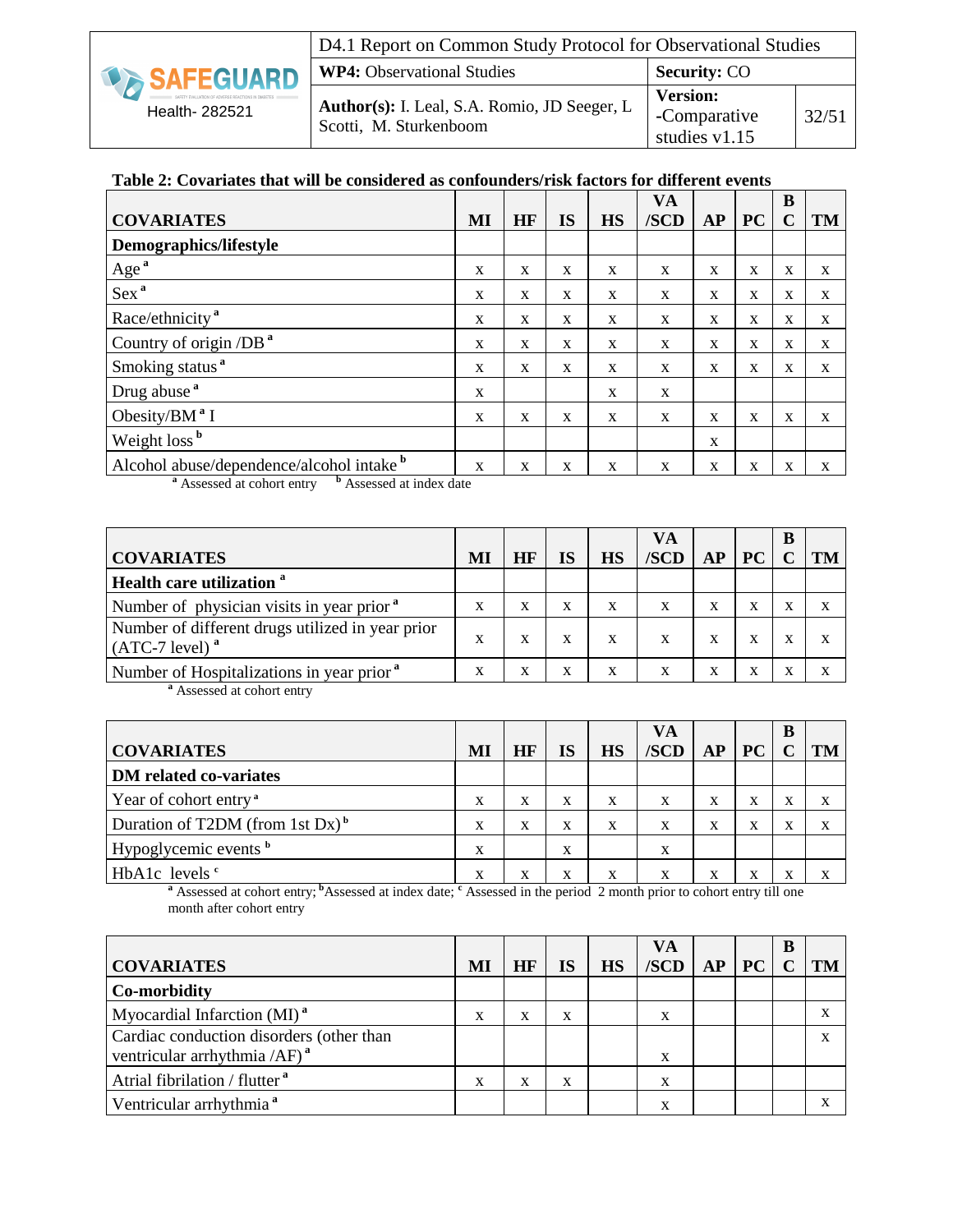|                    | D4.1 Report on Common Study Protocol for Observational Studies         |                                                    |       |  |  |  |  |  |
|--------------------|------------------------------------------------------------------------|----------------------------------------------------|-------|--|--|--|--|--|
| <b>DESAFEGUARD</b> | <b>WP4:</b> Observational Studies                                      | <b>Security: CO</b>                                |       |  |  |  |  |  |
| Health- 282521     | Author(s): I. Leal, S.A. Romio, JD Seeger, L<br>Scotti, M. Sturkenboom | <b>Version:</b><br>-Comparative<br>studies $v1.15$ | 33/51 |  |  |  |  |  |

| Pericardial diseases <sup>a</sup>                                                                                              |   |              |              |              | X            |  |              |
|--------------------------------------------------------------------------------------------------------------------------------|---|--------------|--------------|--------------|--------------|--|--------------|
| Pulmonary hypertension <sup>a</sup>                                                                                            |   |              |              | X            | $\mathbf{x}$ |  |              |
| Cardiomyopathies <sup>a</sup>                                                                                                  | X | $\mathbf{x}$ | X            |              | $\mathbf{x}$ |  | X            |
| Genetic arrhythmia syndromes (Long QT)<br>syndrome, Short QT syndrome, Brugada<br>syndrome, Catecholaminergic VT) <sup>a</sup> |   |              |              |              | $\mathbf{x}$ |  | X            |
| Congenital heart disease <sup>a</sup>                                                                                          | X | $\mathbf{x}$ |              |              | $\mathbf{x}$ |  | X            |
| Valve disorders <sup>a</sup>                                                                                                   | X | $\mathbf{x}$ | X            |              | $\mathbf{x}$ |  | X            |
| Ischaemic heart disease/coronary heart disease <sup>a</sup>                                                                    | X | $\mathbf{x}$ | X            |              | X            |  | $\mathbf{x}$ |
| Heart failure <sup>a</sup>                                                                                                     | X |              | X            | X            | $\mathbf{x}$ |  | X            |
| Peripheral artery disease <sup>a</sup>                                                                                         | X | $\mathbf{x}$ | $\mathbf{x}$ | $\mathbf{x}$ | $\mathbf{x}$ |  | X            |
| Hypertension <sup>a</sup>                                                                                                      | X | X            | X            | X            | X            |  | $\mathbf{x}$ |
| Thrombosis/embolism <sup>a</sup>                                                                                               | X |              | X            | X            |              |  | X            |

|                                                      |             |             |             |              | <b>VA</b>   |              |             | B           |              |
|------------------------------------------------------|-------------|-------------|-------------|--------------|-------------|--------------|-------------|-------------|--------------|
| <b>COVARIATES</b>                                    | MI          | HF          | <b>IS</b>   | <b>HS</b>    | /SCD        | AP           | <b>PC</b>   | $\mathbf C$ | <b>TM</b>    |
| Coagulopaties <sup>a</sup>                           | $\mathbf X$ |             | $\mathbf X$ | $\mathbf X$  |             |              |             |             | $\mathbf{X}$ |
| Hypokalemia <sup>b</sup>                             |             |             |             |              | $\mathbf X$ |              |             |             | $\mathbf X$  |
| Hypomagnesemia <sup>b</sup>                          |             |             |             |              | X           |              |             |             |              |
| Hypercalcaemiab                                      |             |             |             |              | $\mathbf X$ | $\mathbf{x}$ |             |             | $\mathbf X$  |
| Hyperlipidemia <sup>a</sup>                          | X           |             | $\mathbf X$ | X            |             | $\mathbf X$  |             |             | X            |
| Chronic kidney disease <sup>b</sup>                  | $\mathbf X$ | $\mathbf X$ |             | $\mathbf{X}$ | $\mathbf X$ |              |             |             | X            |
| Chronic liver disease <sup>b</sup>                   | $\mathbf X$ | $\mathbf X$ | $\mathbf X$ | X            | $\mathbf X$ | $\mathbf X$  | $\mathbf X$ | $\mathbf X$ | X            |
| Cancer (only malignant) b                            | $\mathbf X$ | $\mathbf X$ | $\mathbf X$ | $\mathbf X$  | $\mathbf X$ | $\mathbf X$  | $\mathbf X$ | $\mathbf X$ | X            |
| Severe COPD <sup>a</sup>                             | $\mathbf X$ | $\mathbf X$ |             |              | $\mathbf X$ |              |             |             | X            |
| Stroke <sup>a</sup>                                  | $\mathbf X$ | $\mathbf X$ | $\mathbf X$ | $\mathbf X$  |             |              |             |             | $\mathbf{X}$ |
| TIA <sup>a</sup>                                     |             |             | $\mathbf X$ | $\mathbf X$  |             |              |             |             | X            |
| Cerebral aneurysm <sup>a</sup>                       |             |             |             | $\mathbf X$  |             |              |             |             | X            |
| Endoscopic retrograde                                |             |             |             |              |             |              |             |             |              |
| cholangiopancreatography (ERCP) <sup>b</sup>         |             |             |             |              |             | $\mathbf X$  |             |             |              |
| Gallstonesb                                          |             |             |             |              |             | $\mathbf X$  |             |             |              |
| Kidney stones <sup>a</sup>                           |             |             |             |              |             |              |             | X           |              |
| Bladder stones <sup>a</sup>                          |             |             |             |              |             |              |             | X           |              |
| History of pancreatitis <sup>a</sup>                 |             |             |             |              |             | X            | X           |             |              |
| Metabolic and inflammatory conditions                |             |             |             |              |             |              |             |             |              |
| (Myocarditis, Rheumatic                              |             |             |             |              |             |              |             |             |              |
| diseases, Endocarditis, Sarcoidosis, Amylodosis, F   |             |             |             |              |             |              |             |             |              |
| abry disease, Hemocromatosis, Endocrine              |             |             |             |              |             |              |             |             |              |
| disorders and diabetes, End-stage renal              |             |             |             |              |             |              |             |             |              |
| failure, Obesity, dieting and anorexia) <sup>a</sup> |             |             |             |              | X           |              |             |             |              |
| Recurrent urinary tract infection <sup>a</sup>       |             |             |             |              |             |              |             | $\mathbf X$ |              |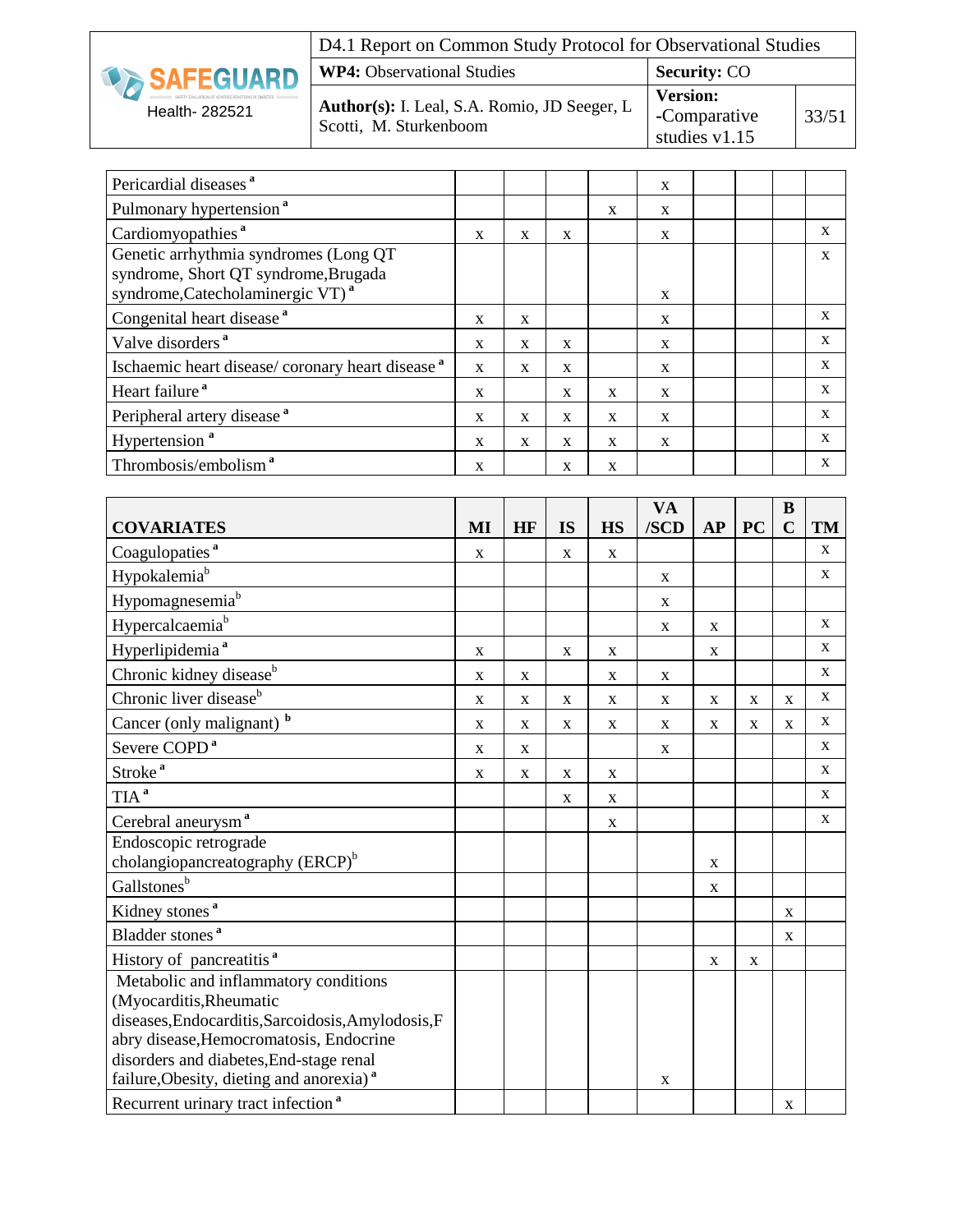|                     | D4.1 Report on Common Study Protocol for Observational Studies         |                                                    |       |  |
|---------------------|------------------------------------------------------------------------|----------------------------------------------------|-------|--|
| <b>DA SAFEGUARD</b> | <b>WP4:</b> Observational Studies                                      | <b>Security: CO</b>                                |       |  |
| Health- 282521      | Author(s): I. Leal, S.A. Romio, JD Seeger, L<br>Scotti, M. Sturkenboom | <b>Version:</b><br>-Comparative<br>studies $v1.15$ | 34/51 |  |

| history of HPV infection/genital warts <sup>a</sup> |  |   |  |   |   |  |
|-----------------------------------------------------|--|---|--|---|---|--|
| Paraplegia <sup>a</sup>                             |  |   |  |   | л |  |
| Gastric ulcer <sup>a</sup>                          |  |   |  |   |   |  |
| Pelvic radiation exposure <sup>a</sup>              |  |   |  |   | л |  |
| Head trauma <sup>a</sup>                            |  | x |  |   |   |  |
| Hepatitis C                                         |  |   |  | л |   |  |

**<sup>a</sup>** Assessed at cohort entry

|                                                                                                       |              |              |              |              | <b>VA</b>    |              |              | B            |              |
|-------------------------------------------------------------------------------------------------------|--------------|--------------|--------------|--------------|--------------|--------------|--------------|--------------|--------------|
| <b>COVARIATES</b>                                                                                     | MI           | HF           | <b>IS</b>    | <b>HS</b>    | /SCD         | AP           | <b>PC</b>    | $\mathbf C$  | TM           |
| <b>Drugs</b>                                                                                          |              |              |              |              |              |              |              |              |              |
| Phenacetin use <sup>b</sup>                                                                           |              |              |              |              |              |              |              | $\mathbf{x}$ |              |
| Drugs that prolong QTc (AZCERT list) <sup>b</sup>                                                     |              |              |              |              | X            |              |              |              | $\mathbf{x}$ |
| Drugs that cause pancreatitis <b>b</b>                                                                |              |              |              |              |              | $\mathbf{x}$ |              |              |              |
| Use of anticoagulants $(B01A)$ <sup>a,b</sup>                                                         | $\mathbf X$  | $\mathbf X$  | X            | $\mathbf{X}$ | $\mathbf X$  |              |              |              | $\mathbf{X}$ |
| Use of aspirin and other antiplatelets (e.g.<br>clopidogrel, ticlopidine, prasugrel) <sup>a a,b</sup> | $\mathbf{x}$ | $\mathbf{x}$ | $\mathbf{X}$ | $\mathbf{x}$ |              |              | $\mathbf{x}$ |              | $\mathbf X$  |
| Antiarrythmic drugs <sup>b</sup>                                                                      | X            |              |              |              | X            |              |              |              | X            |
| Number of cardiovascular drugs $(ATC=C)^a$                                                            | $\mathbf X$  | $\mathbf{x}$ | $\mathbf{x}$ | $\mathbf{x}$ | $\mathbf{x}$ | $\mathbf{x}$ | $\mathbf{x}$ | $\mathbf{x}$ | X            |
| lipid lowering drugs (C10) <sup>a,b</sup>                                                             | $\mathbf{X}$ | X            | X            | $\mathbf{X}$ | $\mathbf X$  | X            | X            | $\mathbf{x}$ | X            |
| Glucocorticoids (H02AB) <sup>a,b</sup>                                                                | X            | $\mathbf{x}$ | $\mathbf{x}$ |              | X            | $\mathbf x$  |              |              | $\mathbf X$  |
| ACE inhibitors (C09A, C09B) <sup>a,b</sup>                                                            | X            | $\mathbf{x}$ | X            | $\mathbf{x}$ |              | $\mathbf{x}$ |              |              | X            |
| AT II antagonists (C09C, C09D) <sup>a,b</sup>                                                         | X            | X            | X            | $\mathbf X$  | X            | X            |              |              | $\mathbf{x}$ |
| Diuretics (C02C, C03A, C03B, C03C) <sup>a,b</sup>                                                     | X            | $\mathbf{x}$ | $\mathbf{x}$ | $\mathbf{X}$ | X            | $\mathbf{x}$ |              |              | $\mathbf{x}$ |
| Calcium antagonists (C08) <sup>a,b</sup>                                                              | $\mathbf X$  | $\mathbf X$  | $\mathbf X$  | $\mathbf X$  | X            | $\mathbf X$  |              |              | X            |
| Cardiac glycosides (C01A) <sup>a,b</sup>                                                              | X            | X            | X            |              | $\mathbf X$  |              |              |              | $\mathbf{X}$ |
| Vasodilators (C01D) <sup>a,b</sup>                                                                    | X            | $\mathbf{x}$ | X            |              | $\mathbf X$  |              |              |              | $\mathbf X$  |
| Respiratory drugs (R03) <sup>a</sup>                                                                  | X            | X            |              |              |              |              |              |              | X            |
| Opioids (N02A) <sup>a,b</sup>                                                                         |              |              |              |              | $\mathbf X$  |              |              |              | X            |

<sup>a</sup> Assessed at cohort entry; <sup>b</sup>: assessed at index date

Not all covariates (e.g., regarding life style) are contained in all databases and not all variables contain the information in desired detail. Considering the fact that the type of information varies from database to database, specific strategies will be applied to gather the best and homogeneous information from each database. Mapping of disease concepts will be based on the UMLS, when available mappings will be obtained from the EU-ADR, SOS, and ARITMO projects. The protocol will be updated with the codes and strategies once this information is available.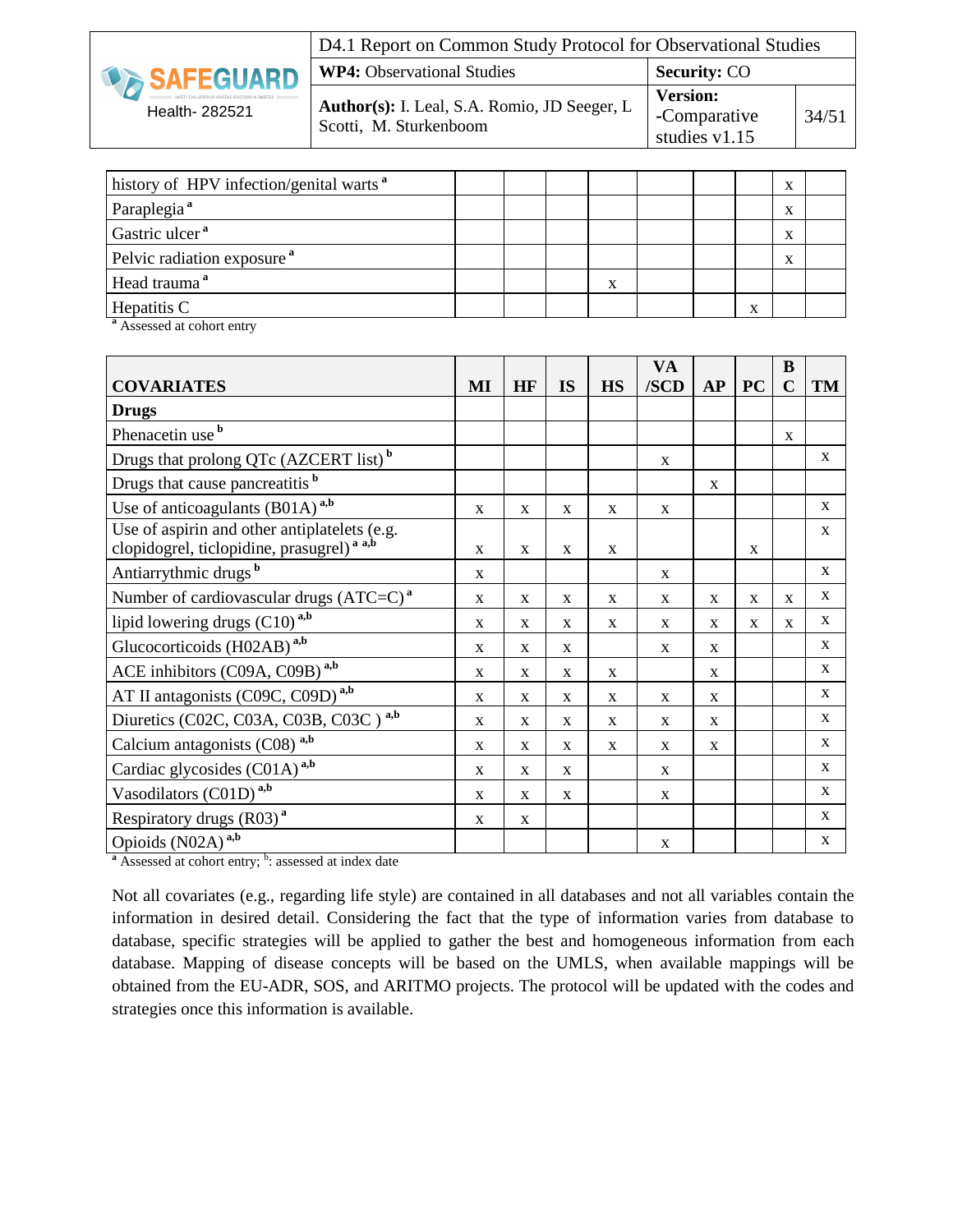|                    | D4.1 Report on Common Study Protocol for Observational Studies         |                                                  |       |  |
|--------------------|------------------------------------------------------------------------|--------------------------------------------------|-------|--|
| <b>DESAFEGUARD</b> | <b>WP4:</b> Observational Studies                                      | <b>Security: CO</b>                              |       |  |
| Health- 282521     | Author(s): I. Leal, S.A. Romio, JD Seeger, L<br>Scotti, M. Sturkenboom | <b>Version:</b><br>-Comparative<br>studies v1.15 | 35/51 |  |

# **4. Statistical analysis**

## 4.1. **Descriptive analyses**

### <span id="page-34-0"></span>*4.1.1. Harmonization*

<span id="page-34-2"></span><span id="page-34-1"></span>Incidence rates (IR) and direct standardized incidence rates (SIRs) of each outcome of interest in each database will be estimated at the population level for harmonization purposes. IR and SIRs will be calculated stratifying by age categories (categories of 5 years) and sex. Crude incidence rates with the 95% confidence interval (95% CI) will be calculated dividing the number of events by the total number of person-years (py). Standardization will be done using the WHO population as reference[\[57\]](#page-49-8).

#### *4.1.2. Rates during drug use*

<span id="page-34-3"></span>The incidence rate for each outcome of interest by each of the individual study drug use will be calculated using exposure time days (for current/recent/past/non-use) as denominator and the number of events during current, recent, past and non use as numerator. The crude and age adjusted incidence rates with the 95% Confidence Interval (CI) will be calculated dividing the number of events occurring during the exposure to each of the study drugs by the total number of person-years (py) of exposure using Poisson regression. In order to estimate the hazard function, the rates for current and recent/past users will be further split by duration of use and time since last use.

#### *4.1.3. Co-variates*

The study cohort will be described according the distribution of covariates. Potential channelling will be addressed in the drug utilization study.

# <span id="page-34-4"></span>4.2. **Main analysis**

#### *4.2.1. Case control analysis*

<span id="page-34-6"></span><span id="page-34-5"></span>The main objective of the nested case control studies is to assess the risk of the outcomes of interest (MI, HF, VA/SCD, HS, IS, AP, PC and BC), associated with the use of NIBGLD and insulins and insulin analogues. For the estimation of the risk, cases of MI, HF, VA/SCD, HS, IS, AP, PC and BC will be compared with matched controls and adjusted for potential confounders. Conditional logistic regression will be used to calculate the unadjusted and adjusted odds ratios (ORs) with their 95% confidence intervals (CIs) with reference to another active compound which will be selected based on drug utilization studies.

All analyses will at first be performed for each database separately and the heterogeneity among databases will be examined through heterogeneity indexes (e.g.,  $I^2$ ).

#### *4.2.2. Cohort analysis*

<span id="page-34-7"></span>For the cohort studies, hazard ratios and incidence rates (IR) as well as the relative risk for TM with their 95% CIs will be estimated using Cox-regression analysis. First drug exposure will be assigned as index drug and compared to a reference category that will be decided based on the results of the drug utilization study. Time varying analyses will be conducted for estimation of the effect of duration of treatment. Indeed cumulative exposure can be considered in the model as a time varying covariate instead of exposure status.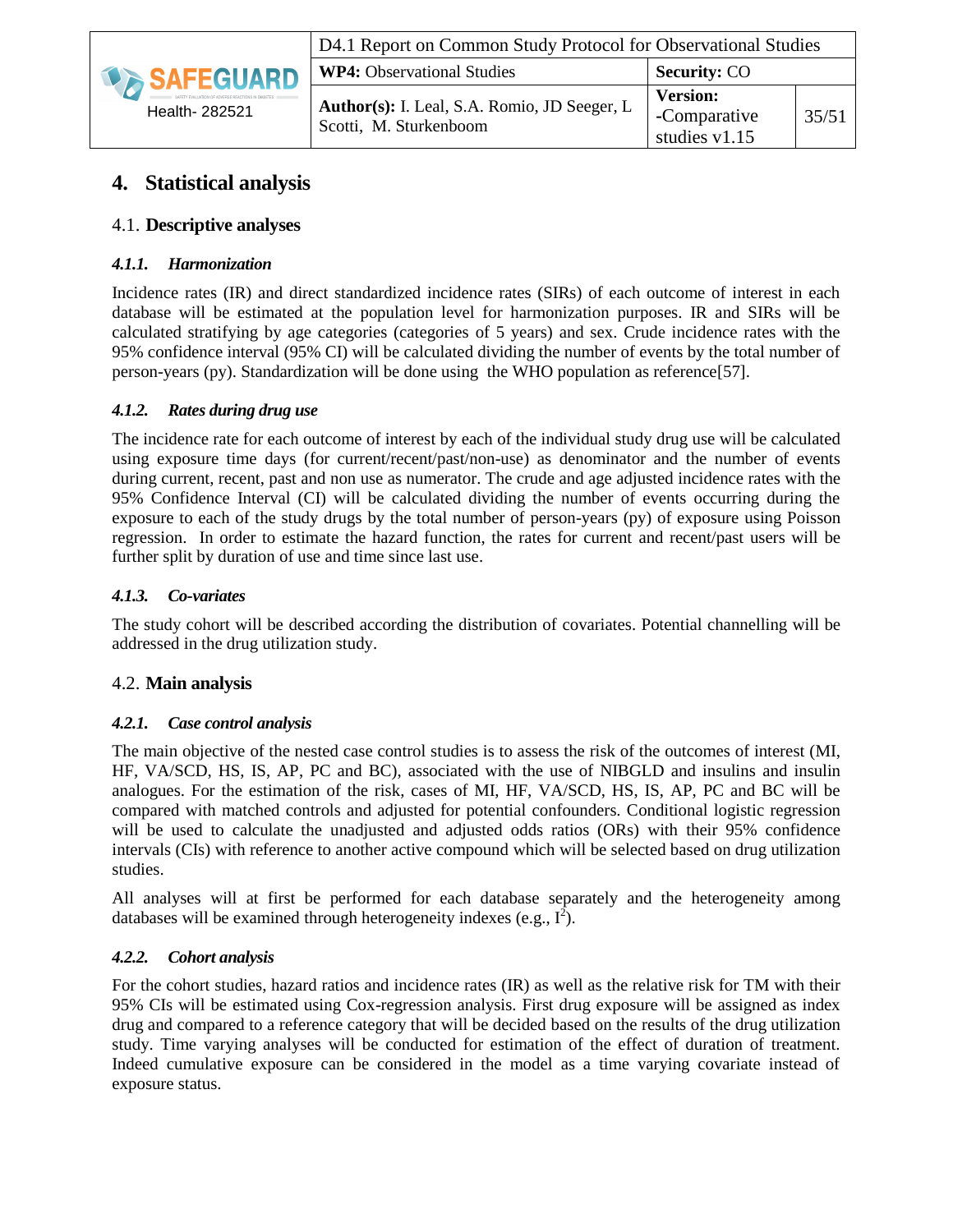

# 4.3. **Sub-analysis**

## *4.3.1. Examination of Age and Sex Effects*

<span id="page-35-1"></span><span id="page-35-0"></span>Because matching was done on database, sex, year of birth  $(\pm 1)$  and year of cohort entry, age and sex effect cannot be examined. In the cohort study, to determine whether there is an interaction between age and sex with the use of NIBGLD and insulins and insulin analogues and the risk of the outcomes of interest, an interaction term between each study drug and age and sex can be included in the model.

#### *4.3.2. Class effect*

<span id="page-35-2"></span>To determine whether increased risks of each outcome of interest are homogeneous within each drug class or whether there is heterogeneity within each class. Drugs will be grouped as mentioned in Section 3.7 "Exposure definition":

## *4.3.3. Dose effect*

<span id="page-35-3"></span>The risk associated with different daily and cumulative dosages of the same drug or drug group will be compared with the reference within each dose category for current users.

#### *4.3.4. Duration effect*

<span id="page-35-4"></span>To determine the effect of the duration of treatment with the study drugs on the risk of each outcome, the risk associated with different cumulative durations of use of the same drug or drug group will be compared.

Sensitivity analyses will be conducted based on different methods of duration of use estimation.

#### *4.3.5. Co-medication effect*

<span id="page-35-5"></span>Since most of the patients with T2DM frequently have other comorbities and risk factors such as lipid metabolism disorders, hypertension, hypercoagulability disorders among others, they use other types of drugs for these co morbidities (i.e., ARB, ACE inhibitors, statins, etc). The odds ratio (OR) of the comedication as well as the OR of the interaction between co-medication and individual study drugs will be examined. Additionally, a stratified analysis will be performed if data allows for it.

#### *4.3.6. Co-morbidities*

<span id="page-35-6"></span>Subjects with T2DM frequently have other comorbidities such as prior history of cardiovascular diseases. Therefore they could have a higher risk of a new episode of a cardiovascular event for example. The objective of this subanalysis is to determine the modifying effect specific comorbidities on the risk of the events of interest.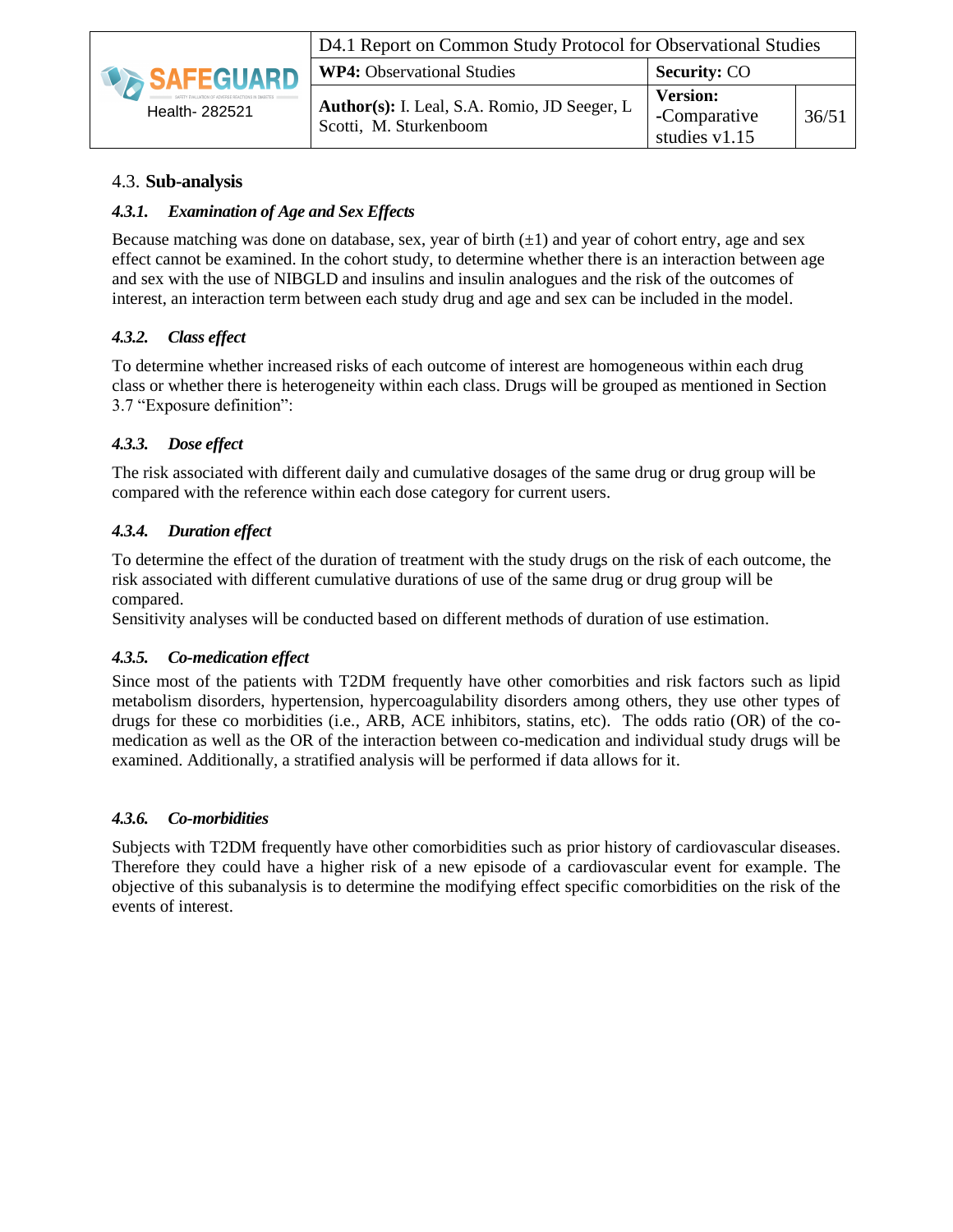|                  | D4.1 Report on Common Study Protocol for Observational Studies         |                                                    |       |  |  |
|------------------|------------------------------------------------------------------------|----------------------------------------------------|-------|--|--|
| <b>SAFEGUARD</b> | <b>WP4:</b> Observational Studies                                      | <b>Security: CO</b>                                |       |  |  |
| Health- 282521   | Author(s): I. Leal, S.A. Romio, JD Seeger, L<br>Scotti, M. Sturkenboom | <b>Version:</b><br>-Comparative<br>studies $v1.15$ | 37/51 |  |  |

# Specific topics: Confounding

Observational studies must inevitably address the potential for confounding to explain part or all of an observed association between an exposure and an outcome. A number of different methodologies have been developed to address confounding either based on the study design or analysis of an observational study, with the choice among the methods depending on aspects of the study and potential confounder, including the association to be analyzed, the design of the study, the associated model, features of the information contained in the data and the availability of information. In Annex III we summarize approaches to address confounding according to the stage of research on which they primarily focus with the main advantages and disadvantages (pros and cons).

Methods will be selected after conducting the drug utilization analysis and all details will be specified in the SAP associated to each analysis. Model for the Propensity Score (PS), quantiles, as well as other details of the analysis will be specified in the Statistical Analysis Plan (SAP) associated to the study protocol. Methods such as Inverse Probability of Treatment Weighted (IPTW) and Instrumental Variable (IV) techniques will be applied in another stage of the project. Of course, these methods can be combined where appropriate.

#### *Propensity score (PS), Disease score risk (DSR), High dimensional propensity score*

In performing a cohort study, stratification can be done by propensity score (PS) or disease risk score (DRS). In case control studies, PS and DRS can be used. In case control studies, stratification can be done using stratification scores [\[58\]](#page-49-9) or DRSs that are analogous to the PS for cohort studies. Nested case control studies will be used to study the association between NIBGLD, insulin and insulin analogs and MI, HF, VA/SCD, IS, HS, AP and cancer. For all cause mortality, dynamic cohort studies will be performed. For these models, PS will be applied. Indeed, due to the large set of confounders, PS and DRS approaches are good methods to reduce the number of variables for adjustment. The use of PS has also a further advantage: the same PS used in the whole cohort can be used in subgroup studies, e.g., patients at high risk [\[59\]](#page-49-10). High dimensional PS will be explored as well for this type of study.

#### *Multivariable adjustment*

For all outcomes, classical multivariable adjustment approache will be applied [\[60\]](#page-49-11) For cancer and mortality, dynamic cohort studies will be performed. Also for these models, multivariable adjustment will be applied. Selection of confounders will be specified in the SAP. Different methods will be considered e.g., change-in-estimate method [\[61\]](#page-49-12) and backward selection approach.

#### *Monte Carlo Sensitivity Analysis*

Because of the different characteristics of the DBs considered in the analysis, information on some covariates may not be available in all DBs. Therefore, the set of covariates to use in both adjustment and PS approaches could be different among DBs. To deal with this heterogeneity in the information, two different approaches will be applied: the first one will consider a common set of covariates for which information is available for all DBs (i.e., a minimal covariate set) while the second one will consider a set of covariates accordingly with the specific information (and on more covariates) available in each DB. The comparison of the estimates obtained from the two approaches will help in deciding if the application of an external adjustment method as Monte Carlo Sensitivity Analysis is actually needed.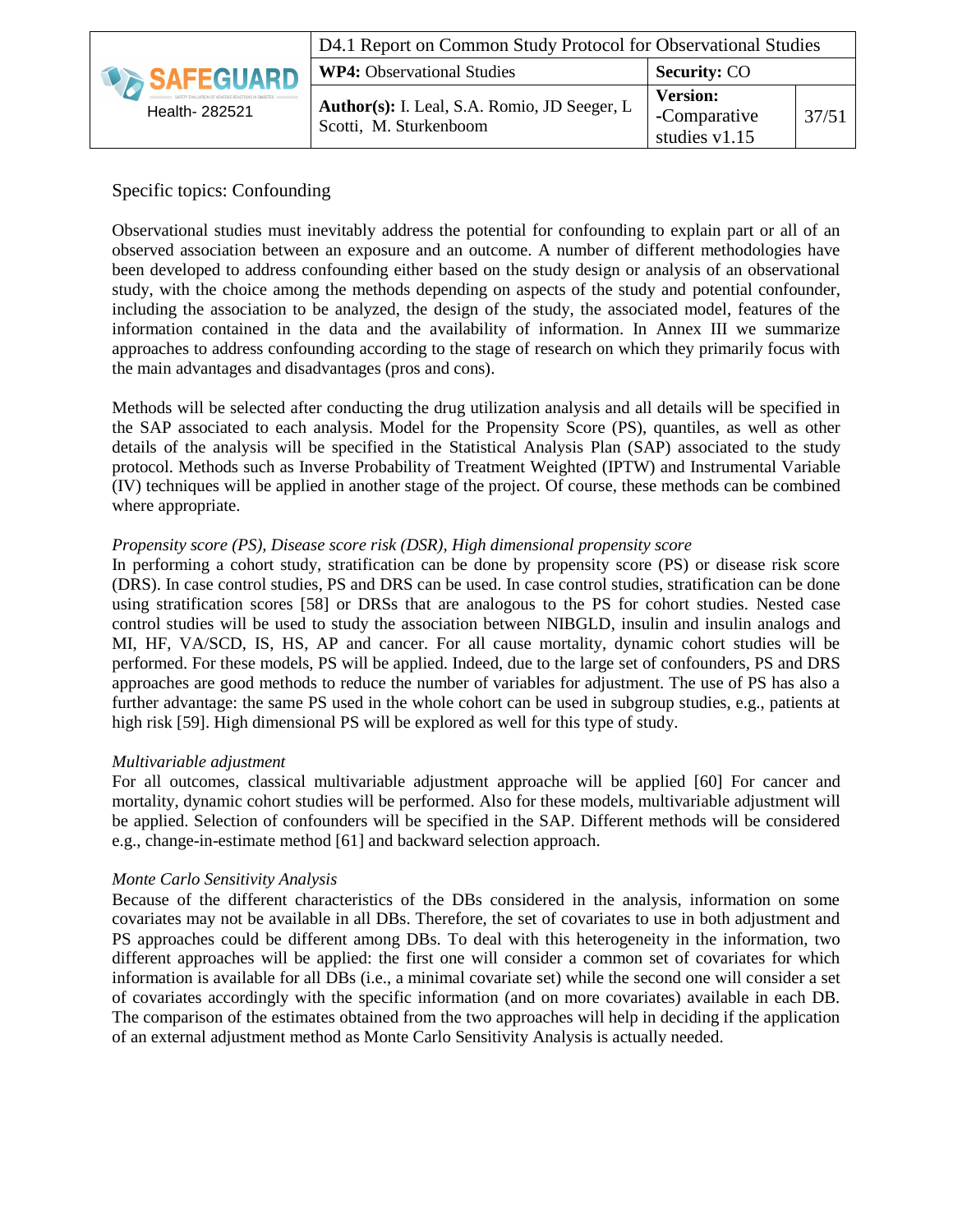|                    | D4.1 Report on Common Study Protocol for Observational Studies         |                                                  |       |  |  |
|--------------------|------------------------------------------------------------------------|--------------------------------------------------|-------|--|--|
| <b>DESAFEGUARD</b> | <b>WP4:</b> Observational Studies                                      | <b>Security: CO</b>                              |       |  |  |
| Health- 282521     | Author(s): I. Leal, S.A. Romio, JD Seeger, L<br>Scotti, M. Sturkenboom | <b>Version:</b><br>-Comparative<br>studies v1.15 | 38/51 |  |  |

#### *Instrumental variable*

An instrumental variable analysis can be used to control for unmeasured confounding, using physicians prescribing preference as instrument[\[62\]](#page-49-13). Details will be specified in the SAP for this sub study.

## 4.4. **Sensitivity analysis**

<span id="page-37-0"></span>Different sensitivity analyses will be performed to evaluate the robustness of the estimates with respect to: a) exclusion of subjects affected by the outcome of interest before cohort entry; b) inclusion of secondary diagnosis in the outcomes' definition; c) exclusion of subjects with less that one year of follow up.

# **5. Quality assurance, timelines and reporting**

<span id="page-37-1"></span>The studies will be conduced according to the Good pharmacoepidemiology Guidelines (GPP) issued by the International Society of Pharmacoepidemiology [\[46\]](#page-48-14) following the Guide on Methodological Standards in Pharmacoepidemiology from The European Network of Centres for Pharmacoepidemiology and Pharmacovigilance (ENCePP)[\[63\]](#page-49-14).

# 5.1. **Validation of study outcomes:**

<span id="page-37-2"></span>The validation is one of the activities conducted as part of the quality control. For this the positive predictive value (PPV) of the case identification process will be calculated for all outcomes. This activity will be carried out only in DBs where additional information or specialist notes can be obtained. Charts and letters will be obtained for a random sample of 50 cases per outcome per DB. The validation will be done through a common questionnaire that will be developed. The Databases that will participate in the validation are: IPCI, CPRD, AEMPS, SIMG and PHARMO.

# 5.2. **Remote Research Environment**

<span id="page-37-3"></span>A study-specific central remote research environment (RRE) for secure access by consortium members will be used. Due to data protection and ethical considerations, each partner will work with local data to create output files using Jerboa © v2.9.21, a custom-built software written in Java ™ [\[64\]](#page-50-0). These output files will contain only anonymised de-identifiable data that will be shared in the RRE where consortium members will have a secure and restricted access and where data will be analysed. Details of the RRE will be given in D4.2.

For all analysis SAS ® version 9.2 will be used.

# 5.3. **Scientific Advisory Board**

<span id="page-37-4"></span>The Scientific Advisory Board (SAB) with consultative function, will be formed by independent experts external to the project, so that the expertise and knowledge necessary to assist the Steering Committee on scientific and technical grounds are gathered. There will be 2 fixed SAB members, who will be selectively complemented by other experts during the project's development depending on the issues to be discussed. The SAB will usually meet once per year.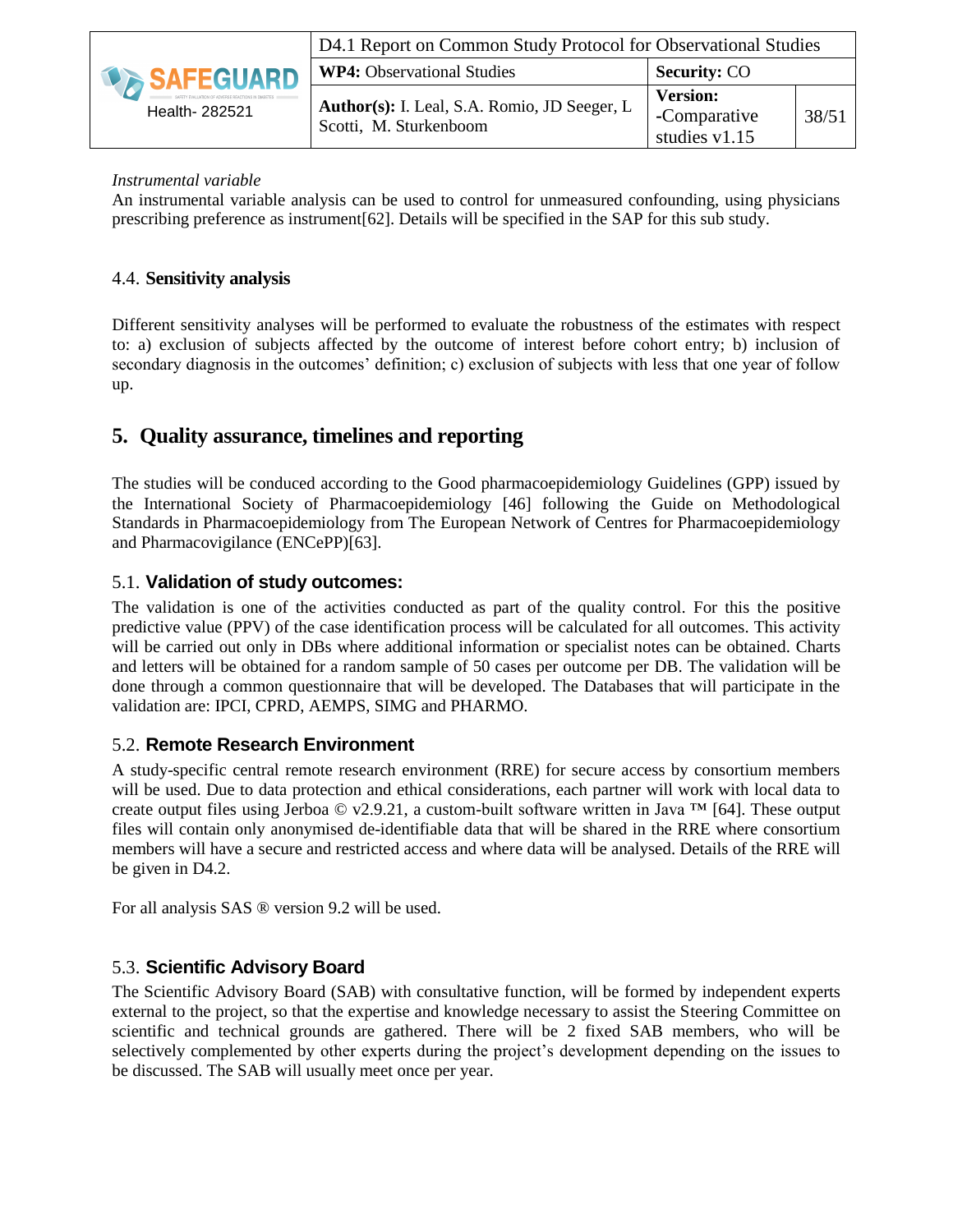

# 5.4. **Reporting and dissemination of results.**

<span id="page-38-0"></span>The study will be implemented according to the following timelines:

| <b>Activity</b>                                         | Date            |
|---------------------------------------------------------|-----------------|
| Submission of Study protocol to the Commission          | $13$ -July-2012 |
| Start of the study                                      | 20-Sep-2012     |
| Interim Report on Terminology mapping to the Commission | $31$ -Jan-2013  |
| Final Report to the Commission                          | 30-Apr-2014     |

The work plan structure in SAFEGUARD has been carefully designed to cover all aspects requiring specific effort towards a successful completion, and divides activities into eight work packages (WP). Among them WP8 is in charge of the dissemination and communication of results.

A "Communication Plan" has been set up for the dissemination of results of the studies conducted by the SAFEGUARD Consortium.

Speciffically for the comparative studies, the dissemination undertakings will entail primarily, though not exclusively, scientifically-driven interactions that will include, at least:

- Publication of scientific papers in peer reviewed journals.
- Presentations at relevant events (congresses, meetings, workshops, etc)
- Individual presentations and meetings with key stakeholders.

#### 5.5. **Protocol amendments**

<span id="page-38-1"></span>Amendments to the study protocol will be generated as needed during the conduction of the study and will be properly documented in a new version of this document. The rationale of the amendment will be documented as well.

# **6. Strengths and Limitations**

<span id="page-38-2"></span>One of the strengths of these strudy is that 9 databases from EU and USA will contribute data on users of drugs for T2DM. The sizes of the data will permit us to study less often prescribed medications, rare comedications and rare co-morbidities. The heterogeneity of the DBs will allow us to study drugs that are available in the market in EU but also in the USA and will allow examining the reasons for varying risk estimates for each endpoint and individual compound across different characteristics (e.g. type of database, country, etc.).

The common study protocol and the use of common software (i.e Jerboa) makes it possible to overcome some of the common problems with multiple database studies, especially, whether differences in results arise from differences in the databases or differences in programing or study definitions. Under a common study design and standardized protocol the differences due to variations in study design are mitigated.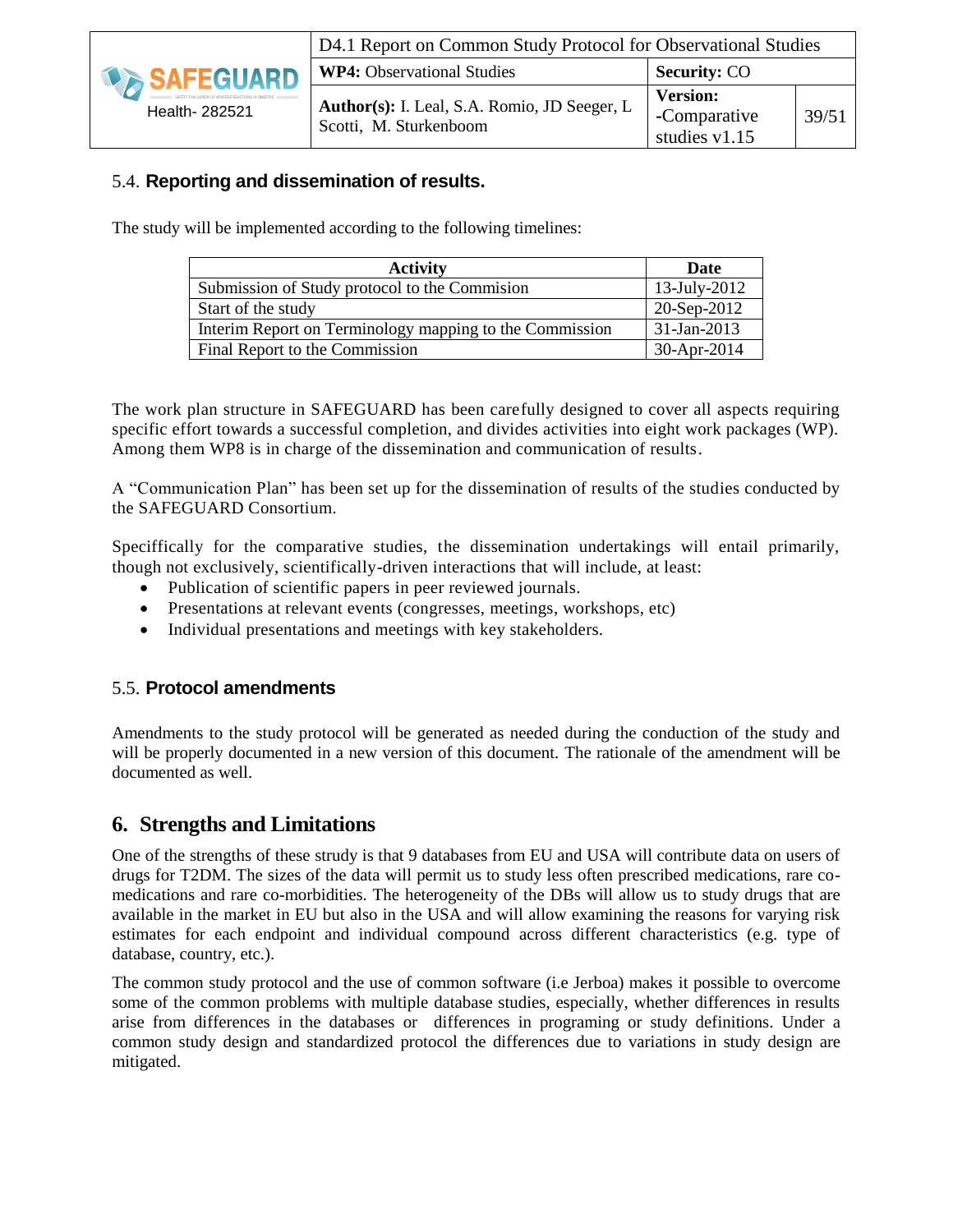|                | D4.1 Report on Common Study Protocol for Observational Studies         |                                                  |       |  |  |
|----------------|------------------------------------------------------------------------|--------------------------------------------------|-------|--|--|
| SAFEGUARD      | <b>WP4: Observational Studies</b>                                      | <b>Security: CO</b>                              |       |  |  |
| Health- 282521 | Author(s): I. Leal, S.A. Romio, JD Seeger, L<br>Scotti, M. Sturkenboom | <b>Version:</b><br>-Comparative<br>studies v1.15 | 40/51 |  |  |

Another important advantage of the use of existing data is the number of co-variables contained in the databases and that the data are available with relatively low cost and time requirements compared to other types of studies. It also helps on avoiding certain type of bias such as selection or recall bias.

The limitations of this study will be mainly due to the availability and level of detail of data. Not all potential confounders (e.g., regarding lifestyle) are contained in all databases and not all variables contain the information in desired detail. Particularly, information on the prescribed dose and duration of a prescription is not contained in all databases and has to be estimated, which might lead to misclassification of exposure. However, sensitivity analyses will be performed to assess the effect of different methods to estimate the prescribed dose.

Some misclassification of endpoints as well as confounders is possible. Deaths, particularly before arrival to the hospital, are one example of this issue. Validation studies have shown that coding is reliable in many of the databases. However, a validation study is planned which makes it possible to assess the rate of misclassification and correct the estimates accordingly.

# **7. Ethical, Data Privacy, and Legal Issues**

<span id="page-39-0"></span>The study protocol will be submitted to local Scientific and Ethical Advisory Boards according to local requirements. Each participant database will process personal data collected in national/regional electronic health record databases. A Remote Research Environment (RRE) will be crated as a repository and secure environment for all information extracted from the participant databases. In this RRE only aggregated unanonymized data will be shared, information at individual level will be managed at local level only.

According to the local legal/ethical requirements of each country, the study protocol will be submitted to the Review Boards / Ethics Committees if needed.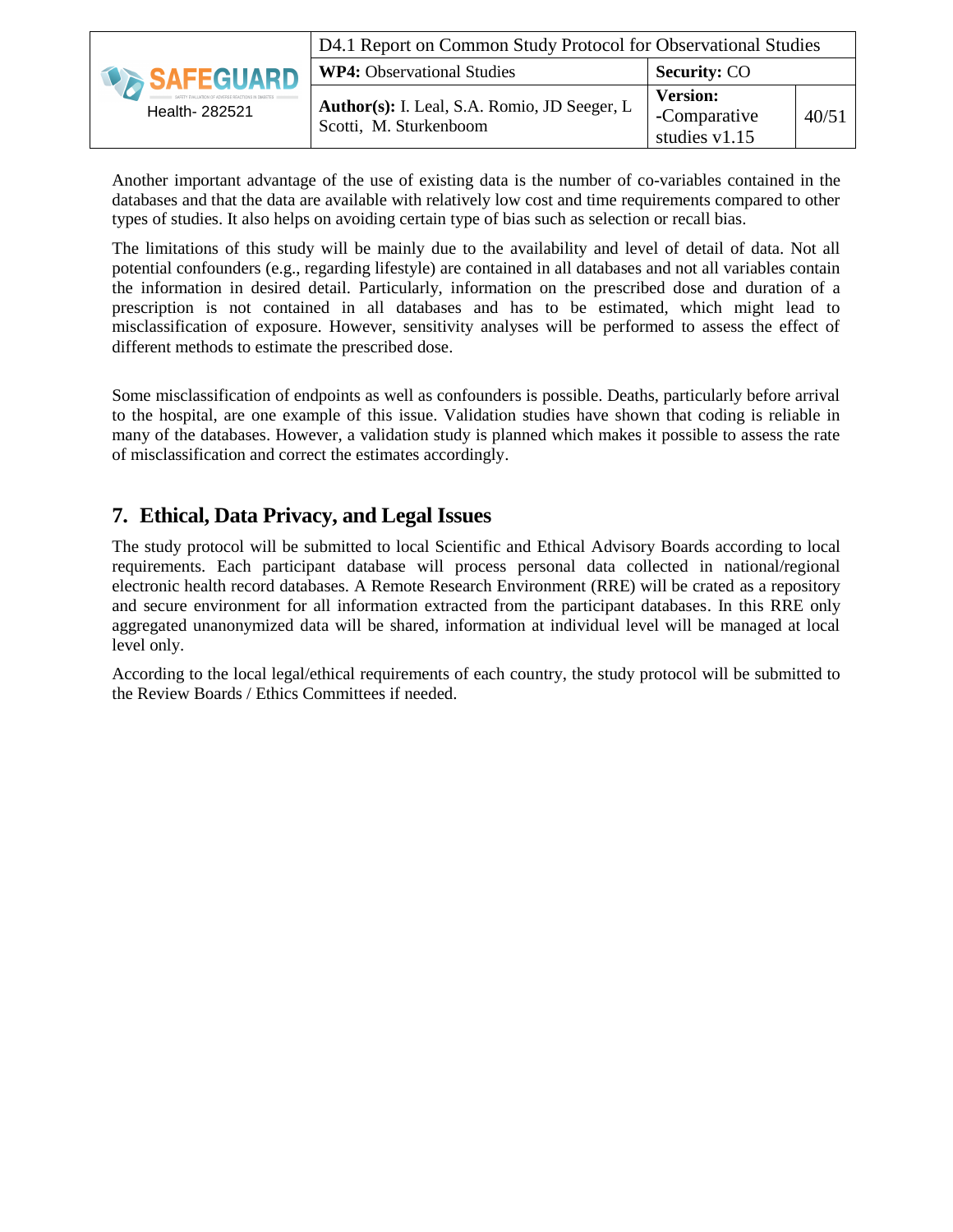|                | D4.1 Report on Common Study Protocol for Observational Studies         |                                                  |       |  |  |
|----------------|------------------------------------------------------------------------|--------------------------------------------------|-------|--|--|
| SAFEGUARD      | <b>WP4:</b> Observational Studies                                      | <b>Security: CO</b>                              |       |  |  |
| Health- 282521 | Author(s): I. Leal, S.A. Romio, JD Seeger, L<br>Scotti, M. Sturkenboom | <b>Version:</b><br>-Comparative<br>studies v1.15 | 41/51 |  |  |

# <span id="page-40-0"></span>**ANNEX I. Non-insulin blood glucose lowering drugs (NIBGLD) and insulins**

| <b>NIBGLD (A10B)</b>                                      |                 |
|-----------------------------------------------------------|-----------------|
| <b>Substance</b>                                          | <b>ATC</b> code |
| Biguanides (A10BA)                                        |                 |
| Metformin                                                 | A10BA02         |
| Sulfonamides, urea derivates (A10BB)                      |                 |
| Glibenclamide (Glyburide - USA)                           | A10BB01         |
| Chlorpropamide                                            | A10BB02         |
| Tolbutamide                                               | A10BB03         |
| Tolazamide                                                | A10BB05         |
| Carbutamide                                               | A10BB06         |
| Gliclazide (not marketed in the USA)                      | A10BB09         |
| Glimepiride                                               | A10BB12         |
| Glipizide                                                 | A10BB07         |
| Acetohexamide                                             | A10BB31         |
| Combinations of oral blood glucose lowering drugs (A10BD) |                 |
| Metformin/glibenclamide                                   | A10BD02         |
| Metformin/rosiglitazone                                   | A10BD03         |
| Rosiglitazone/glimepiride                                 | A10BD04         |
| Pioglitazone/metformin                                    | A10BD05         |
| Pioglitazone/glimepiride                                  | A10BD06         |
| Sitagliptin/metformin                                     | A10BD07         |
| Vildagliptin/metformin                                    | A10BD08         |
| Metformin/Glipizide                                       | A10BD02         |
| Pioglitazone / Alogliptin                                 | A10BD09         |
| Metformin / Saxagliptin                                   | A10BD10         |
| Metformin/Linagliptin                                     | A10BD11         |
| Metformin / Repaglinide                                   |                 |
| Sitagliptin / Simvastatin                                 |                 |
| Alpha-glucosidase inhibitors (A10BF)                      |                 |
| Acarbose                                                  | A10BF01         |
| Miglitol                                                  | A10BF02         |
| Voglibose                                                 | A10BF03         |
| Thizolidinediones (A10BG)                                 |                 |
| Rosiglitazone                                             | A10BG02         |
| Pioglitazone                                              | A10BG03         |
| Dipeptidyl peptidase 4 inhibitors (A10BH)                 |                 |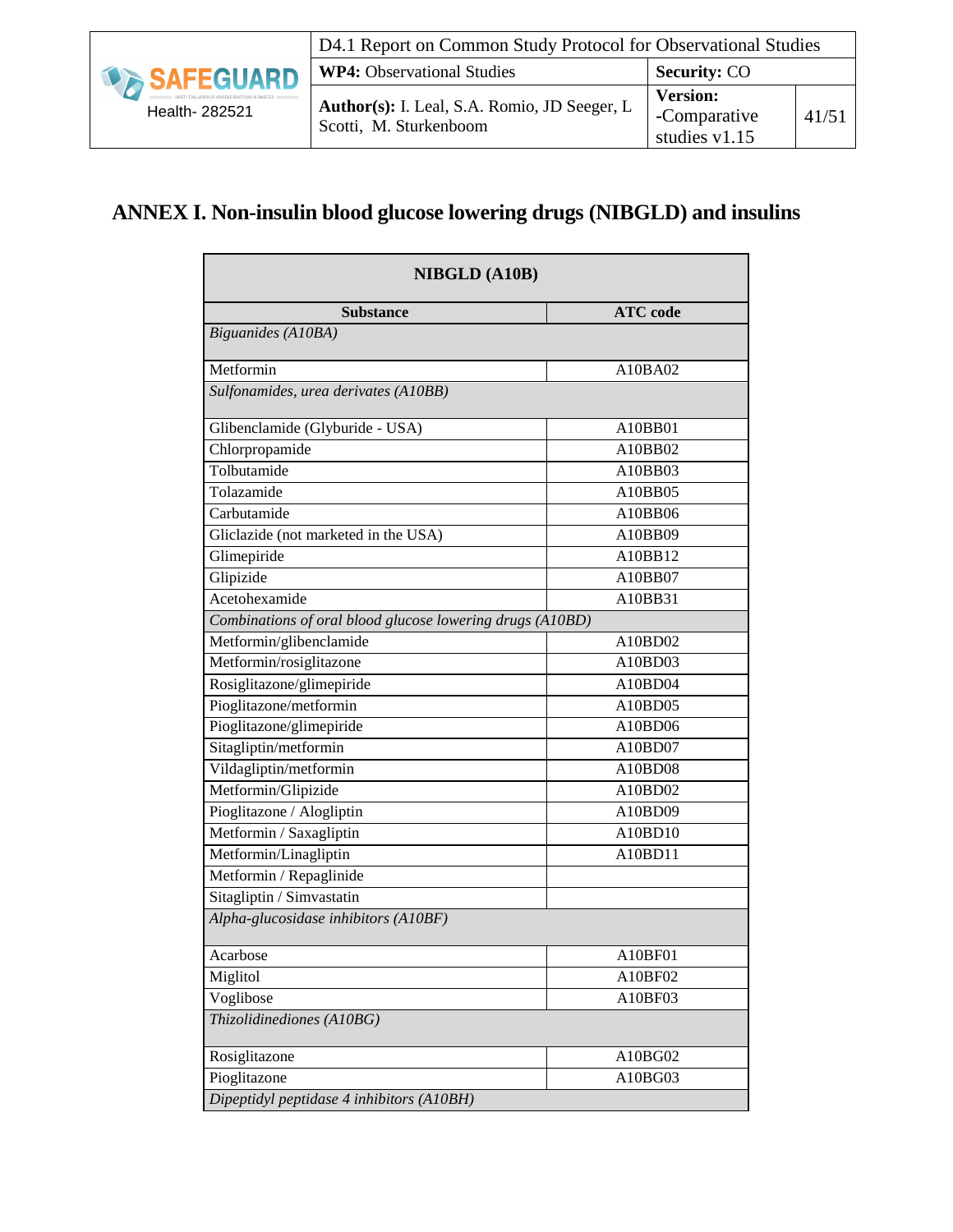|                  | D4.1 Report on Common Study Protocol for Observational Studies                |                                                    |       |  |
|------------------|-------------------------------------------------------------------------------|----------------------------------------------------|-------|--|
| <b>SAFEGUARD</b> | <b>WP4:</b> Observational Studies                                             | <b>Security: CO</b>                                |       |  |
| Health- 282521   | <b>Author(s):</b> I. Leal, S.A. Romio, JD Seeger, L<br>Scotti, M. Sturkenboom | <b>Version:</b><br>-Comparative<br>studies $v1.15$ | 42/51 |  |

| A10BH01 |
|---------|
| A10BH02 |
| A10BH03 |
| A10BH04 |
| A10BH05 |
|         |
|         |
| A10BX02 |
| A10BX03 |
|         |
|         |
| A10BX04 |
| A10BX07 |
|         |
|         |
| A10BX05 |
|         |
|         |
| A10BX06 |
|         |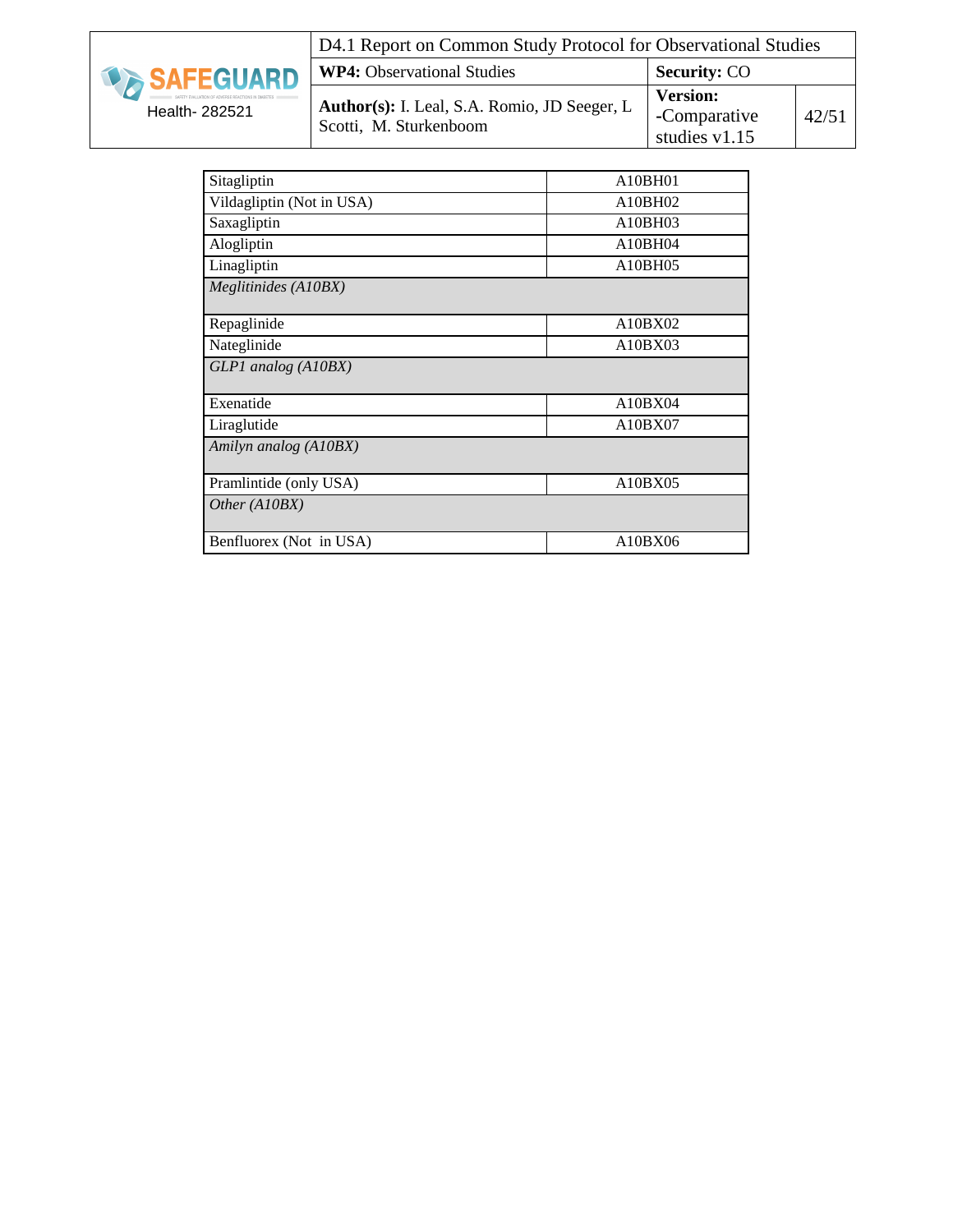|                  | D4.1 Report on Common Study Protocol for Observational Studies         |                                                    |       |
|------------------|------------------------------------------------------------------------|----------------------------------------------------|-------|
| <b>SAFEGUARD</b> | <b>WP4:</b> Observational Studies                                      | <b>Security: CO</b>                                |       |
| Health- 282521   | Author(s): I. Leal, S.A. Romio, JD Seeger, L<br>Scotti, M. Sturkenboom | <b>Version:</b><br>-Comparative<br>studies $v1.15$ | 43/51 |

|                                                                                             | <b>INSULINS AND ANALOGUES (A10A)</b> |
|---------------------------------------------------------------------------------------------|--------------------------------------|
| <b>Substance</b>                                                                            | <b>ATC</b> Code                      |
| Insulins and analogues for injection, fast-acting (A10AB)                                   |                                      |
| insulin (human)                                                                             | A10AB01                              |
| insulin (beef)                                                                              | A10AB02                              |
| insulin (pork)                                                                              | A10AB03                              |
| insulin lispro                                                                              | A10AB04                              |
| insulin aspart                                                                              | A10AB05                              |
| insulin glulisine                                                                           | A10AB06                              |
| combinations                                                                                | A10AB30                              |
| Insulins and analogues for injection, intermediate-acting (A10AC)                           |                                      |
| insulin (human)                                                                             | A10ACO1                              |
| insulin (beef)                                                                              | A10AC02                              |
| insulin (pork)                                                                              | A10AC03                              |
| insulin lispro                                                                              | A10ACO4                              |
| insulin aspart                                                                              | A10AC30                              |
| Insulins and analogues for injection, intermediate-acting combined with fast-acting (A10AD) |                                      |
| insulin (human)                                                                             | A10AD01                              |
| insulin (beef)                                                                              | A10AD02                              |
| insulin (pork)                                                                              | A10AD03                              |
| Insulin lispro                                                                              | A10AD04                              |
| insulin aspart                                                                              | A10AD05                              |
| combinations                                                                                | A10AD30                              |
| Insulins and analogues for injection, long-acting (A10AE)                                   |                                      |
| insulin (human)                                                                             | A10AE01                              |
| insulin (beef)                                                                              | A10AE02                              |
| insulin (pork)                                                                              | A10AE03                              |
| insulin glargine                                                                            | A10AE04                              |
| insulin detemir                                                                             | A10AE05                              |
| combinations                                                                                | A10AE30                              |
| Insulins and analogues for inhalation (A10AF)                                               |                                      |
| insulin (human)                                                                             | A10AF01                              |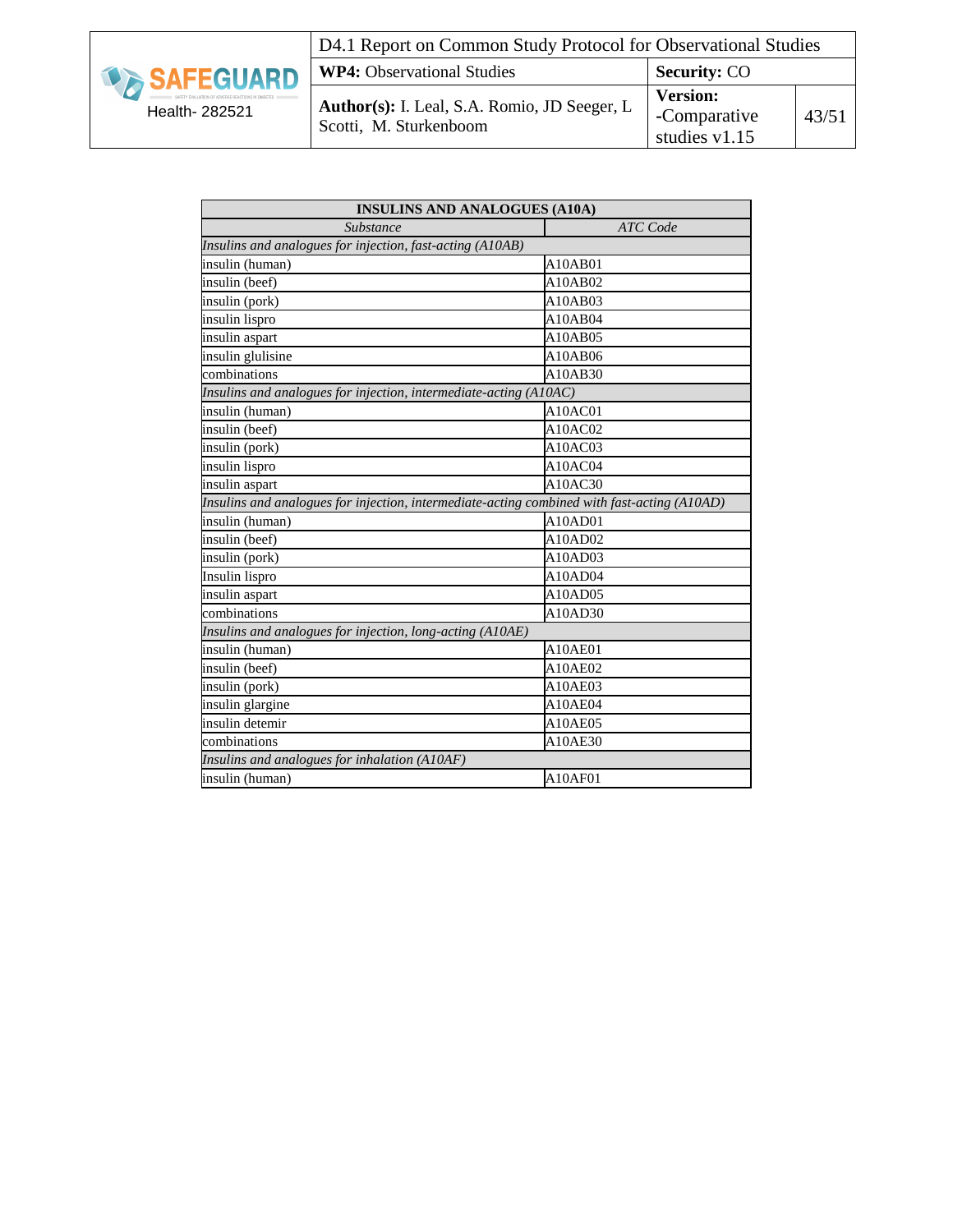| <b>DA SAFEGUARD</b> | D4.1 Report on Common Study Protocol for Observational Studies                     |                                                            |       |
|---------------------|------------------------------------------------------------------------------------|------------------------------------------------------------|-------|
|                     | <b>WP4:</b> Observational Studies                                                  | <b>Security: CO</b>                                        |       |
| Health- 282521      | Author(s): I. Leal, S.A. Romio, JD Seeger, L<br>Scotti, C de Vries, M. Sturkenboom | <b>Version:</b><br>-Comparative studies v1.12<br>-DUS V1.4 | 44/51 |

# **ANNEX II. Characteristics of the healthcare databases**

| Country                          |                                 | <b>Italy</b>                          |                                         | NL                              |                             | <b>UK</b>                    | <b>Spain</b>                 | <b>Germany</b>             | <b>USA</b>                                   |
|----------------------------------|---------------------------------|---------------------------------------|-----------------------------------------|---------------------------------|-----------------------------|------------------------------|------------------------------|----------------------------|----------------------------------------------|
| Name of data<br>source           | <b>Health</b><br><b>Search</b>  | <b>Regional</b><br>database<br>Puglia | <b>Regional</b><br>database<br>Lombardy | <b>IPCI</b>                     | <b>PHARMO</b>               | <b>CPRD</b>                  | <b>BIFAP</b>                 | <b>GePaRD</b>              | <b>Medicare</b>                              |
| Type of data<br>source           | Electronic<br>medical<br>record | Administrative<br>database            | Administrativ<br>e database             | Electronic<br>medical<br>record | Record<br>linkage<br>system | Electronic<br>medical record | Electronic<br>medical record | Administrative<br>database | Administrativ<br>e database (65<br>$yrs + )$ |
| <b>Period</b><br>covered now     | 2000-2010                       | 2002-2009                             | 2002-2010                               | $2007 - now$                    | 1998-2010                   | $2000 - now$                 | 2001-2009                    | 2004-2008                  | 2005-2008                                    |
| No. source<br>population         | 1.4 million                     | 5 million                             | 9 million                               | 1.1 million                     | 4 million                   | 8 million                    | 3.2 million                  | $>14$ million              | $>4$ million                                 |
| <b>Setting</b>                   | Primary care                    | Outpatient care                       | Outpatient<br>care                      | Primary care                    | Out and in<br>patient care  | Primary care                 | Primary care                 | In- and<br>outpatient care | In- and<br>outpatient<br>care                |
| <b>Diagnosis</b><br>terminology* | ICD-9 and<br>free text          | $ICD-9$                               | $ICD-9$                                 | ICPC and free<br>text           | $ICD-9$                     | <b>READ</b> codes            | ICPC and free<br>text        | $ICD-10-GM$<br>codes       | $ICD-9$                                      |
| <b>Drugs</b>                     | Prescriptions                   | Dispensings                           | Dispensings                             | Prescriptions                   | Dispensings                 | Prescriptions                | Prescriptions                | Dispensings                | Dispensings                                  |
| Drug coding<br>system **         | <b>ATC</b>                      | <b>ATC</b>                            | <b>ATC</b>                              | ATC                             | ATC                         | Multilex                     | <b>ATC</b>                   | ATC .                      | NDC System                                   |
| Laboratory<br>values             | Yes                             | No                                    | N <sub>0</sub>                          | Yes                             | Yes (subset)                | Yes                          | Yes                          | N <sub>0</sub>             | N <sub>0</sub>                               |

<span id="page-43-0"></span>\* ICD-9= International Classification of Diseases, 9<sup>th</sup> edition; ICD-10= International Classification of Diseases, 10<sup>th</sup> edition; ICD-10-GM= International Classification of Diseases, 10<sup>th</sup> edition German Modification; ICPC= International Cassification of Primary Care; READ: It is the clinical terminology system used in General Practice in the United Kingdom.

\*\* ATC= Anatomical Therapeutic Chemical Classification System; NDC System=National Drug Code System; Multilex BNF=British National Formulary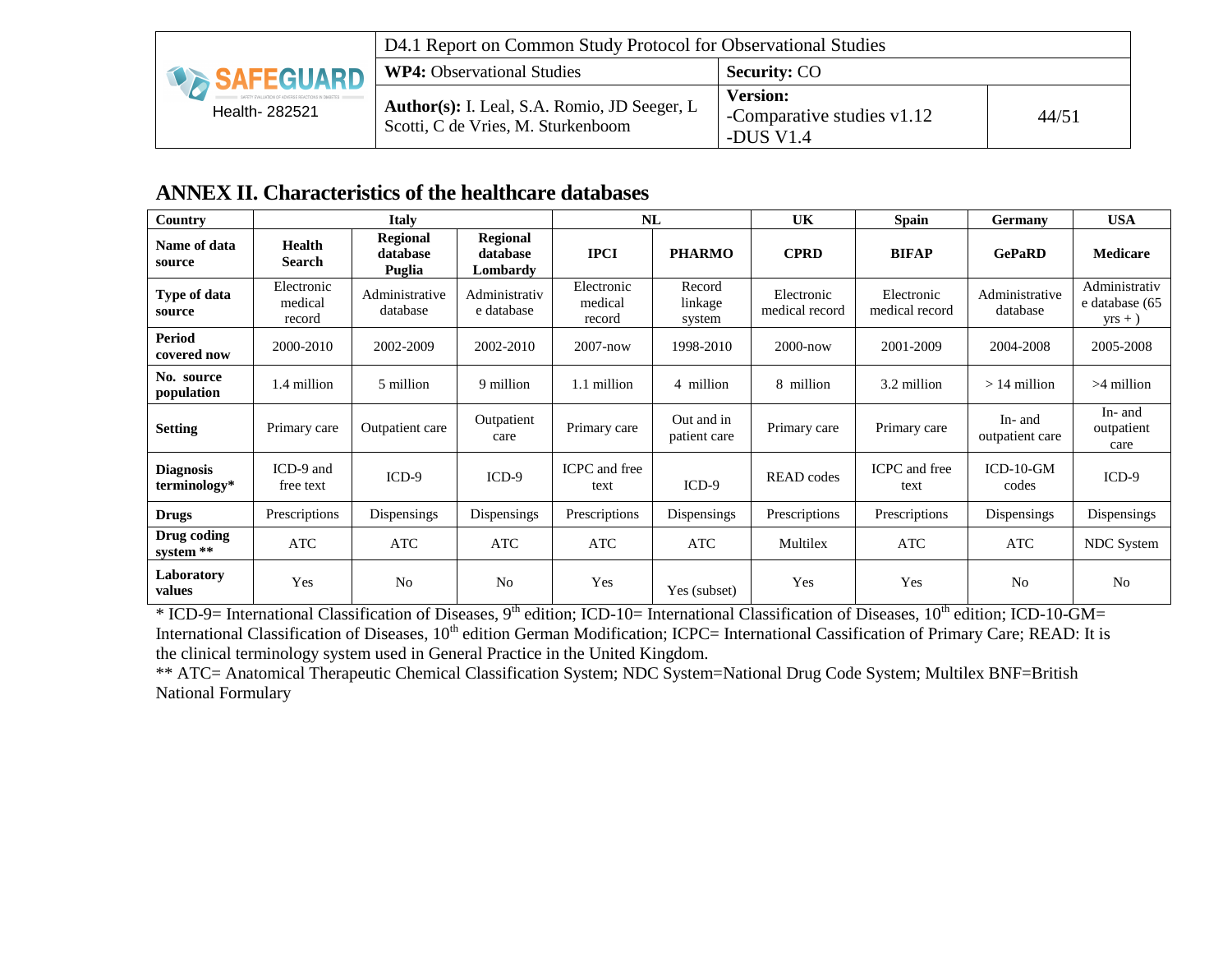| <b>SAFEGUARD</b> | D4.1 Report on Common Study Protocol for Observational Studies                            |                                                            |       |
|------------------|-------------------------------------------------------------------------------------------|------------------------------------------------------------|-------|
|                  | <b>WP4:</b> Observational Studies                                                         | <b>Security: CO</b>                                        |       |
| Health- 282521   | <b>Author(s):</b> I. Leal, S.A. Romio, JD Seeger, L<br>Scotti, C de Vries, M. Sturkenboom | <b>Version:</b><br>-Comparative studies v1.12<br>-DUS V1.4 | 45/51 |

# **Annex III. Methods for confounding control**

<span id="page-44-0"></span>

| <b>Method</b>                  | <b>Pros</b>                                                                                                                                                                                                                                                                | Cons                                                                                                                                                                                                                                                                                           |
|--------------------------------|----------------------------------------------------------------------------------------------------------------------------------------------------------------------------------------------------------------------------------------------------------------------------|------------------------------------------------------------------------------------------------------------------------------------------------------------------------------------------------------------------------------------------------------------------------------------------------|
| <b>Design based</b>            |                                                                                                                                                                                                                                                                            |                                                                                                                                                                                                                                                                                                |
| Restriction                    | Easily understood and effective at eliminating confounding.                                                                                                                                                                                                                | Can lead to substantial loss of power as well as difficult<br>generalization of results, especially if restriction is applied<br>to more than one characteristic.<br>Only works for measured confounders.                                                                                      |
| Stratification                 | Intuitive approach to address confounding that can be presented in a<br>transparent manner.<br>Provides insight into effect-measure modification.<br>Can provide both stratum-specific and pooled estimates.                                                               | There will be many strata if several variables involved, and<br>this will complicate presentation of results (many tables).<br>Sparse data can jeopardize the analysis.<br>Only works for measured confounders.                                                                                |
| Matching                       | Intuitive approach to address confounding that can be presented in a<br>transparent manner.<br>Flexible since different types of matching can be applied to different<br>variables such as individual variables or summaries of variables (such as<br>a propensity score). | Loss of power if fraction of exposed patients matching is<br>low or if the number of events lost due to lack of matches is<br>high.<br>Residual imbalance may still exist.<br>Only works for measured confounders.<br>Does not permit proper evaluation of the effect of matching<br>variable. |
| Within-pt                      | Time-independent confounders (known and unknown) are accounted for.                                                                                                                                                                                                        | Well defined exposure period and event date is essential.<br>Best for transient exposures and acute outcomes. Limited<br>utility for chronic exposures/outcomes.                                                                                                                               |
| <b>Active Comparator Group</b> | Addresses confounding (measured and unmeasured) associated with<br>receipt of treatment (relative to an untreated comparison group)<br>Addresses confounding by indication (if active comparator has similar<br>indication)                                                | Active comparator with similar indication may not exist.<br>Channeling bias can be an issue<br>The effect of the active comparator on the risk of the<br>outcome must be established                                                                                                           |
| <b>Analysis based</b>          |                                                                                                                                                                                                                                                                            |                                                                                                                                                                                                                                                                                                |
| Adjustment                     | Broadly understood and straight-forward to apply.                                                                                                                                                                                                                          | Model building and variable selection can be complicated.<br>Assumptions may not be recognized so violations may be                                                                                                                                                                            |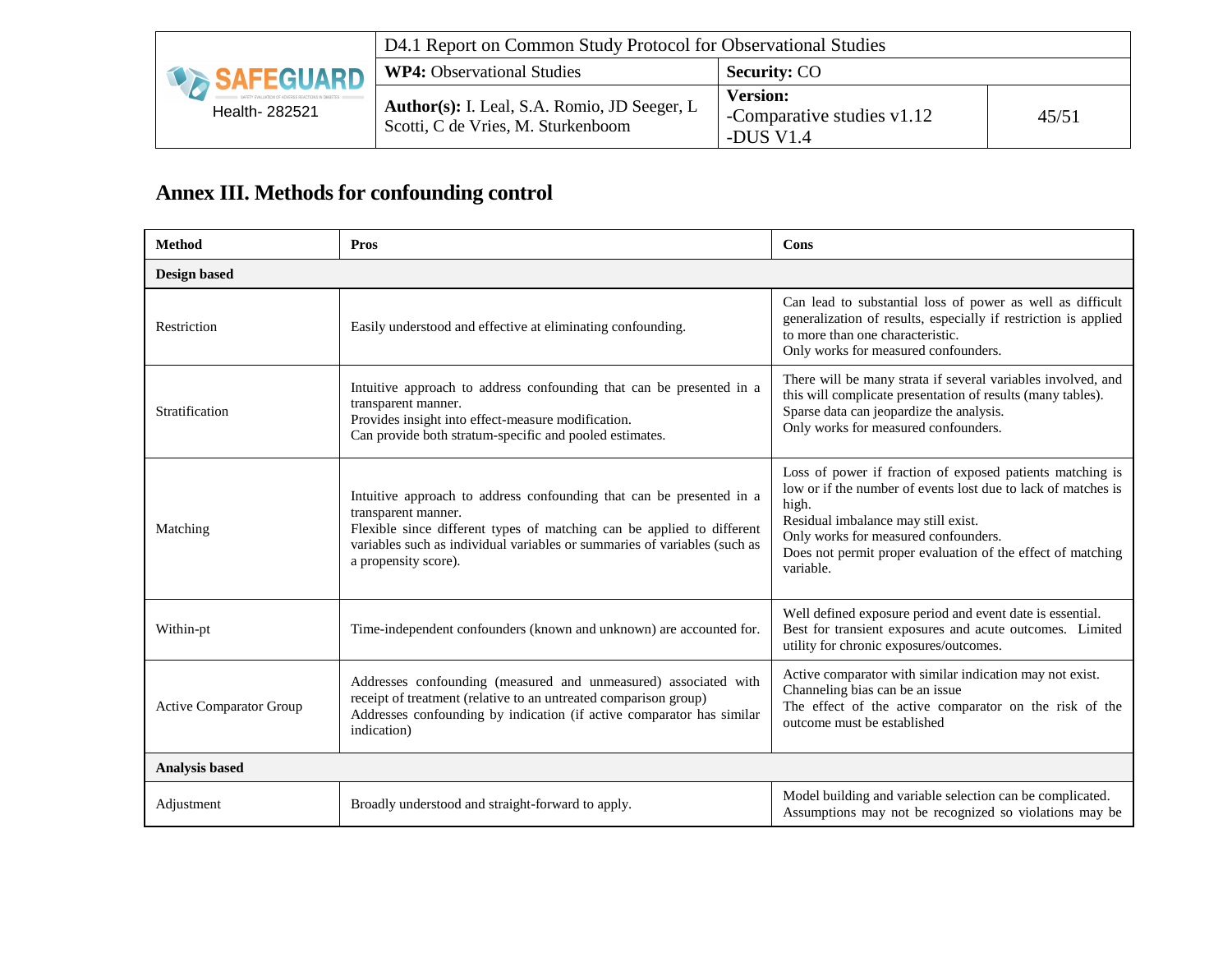| <b>SAFEGUARD</b> | D4.1 Report on Common Study Protocol for Observational Studies                     |                                                            |       |
|------------------|------------------------------------------------------------------------------------|------------------------------------------------------------|-------|
|                  | <b>WP4:</b> Observational Studies                                                  | <b>Security: CO</b>                                        |       |
| Health- 282521   | Author(s): I. Leal, S.A. Romio, JD Seeger, L<br>Scotti, C de Vries, M. Sturkenboom | <b>Version:</b><br>-Comparative studies v1.12<br>-DUS V1.4 | 46/51 |

| <b>Method</b>       | <b>Pros</b>                                                                                                                                                                                                                                         | Cons                                                                                                                                                                             |
|---------------------|-----------------------------------------------------------------------------------------------------------------------------------------------------------------------------------------------------------------------------------------------------|----------------------------------------------------------------------------------------------------------------------------------------------------------------------------------|
|                     |                                                                                                                                                                                                                                                     | ignored.<br>Only works for measured confounders.                                                                                                                                 |
| <b>PS</b>           | Particularly useful with many covariates and infrequent outcome                                                                                                                                                                                     | Model selection for PS may be complicated<br>Only works for measured confounders.<br>Separate scores should be calculated for users of various<br>comparators (reference groups) |
| <b>HDPS</b>         | Particularly useful with many covariates<br>Can identify confounders that are not expected                                                                                                                                                          | Only works for measured confounders<br>Separate scores should be calculated for users of various<br>comparators (reference groups)                                               |
| <b>IPTW</b>         | All patients are used in analysis.                                                                                                                                                                                                                  | Model selection for weights may be complicated.<br>Only works for measured confounders.                                                                                          |
| <b>DRS</b>          | Useful with many covariates and infrequent exposure<br>A single DRS can be applied for all exposures of interest<br>The interpreatation of DRS is clearer than the PS and DSR distributions<br>across databases will help to understand confounding | Only works for measured confounders                                                                                                                                              |
| IV                  | Good approach to address unmeasured confounders                                                                                                                                                                                                     | Choice of instrumental variable may be difficult.<br>Assumptions may not be recognized or untestable so<br>violations may go unnoticed.                                          |
| External adjustment | Take information from other sources so that it is not necessary to have<br>the information within the data source.                                                                                                                                  | Representativeness of the external data source                                                                                                                                   |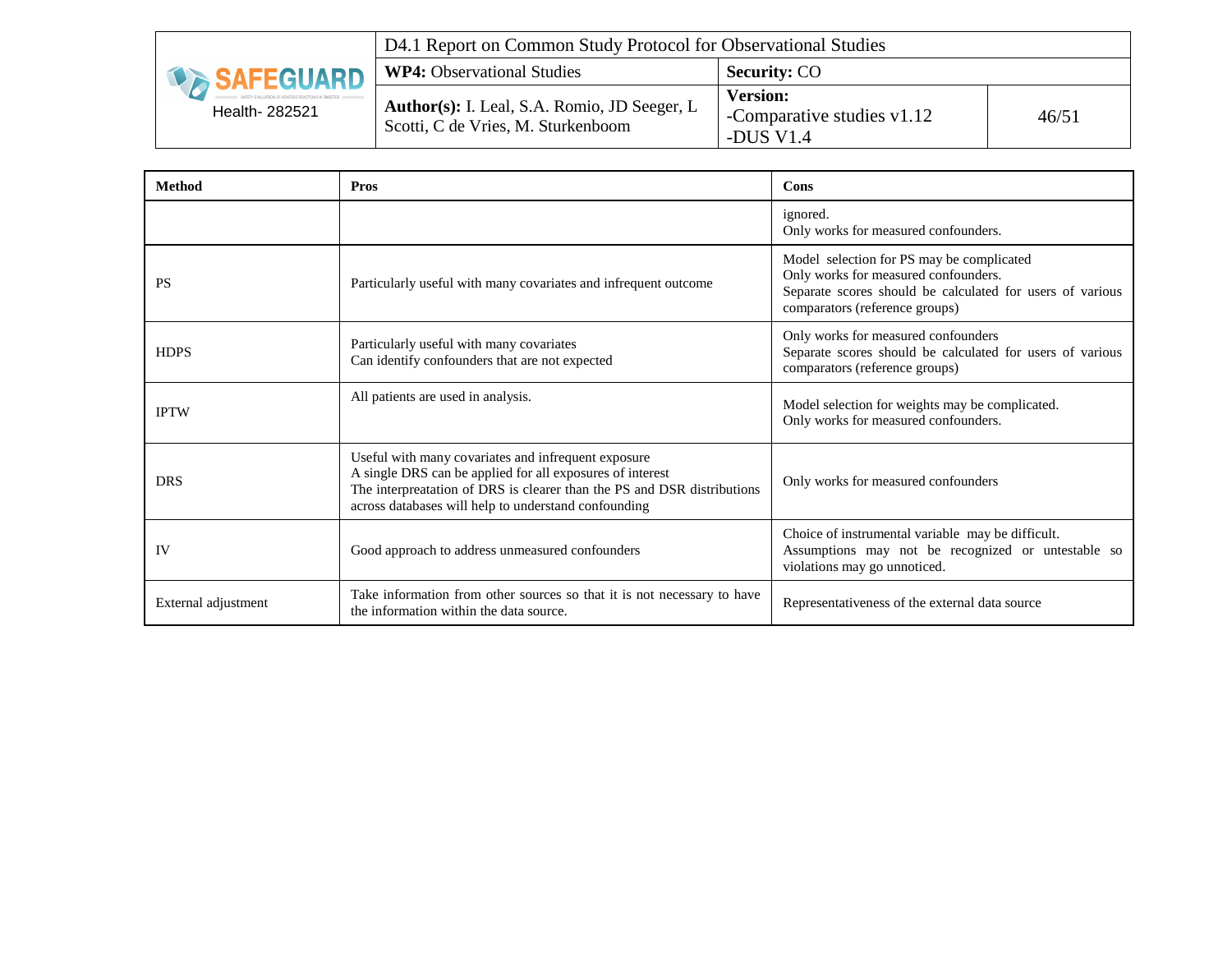|                                       | D4.1 Report on Common Study Protocol for Observational Studies         |                                                  |       |
|---------------------------------------|------------------------------------------------------------------------|--------------------------------------------------|-------|
|                                       | <b>WP4:</b> Observational Studies                                      | <b>Security: CO</b>                              |       |
| <b>DA SAFEGUARD</b><br>Health- 282521 | Author(s): I. Leal, S.A. Romio, JD<br>Seeger, L Scotti, M. Sturkenboom | <b>Version:</b><br>-Comparative studies<br>v1.14 | 47/51 |

# **References**

- <span id="page-46-1"></span>1. IDF, *Diabetes Atlas. Diabetes Estimates 2010, 7 regions*, 2010.
- <span id="page-46-2"></span><span id="page-46-0"></span>2. IDF, *Diabetes Atlas. Diabetes Estimates 2030, 7 regions*, 2010.
- <span id="page-46-3"></span>3. Muoio, D.M., *Molecular and metabolic mechanisms of insulin resistance and β- cell failure in type 2 diabetes.* Nature Reviews Molecular Cell Biology, 2008. **9**(March): p. 193-205.
- <span id="page-46-4"></span>4. Fowler, M.J., *Microvascular and Macrovascular Complications of Diabetes.* Clinical Diabetes, 2008. **26**(2): p. 77-82.
- <span id="page-46-5"></span>5. Bergenstal, R., *Type 2 Diabetes: Assessing the Relative Risk and Benefits of Glucose-lowering Medications.* The American Journal of Medicine, 2010. **123**(4): p. 374.e9-374e.18.
- <span id="page-46-6"></span>6. UKPDS, *Intensive blood-glucose control with sulphonylureas or insulin compared with type 2 diabetes (UKPDS 33).* Lancet, 1998. **352**: p. 837-853.
- <span id="page-46-7"></span>7. EMA, *European public assessment reports. Diabetes Mellitus Type 2.*, 2011.
- <span id="page-46-8"></span>8. Inzucchi, S.E., et al., *Management of hyperglycaemia in type 2 diabetes: a patient-centered approach. Possition statement of the American Diabetes Association (ADA) and the European Association for the Study of Diabetes (EASD).* Diabetologia, 2012. **55**: p. 1577-1596.
- <span id="page-46-9"></span>9. Gale, E.A.M., *Troglitazone: the lesson that nobody learned?* Diabetologia, 2006. **49**(1): p. 1-6.
- <span id="page-46-10"></span>10. (FDA), F.a.D.A. *News Release: Troglitazone (Rezulin)*. 2000 24/Nov/2011]; Available from: [http://www.fda.gov/Safety/MedWatch/SafetyInformation/SafetyAlertsforHumanMedicalProduc](http://www.fda.gov/Safety/MedWatch/SafetyInformation/SafetyAlertsforHumanMedicalProducts/ucm173081.htm) [ts/ucm173081.htm.](http://www.fda.gov/Safety/MedWatch/SafetyInformation/SafetyAlertsforHumanMedicalProducts/ucm173081.htm)
- <span id="page-46-11"></span>11. Nissen, S.E. and K. Wolski, *Effect of Rosiglitazone on the Risk of Myocardial Infarction and Death from Cardiovascular Causes.* New England Journal of Medicine, 2007. **356**(24): p. 2457-2471.
- <span id="page-46-12"></span>12. FDA. *FDA ALERT #1: 5/21/2007, updated 11/19/2007: FDA adds a new warning about the risk of myocardial ischemia to the boxed warning for Avandia, for treatment of Type 2 Diabetes*. 2007 21/Nov/2011]; Available from: [http://www.fda.gov/Drugs/DrugSafety/PostmarketDrugSafetyInformationforPatientsandProvide](http://www.fda.gov/Drugs/DrugSafety/PostmarketDrugSafetyInformationforPatientsandProviders/ucm143406.htm#2007_5) [rs/ucm143406.htm#2007\\_5.](http://www.fda.gov/Drugs/DrugSafety/PostmarketDrugSafetyInformationforPatientsandProviders/ucm143406.htm#2007_5)
- <span id="page-46-13"></span>13. EMEA, *Press Release: EMEA recommends new warnings and contraindications for rosiglitazone*, 2008.
- <span id="page-46-14"></span>14. Nathan, D., *Management of hyperglycaemia in the type 2 diabetes mellitus: a consensus algorithm for the initiation and adjustment o therapy. Update regarding the thiazolidinediones.* Diabetologia, 2008. **51**: p. 8-11.
- <span id="page-46-15"></span>15. FDA. *FDA ALERT #2: [8/14/2007]. New boxed warning, and additional updated warnings, precautions and contraindications to emphasize that rosiglitazone may cause or exacerbate heart failure, particularly in certain patient populations*. 21/Nov/2011]; Available from: [http://www.fda.gov/Drugs/DrugSafety/PostmarketDrugSafetyInformationforPatientsandProvide](http://www.fda.gov/Drugs/DrugSafety/PostmarketDrugSafetyInformationforPatientsandProviders/ucm143406.htm#2007_7) [rs/ucm143406.htm#2007\\_7.](http://www.fda.gov/Drugs/DrugSafety/PostmarketDrugSafetyInformationforPatientsandProviders/ucm143406.htm#2007_7)
- <span id="page-46-16"></span>16. FDA. *FDA ALERT [8/2007] New boxed warning and additional updated warnings, precautions and contraindications to enphasize that pioglitazone may cause or exacerbate*<br> *heart failure, in certain populations.* 2007 21/Nov/2011]; Available from: *heart failure, in certain populations.* 2007 [http://www.fda.gov/Drugs/DrugSafety/PostmarketDrugSafetyInformationforPatientsandProvide](http://www.fda.gov/Drugs/DrugSafety/PostmarketDrugSafetyInformationforPatientsandProviders/ucm109136.htm) [rs/ucm109136.htm.](http://www.fda.gov/Drugs/DrugSafety/PostmarketDrugSafetyInformationforPatientsandProviders/ucm109136.htm)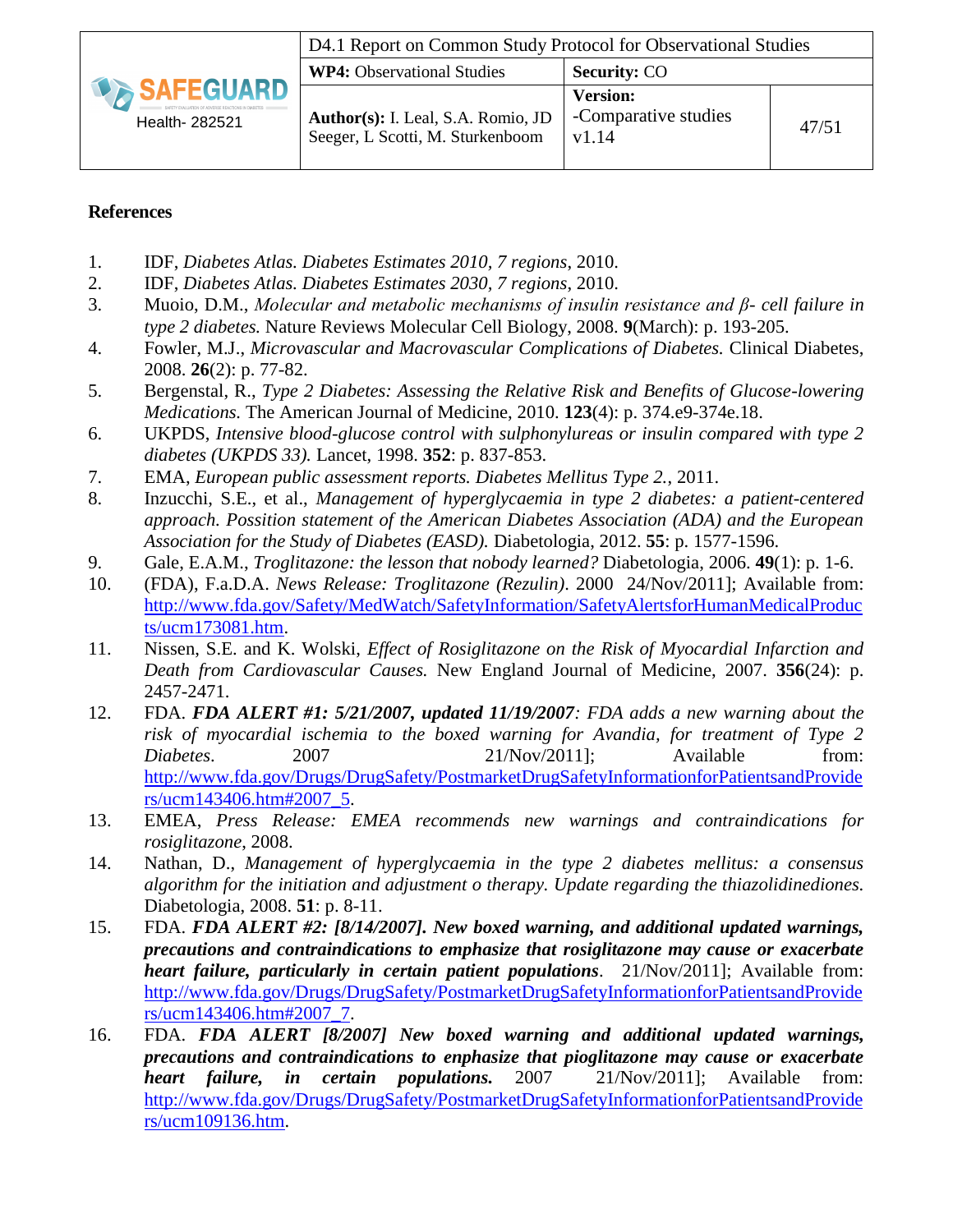|                             | D4.1 Report on Common Study Protocol for Observational Studies         |                                                  |       |
|-----------------------------|------------------------------------------------------------------------|--------------------------------------------------|-------|
|                             | <b>WP4:</b> Observational Studies                                      | <b>Security: CO</b>                              |       |
| SAFEGUARD<br>Health- 282521 | Author(s): I. Leal, S.A. Romio, JD<br>Seeger, L Scotti, M. Sturkenboom | <b>Version:</b><br>-Comparative studies<br>v1.14 | 48/51 |

- <span id="page-47-0"></span>17. EMA. *Press Release: European Medicines Agency recommends suspension of Avandia, Avandamet and Avaglim. Anti-diabetes medication to be taken off the market.* 2011 21/Nov/2011]; Available from: [http://www.ema.europa.eu/docs/en\\_GB/document\\_library/Press\\_release/2010/09/WC50009699](http://www.ema.europa.eu/docs/en_GB/document_library/Press_release/2010/09/WC500096996.pdf) [6.pdf.](http://www.ema.europa.eu/docs/en_GB/document_library/Press_release/2010/09/WC500096996.pdf)
- <span id="page-47-1"></span>18. FDA. *FDA Drug Safety Communication (2-03-2011): Avandia (rosiglitazone) labels now contain updated information about cardiovascular risk and use in certain patients.* 2011; Available from: [http://www.fda.gov/Drugs/DrugSafety/ucm241411.htm#sa.](http://www.fda.gov/Drugs/DrugSafety/ucm241411.htm#sa)
- <span id="page-47-2"></span>19. Nitsche, C.J., *Drug induced pancreatitis.* Best practice & Research Clinical Gastroenterology, 2010. **24**: p. 143-155.
- <span id="page-47-3"></span>20. Noel, R.A., *Increased risk of acute pancreattis and biliary disease observed in patients with type 2 diabetes. A retrospective cohort study.* Diabetes Care, 2009. **32**(5): p. 834-838.
- <span id="page-47-4"></span>21. FDA. *Drugs @ FDA. FDA Approved Drug Products. Exenatide*. 14/Nov/2011]; Available from: [http://www.accessdata.fda.gov/scripts/cder/drugsatfda/index.cfm?fuseaction=Search.Overview](http://www.accessdata.fda.gov/scripts/cder/drugsatfda/index.cfm?fuseaction=Search.Overview&DrugName=BYETTA&CFID=62765693&CFTOKEN=c3969a2c9eb5ee18-A266E25C-975E-5AA5-AD2D68D5BE17EE97) [&DrugName=BYETTA&CFID=62765693&CFTOKEN=c3969a2c9eb5ee18-A266E25C-](http://www.accessdata.fda.gov/scripts/cder/drugsatfda/index.cfm?fuseaction=Search.Overview&DrugName=BYETTA&CFID=62765693&CFTOKEN=c3969a2c9eb5ee18-A266E25C-975E-5AA5-AD2D68D5BE17EE97)
- <span id="page-47-5"></span>[975E-5AA5-AD2D68D5BE17EE97.](http://www.accessdata.fda.gov/scripts/cder/drugsatfda/index.cfm?fuseaction=Search.Overview&DrugName=BYETTA&CFID=62765693&CFTOKEN=c3969a2c9eb5ee18-A266E25C-975E-5AA5-AD2D68D5BE17EE97) 22. EMA. *Human medicines. Product details. Exenatide - Byetta*. 14/Nov/2011]; Available from: [http://www.ema.europa.eu/ema/index.jsp?curl=pages/medicines/human/medicines/000698/hum](http://www.ema.europa.eu/ema/index.jsp?curl=pages/medicines/human/medicines/000698/human_med_000682.jsp&mid=WC0b01ac058001d124) [an\\_med\\_000682.jsp&mid=WC0b01ac058001d124.](http://www.ema.europa.eu/ema/index.jsp?curl=pages/medicines/human/medicines/000698/human_med_000682.jsp&mid=WC0b01ac058001d124)
- <span id="page-47-6"></span>23. FDA. *Drugs @ FDA. FDA Approved Drug Products. Sitagliptin.* 14/Nov/2011]; Available from: [http://www.accessdata.fda.gov/scripts/cder/drugsatfda/index.cfm?fuseaction=Search.DrugDetai](http://www.accessdata.fda.gov/scripts/cder/drugsatfda/index.cfm?fuseaction=Search.DrugDetails) [ls.](http://www.accessdata.fda.gov/scripts/cder/drugsatfda/index.cfm?fuseaction=Search.DrugDetails)
- <span id="page-47-7"></span>24. Drucker, D.J., *The Safety of Incretin-Based Therapies - Review of the scientific evidence.* J Clin Endocrinol Metab, 2011. **96**(7): p. 2027-2031.
- <span id="page-47-8"></span>25. Elashoff, M., *Pancreatitis, Pancreatic and Thyroid cancer with Glucagon-Like Peptide-1- Based Therapies.* Gastroenterology, 2011. **141**: p. 150-156.
- <span id="page-47-9"></span>26. Dore, D.D., *A cohort study of acute pancreatitis in relation to exenatide use.* Diabetes, Obesity and Metabolism, 2011. **13**: p. 559-566.
- <span id="page-47-10"></span>27. Dore, D.D., *Use of a claims-based active drug safety surveillance system to assess the risk of acute pancreatitis with exenatide or sitagliptin compared to metformin or glyburide.* Current Medical Research and Opinion, 2009. **25**(4): p. 1019-1027.
- <span id="page-47-11"></span>28. Yamamoto, H., *Glucagon-like peptide-1 receptor stimulation increases blood pressure and heart rate and activates autonomic regulatory neurons.* Journal of Clinical Investigations, 2002. **110**: p. 43-52.
- <span id="page-47-12"></span>29. Gill, A., *Effect of exenatide on heart rate and blood pressure in subjects with type 2 diabetes mellitus: a double-blind, placebo-controlled, randomized pilot study.* Cardiovascular Diabetology, 2010. **9**: p. 6.
- <span id="page-47-13"></span>30. Davidson, M.H., *Cardiovascular Effects of Glucagonlike peptide-1 Agonists.* The American Journal of Cardiology, 2011. **108**(3 Suppl): p. 33B-41B.
- <span id="page-47-14"></span>31. Bergner, D. and J. Goldberger, *Diabetes mellitus and sudden cardiac death: what are the data?* Cardiol J., 2010. **17**(2): p. 117-29.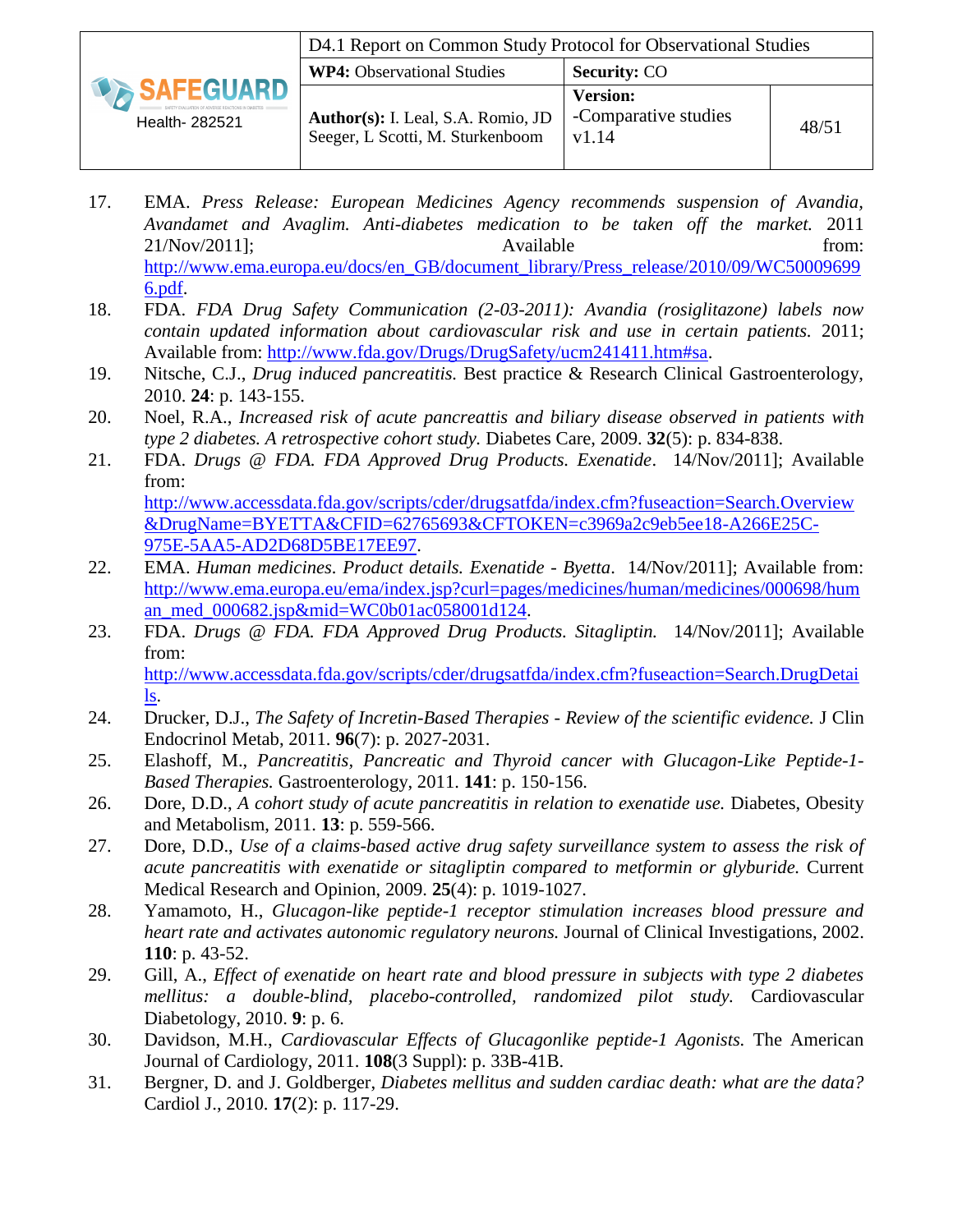|                             | D4.1 Report on Common Study Protocol for Observational Studies         |                                                  |       |
|-----------------------------|------------------------------------------------------------------------|--------------------------------------------------|-------|
|                             | <b>WP4:</b> Observational Studies                                      | <b>Security: CO</b>                              |       |
| SAFEGUARD<br>Health- 282521 | Author(s): I. Leal, S.A. Romio, JD<br>Seeger, L Scotti, M. Sturkenboom | <b>Version:</b><br>-Comparative studies<br>v1.14 | 49/51 |

- <span id="page-48-0"></span>32. FDA, *Guidance for Industry, Diabetes Mellitus — Evaluating Cardiovascular Risk in New Antidiabetic Therapies to Treat Type 2 Diabetes*, F.a.D.A. U.S. Department of Health and Human Services, Center for Drug Evaluation and Research (CDER), Editor 2008: [http://www.fda.gov/downloads/Drugs/GuidanceComplianceRegulatoryInformation/Guidances/](http://www.fda.gov/downloads/Drugs/GuidanceComplianceRegulatoryInformation/Guidances/ucm071627.pdf) [ucm071627.pdf.](http://www.fda.gov/downloads/Drugs/GuidanceComplianceRegulatoryInformation/Guidances/ucm071627.pdf)
- <span id="page-48-1"></span>33. Watters, K., N. Munro, and M. Feher, *QTc prolongation and diabetes therapies.* Diabet. Med. , 2012. **29**: p. 290-292.
- <span id="page-48-2"></span>34. Vigneri, P., *Diabetes and Cancer (Review).* Endocrine-Related Cancer, 2009. **16**: p. 1103-1123.
- <span id="page-48-3"></span>35. Giovannucci, E., *Diabetes and Cancer: A consensus Report.* Diabetes Care, 2010. **33**(7): p. 1674-1685.
- <span id="page-48-4"></span>36. Bodmer, M., et al., *Use of Antidiabetic Agents and the Risk of Pancreatic Cancer: A Case – Control Analysis.* Am J Gastroenterol, 2012. **107**: p. 620-626.
- <span id="page-48-5"></span>37. Johnson, J.A., *Time-varying incidence of cancer after the onset of type 2 diabetes: evidence of potential detection bias.* Diabetologia, 2011. **54**: p. 2263-2271.
- <span id="page-48-6"></span>38. Nathan, D.M., et al., *Medical management of hyperglycemia in type 2 Diabetes: A consensus Algorithm for the Initiation and Adjustment of Therapy. A consensus statement of the American Diabetes Association and the European Association for the Study of Diabetes.* Diabetes Care, 2009. **32**(1): p. 193-203.
- <span id="page-48-7"></span>39. Yachida, S., *Distant metastasis ocurrs late during the genetic evolution of pancreatic cancer.* Nature, 2010. **467**: p. 1114-1117.
- <span id="page-48-8"></span>40. FDA. *FDA Drug Safety Communication: Update to ongoing safety review of Actos (pioglitazone) and increased risk of bladder cancer*. 2011 17/Nov/2011]; Available from: [http://www.fda.gov/Drugs/DrugSafety/ucm259150.htm#sa.](http://www.fda.gov/Drugs/DrugSafety/ucm259150.htm#sa)
- <span id="page-48-9"></span>41. EMA. *Press releaase: European Medicines Agency recommends new contraindications and warning for pioglitazone to reduce small increased risk of bladder cancer*. 2011 17/Nov/2011]; Available from:  $\blacksquare$ [http://www.ema.europa.eu/docs/en\\_GB/document\\_library/Press\\_release/2011/07/WC50010917](http://www.ema.europa.eu/docs/en_GB/document_library/Press_release/2011/07/WC500109176.pdf) [6.pdf.](http://www.ema.europa.eu/docs/en_GB/document_library/Press_release/2011/07/WC500109176.pdf)
- <span id="page-48-10"></span>42. Lewis, J.D., *Risk of bladder cancer among diabetic patiens treated with pioglitazone.* Diabetes Care, 2011. **34**: p. 916-922.
- <span id="page-48-11"></span>43. Lamberts, H., M. Wood, and I.M. Hofmans-Okkes, *International primary care classifications: the effect of fifteen years of evolution.* Fam Pract, 1992. **9**(3): p. 330-9.
- <span id="page-48-12"></span>44. Salvador Rosa, A., et al., *[The BIFAP project: database for pharmaco-epidemiological research in primary care].* Aten Primaria, 2002. **30**(10): p. 655-61.
- <span id="page-48-13"></span>45. World Health Organization (WHO), *Anatomical Therapeutical Chemical Index With Defined Daily Dosages*2002, Oslo, Norway: World Health Organization Collaborating Center for Drug Statistics Methodology.
- <span id="page-48-14"></span>46. Epstein, M., *Guidelines for good pharmacoepidemiology practices (GPP).* Pharmacoepidemiol Drug Saf, 2005. **14**(8): p. 589-95.
- <span id="page-48-15"></span>47. Thygesen, K., *Universal Definition of Myocardial Infarction.* Circulation, 2007(116): p. 2634- 2653.
- <span id="page-48-16"></span>48. Jessup M, et al., *Focused Update: ACCF/AHA Guidelines for the Diagnosis and Management of Heart Failure in Adults: A Report of the American College of Cardiology Developed in*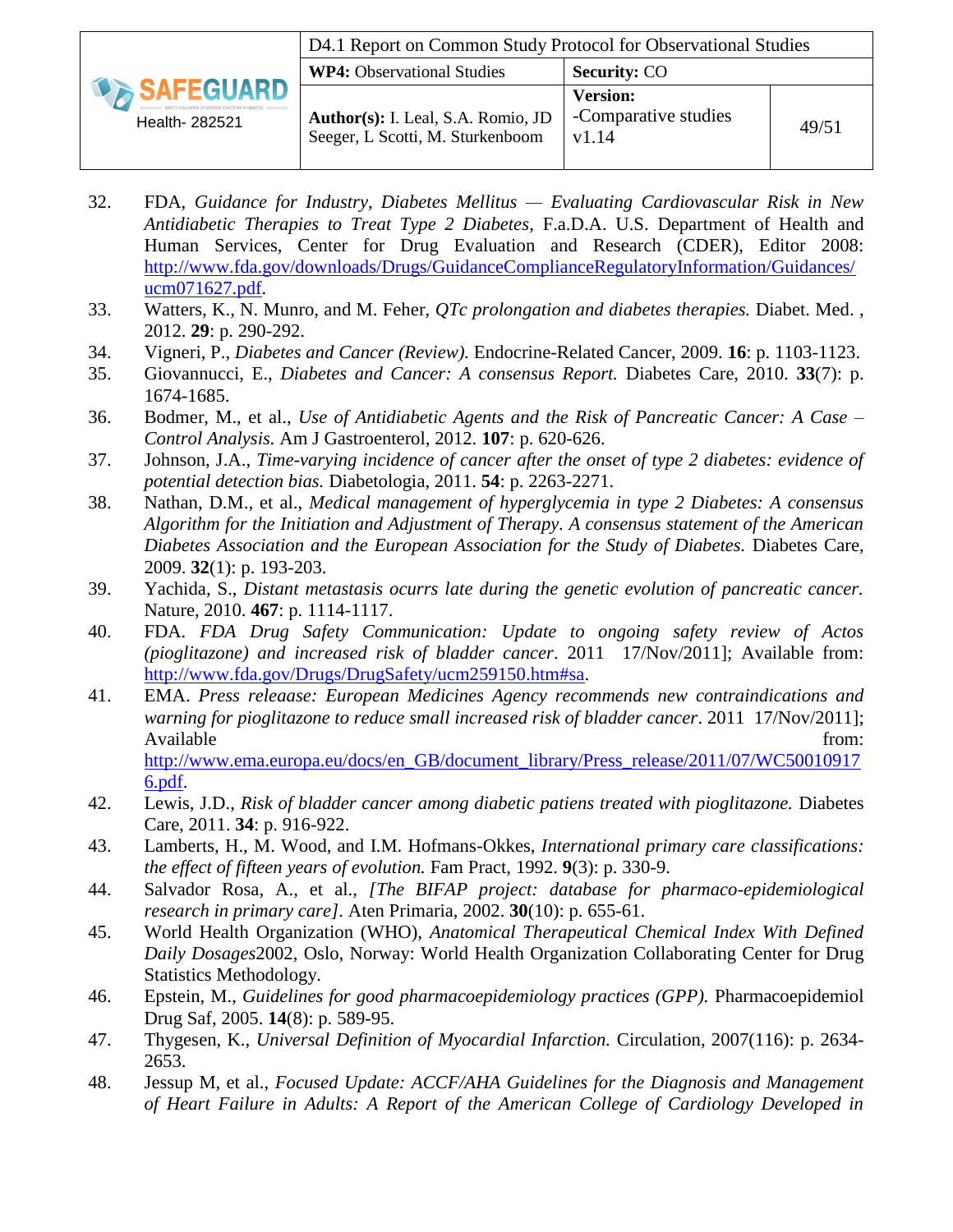|                            | D4.1 Report on Common Study Protocol for Observational Studies         |                                                  |       |
|----------------------------|------------------------------------------------------------------------|--------------------------------------------------|-------|
| SAFEGUARD<br>Health-282521 | <b>WP4:</b> Observational Studies                                      | <b>Security: CO</b>                              |       |
|                            | Author(s): I. Leal, S.A. Romio, JD<br>Seeger, L Scotti, M. Sturkenboom | <b>Version:</b><br>-Comparative studies<br>v1.14 | 50/51 |

*Collaboration with the International Society for Heart and Lung Transplantation.* J. Am. Coll. Cardiol., 2009. **53**: p. 1343-1382.

- <span id="page-49-0"></span>49. Zipes, D., *ACC/AHA/ESC 2006 Guidelines for Management of Patients With Ventricular Arrhythmias and the Prevention of Sudden Cardiac Death—Executive Summary. A Report of the American College of Cardiology/American Heart Association Task Force and the European Society of Cardiology Committee for Practice Guidelines (Writing Committee to Develop Guidelines for Management of Patients With Ventricular Arrhythmias and the Prevention of Sudden Cardiac Death).* J. Am. Coll. Cardiol., 2006. **48**: p. 1064-1108.
- <span id="page-49-1"></span>50. Goldman, L. and D.A. Ausiello, *Chapter 430: Approach to Cerebrovascular diseases.*, in *Cecil Medicine*2008, Sauders Elsevier.
- <span id="page-49-2"></span>51. Easton, J.D. and J.L. Saver, *Definition and evaluation of transient ischemic attack: a scientific statement for healthcare professionals from the American Heart Association/American Stroke Association Stroke Council; Council on Cardiovascular Surgery and Anesthesia; Council on Cardiovascular Radiology and Intervention; Council on Cardiovascular Nursing; and the Interdisciplinary Council on Peripheral Vascular Disease. The American Academy of Neurology affirms the value of this statement as an educational tool for neurologists.* Stroke, 2009. **40**(6): p. 2276-2293.
- <span id="page-49-3"></span>52. Goldman, L. and D.A. Ausiello, *Chapter 147: Pancreatitis.*, in *Cecil Medicine*2008, Sauders Elsevier.
- <span id="page-49-4"></span>53. NCI. *Dictionary of Cancer* 21Dec2011].
- <span id="page-49-5"></span>54. Avillach, P., et al., *Design and evaluation of a semantic approach for the homogeneous identification of events in eight patient databases: a contribution to the European EU-ADR project.* Stud Health Technol Inform., 2010. **160**(Pt 2): p. 1085 - 1089.
- <span id="page-49-6"></span>55. Guess, *Exposure-time-varying hazard function ratios in case-control studies of drug effects.* PDS, 2006. **15**: p. 81-92.
- <span id="page-49-7"></span>56. Boccuzzi, S., et al., *Utilization of oral hypoglycemic agents in a drug-insured U.S. population.* Diabetes Care, 2001. **28**(8): p. 1411-1415.
- <span id="page-49-8"></span>57. WHO, *Age standardization of rates: a new WHO standard*, in *GPE Discussion Paper Series*, EIP/GPE/EBD, Editor 2001. p. 1-14.
- <span id="page-49-9"></span>58. A Allen, G.S., *Control for Confounding in Case-Control Studies Using the Stratification Score, a Retrospective Balancing Score.* Am.J. of Epidemiology, 2011. **173**: p. 752-760.
- <span id="page-49-10"></span>59. JA Rassen, A.S., J Myers, RJ Glynn1, KJ Rothman, S Schneeweiss, *One-to-many propensity score matching in cohort studies.* PDS, 2012. **21**: p. 69-80.
- <span id="page-49-11"></span>60. B Fireman, S.T., MG Butler, AS Go, HV. Joffe, DJ Graham, JC. Nelson, GW. Daniel, JV. Selby, *A protocol for active surveillance of acute myocardial infarction in association with the use of a new antidiabetic pharmaceutical agent.* PDS, 2012. **21**: p. 282-290.
- <span id="page-49-12"></span>61. Greenland, S., *Modeling and variable selection in epidemioloc analysis.* Am J. of Public Health 1989 **79**: p. 340-349.
- <span id="page-49-13"></span>62. JA Rassen, S.S., RJ Glynn, MA Mittleman, MA Brookhart *Instrumental variable analysis for estimation of treatment effects with dichotomous outcomes.* Am J of Epidemiology, 2009. **169**: p. 273-284.
- <span id="page-49-14"></span>63. ENCePP, *Guide on Methodological Standards in Pharmacoepidemiology.* 2011.